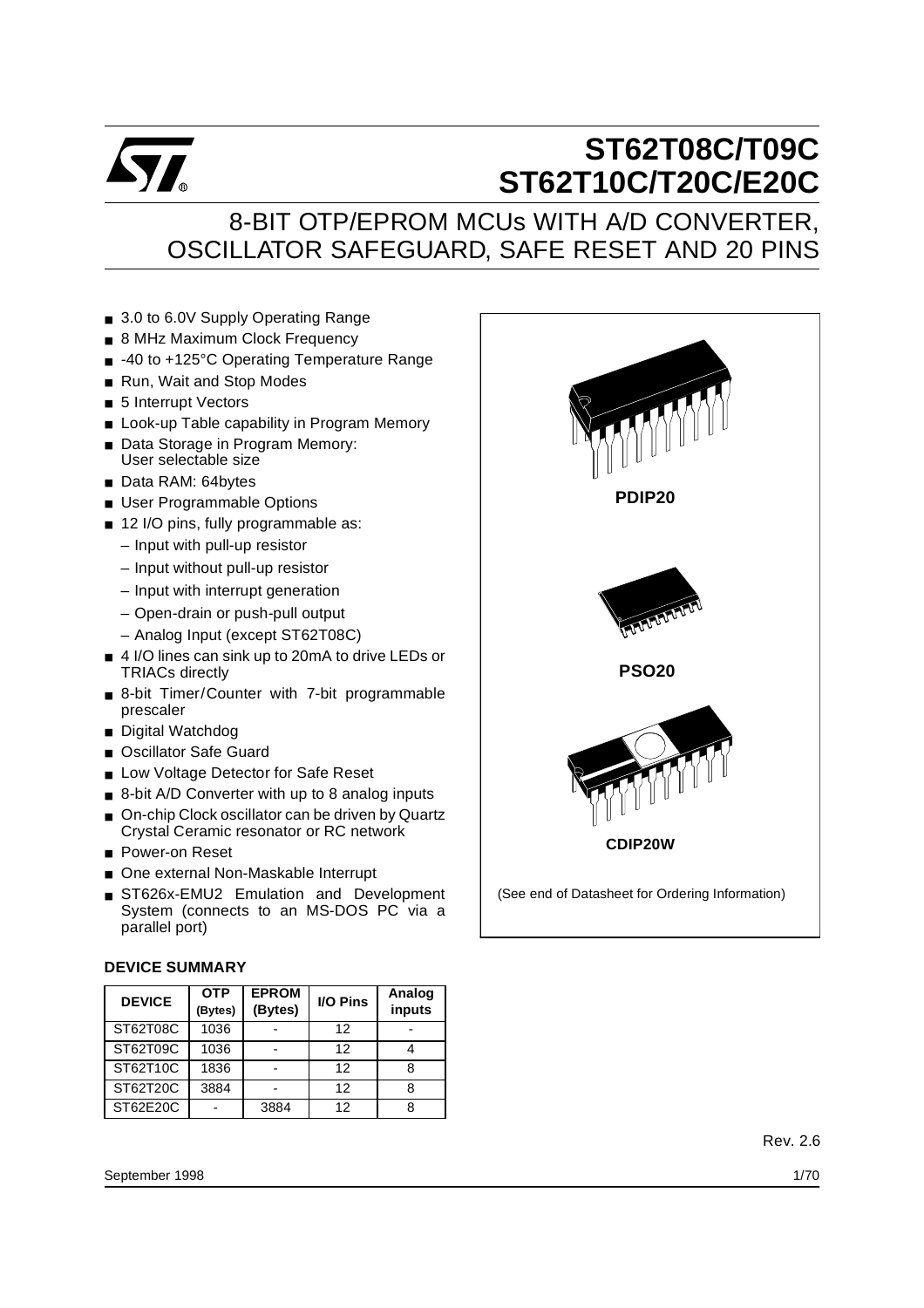| <b>Table of Contents</b>                               | <b>Document</b> |
|--------------------------------------------------------|-----------------|
|                                                        | Page            |
| ST62T08C/T09C/ST62T10C/T20C/E20C 1                     |                 |
|                                                        |                 |
|                                                        |                 |
|                                                        |                 |
|                                                        |                 |
|                                                        |                 |
|                                                        |                 |
|                                                        |                 |
|                                                        |                 |
|                                                        |                 |
|                                                        |                 |
|                                                        |                 |
|                                                        |                 |
|                                                        |                 |
|                                                        |                 |
|                                                        |                 |
|                                                        |                 |
| 3 CLOCKS, RESET, INTERRUPTS AND POWER SAVING MODES  14 |                 |
|                                                        |                 |
|                                                        |                 |
|                                                        |                 |
|                                                        |                 |
|                                                        |                 |
|                                                        |                 |
|                                                        |                 |
|                                                        |                 |
|                                                        |                 |
|                                                        |                 |
|                                                        |                 |
|                                                        |                 |
|                                                        |                 |
|                                                        |                 |
|                                                        |                 |
|                                                        |                 |
|                                                        |                 |
|                                                        |                 |
|                                                        |                 |
|                                                        |                 |
|                                                        |                 |
|                                                        |                 |
|                                                        |                 |
|                                                        |                 |
|                                                        |                 |
|                                                        |                 |
|                                                        |                 |

 $\sqrt{27}$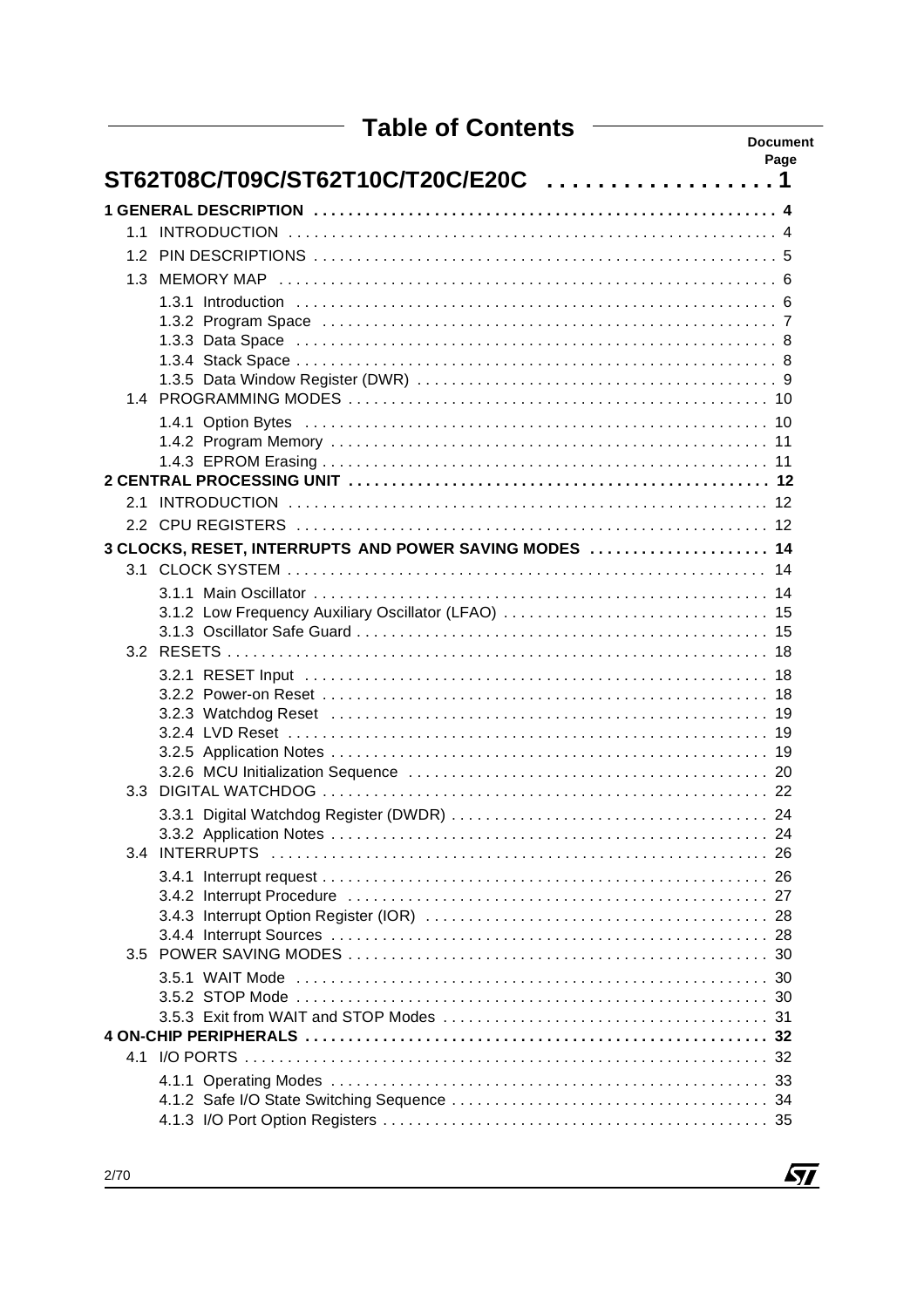## **Table of Contents**

|     |                                 | <b>Document</b><br>Page |
|-----|---------------------------------|-------------------------|
|     |                                 |                         |
|     |                                 |                         |
|     |                                 |                         |
|     |                                 |                         |
|     |                                 |                         |
|     |                                 |                         |
|     |                                 |                         |
|     |                                 |                         |
|     |                                 |                         |
|     |                                 |                         |
|     |                                 |                         |
|     |                                 |                         |
|     |                                 |                         |
|     |                                 |                         |
|     |                                 |                         |
|     |                                 |                         |
|     |                                 |                         |
|     |                                 |                         |
| 6.6 |                                 |                         |
|     |                                 |                         |
|     |                                 |                         |
|     |                                 |                         |
|     | ST62P08C/P09C/ST62P10C/P20C  61 |                         |
|     |                                 |                         |
|     |                                 |                         |
|     |                                 |                         |
|     |                                 |                         |
|     |                                 |                         |
|     |                                 |                         |
|     |                                 | 66                      |
|     |                                 | 66                      |
|     |                                 |                         |
|     |                                 |                         |
|     |                                 |                         |
|     |                                 |                         |

 $\sqrt{27}$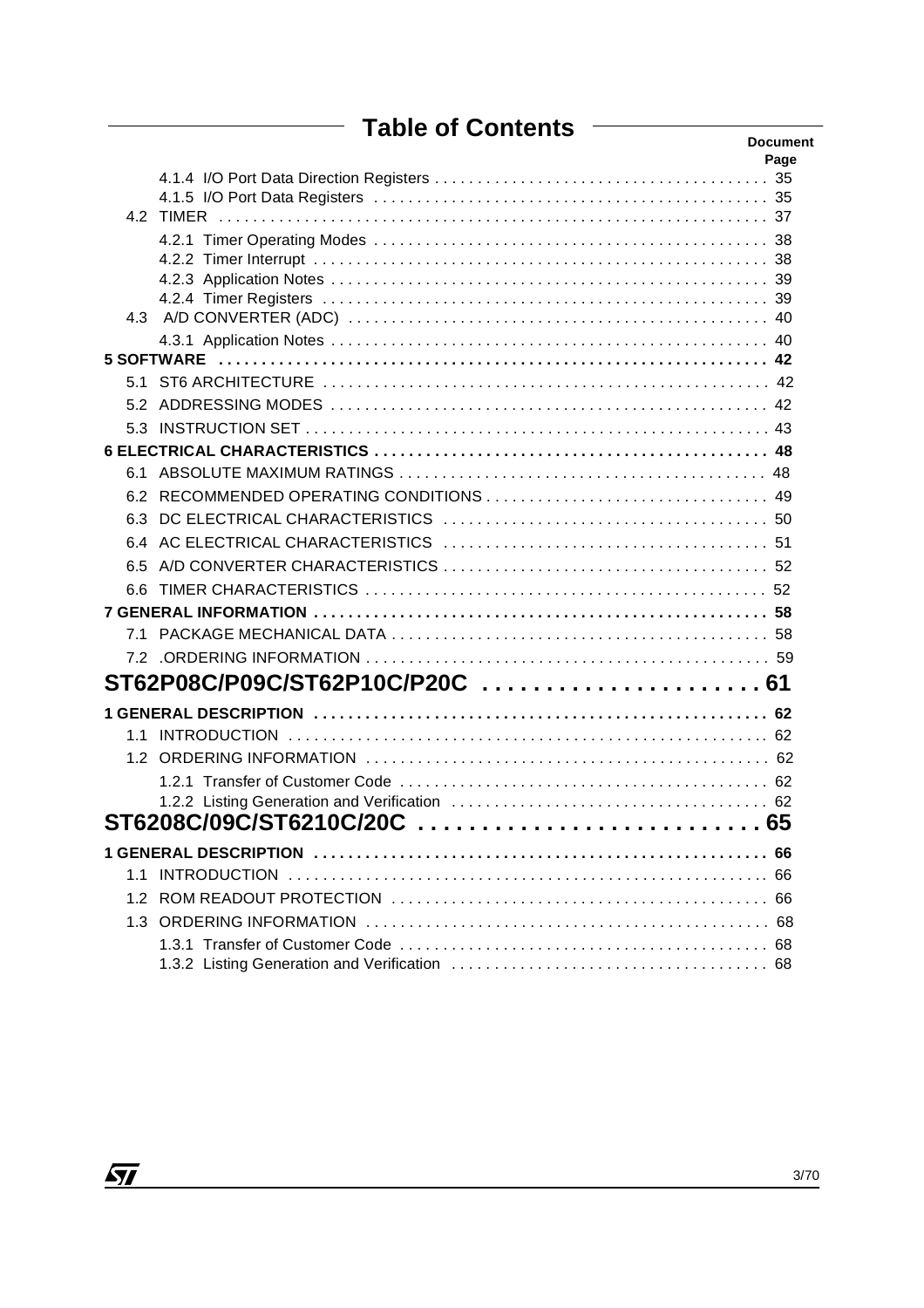## **1 GENERAL DESCRIPTION**

#### **1.1 INTRODUCTION**

The ST62T08C,T09C,T10C,T20C and ST62E20C devices are low cost members of the ST62xx 8-bit HCMOS family of microcontrollers, which is targeted at low to medium complexity applications. All ST62xx devices are based on a building block approach: a common core is surrounded by a number of on-chip peripherals.

The ST62E20C is the erasable EPROM version of the ST62T08C,T09C,T10C and T20C device,<br>which may be used to emulate the which may be used ST62T08C,T09C,T10C and T20C device, as well as the respective ST6208C,09C,10C,20C ROM devices.

OTP and EPROM devices are functionally identical. The ROM based versions offer the same func-

tionality selecting as ROM options the options defined in the programmable option bytes of the OTP/EPROM versions.

OTP devices offer all the advantages of user programmability at low cost, which make them the ideal choice in a wide range of applications where frequent code changes, multiple code versions or last minute programmability are required.

These compact low-cost devices feature a Timer comprising an 8-bit counter and a 7-bit programmable prescaler,an 8-bit A/D Converter with up to 8 analog inputs and a Digital Watchdog timer, making them well suited for a wide range of automotive, appliance and industrial applications.

**S77** 



#### **Figure 1. Block Diagram**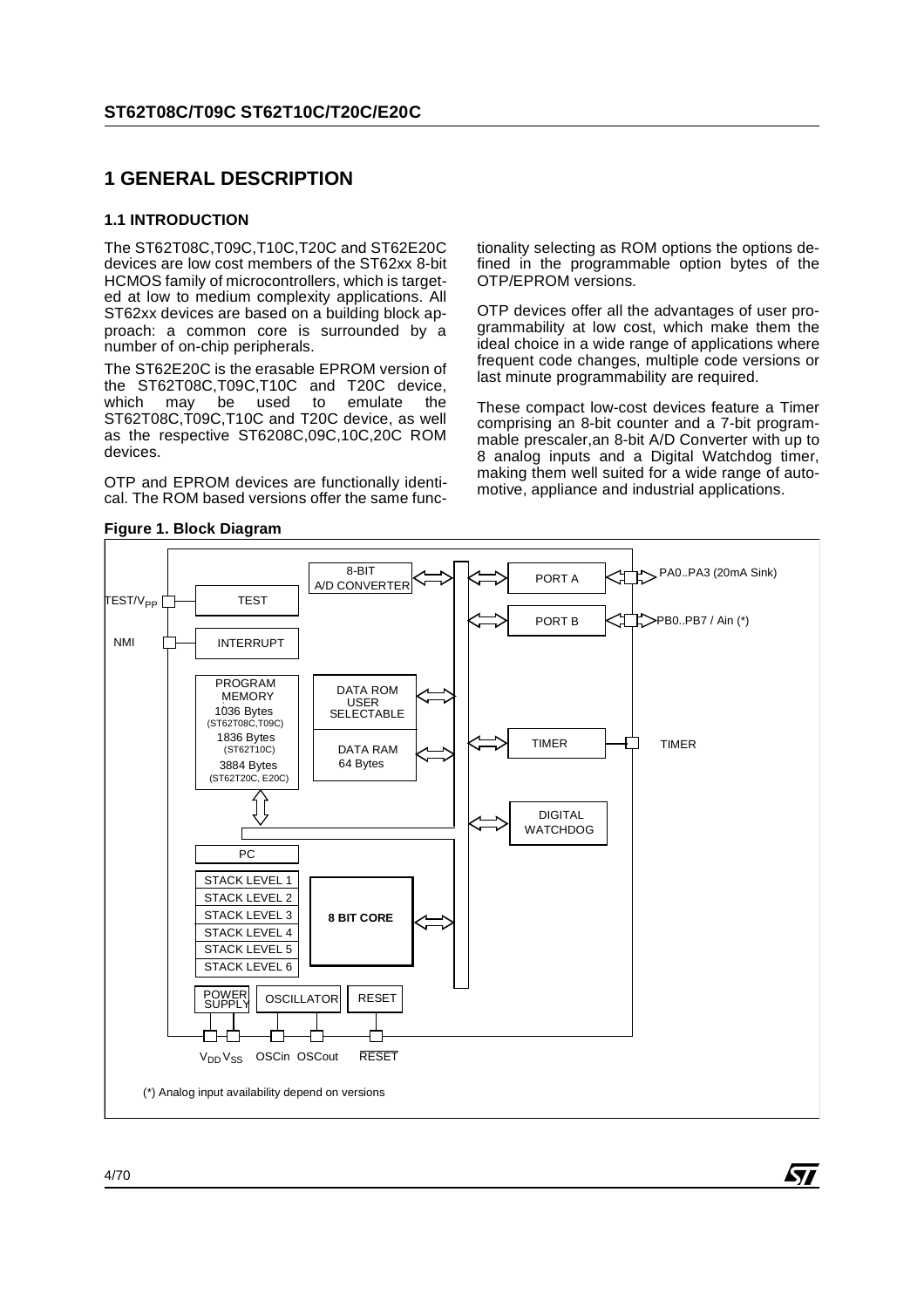#### **1.2 PIN DESCRIPTIONS**

V<sub>DD</sub> and V<sub>SS</sub>. Power is supplied to the MCU via these two pins.  $V_{DD}$  is the power connection and  $V_{SS}$  is the ground connection.

**OSCin and OSCout.** These pins are internally connected to the on-chip oscillator circuit. A quartz crystal, a ceramic resonator or an external clock signal can be connected between these two pins. The OSCin pin is the input pin, the OSCout pin is the output pin.

**RESET**. The active-low RESET pin is used to restart the microcontroller. Internal pull-up is provided at this pin.

 $\texttt{TEST}/\textsf{V}_{\texttt{PP}}.$  The TEST must be held at  $\textsf{V}_{\texttt{SS}}$  for normal operation. If TEST pin is connected to a +12.5V level during the reset phase, the EPROM programming Mode is entered.

**NMI.** The NMI pin provides the capability for asynchronous interruption, by applying an external non maskable interrupt to the MCU. The NMI input is falling edge sensitive. The user can select as option the availability of an on-chip pull-up at this pin.

**TIMER.** This is the timer I/O pin. In input mode it is connected to the prescaler and acts as external timer clock input or as control gate input for the internal timer clock. In output mode the timer pin outputs the data bit when a time-out occurs. The user can select as option the availability of an on-chip pull-up at this pin.

**PA0-PA3.** These 4 lines are organized as one I/O port (A). Each line may be configured under software control as inputs with or without internal pullup resistors, interrupt generating inputs with pullup resistors, open-drain or push-pull outputs. PA0- PA3 can also sink 20mA for direct LED driving.

**PB0-PB7.** These 8 lines are organized as one I/O port (B). Each line may be configured under software control as inputs with or without internal pullup resistors, interrupt generating inputs with pullup resistors, open-drain or push-pull outputs. PB0- PB3 can be used as analog input to the A/D converter on the ST62T10C, T20C and E20C, while PB4-PB7 can be used as analog inputs for the A/D converter on the ST62T09C, T10C, T20C and E20C.

|  | Figure 2. ST62T08C, T09C, T10C, T20C and |  |  |
|--|------------------------------------------|--|--|
|  | <b>E20C Pin Configuration</b>            |  |  |

| V <sub>DD</sub>       |    | 20 | $V_{SS}$              |
|-----------------------|----|----|-----------------------|
| <b>TIMER</b>          | 2  | 19 | PA0/20 mA Sink        |
| <b>OSCin</b>          | 3  | 18 | PA1/20 mA Sink        |
| OSCout                | 4  | 17 | PA2/20 mA Sink        |
| <b>NMI</b>            | 5  | 16 | PA3/20 mA Sink        |
| V <sub>PP</sub> /TEST | 6  | 15 | PB <sub>0</sub> /Ain* |
| <b>RESET</b>          | 7  | 14 | PB1/Ain*              |
| Ain*/PB7              | 8  | 13 | PB <sub>2</sub> /Ain* |
| Ain*/PB6              | 9  | 12 | PB3/Ain*              |
| Ain*/PB5              | 10 | 11 | PB4/Ain*              |

\*Analog input availability depend on device

*STI*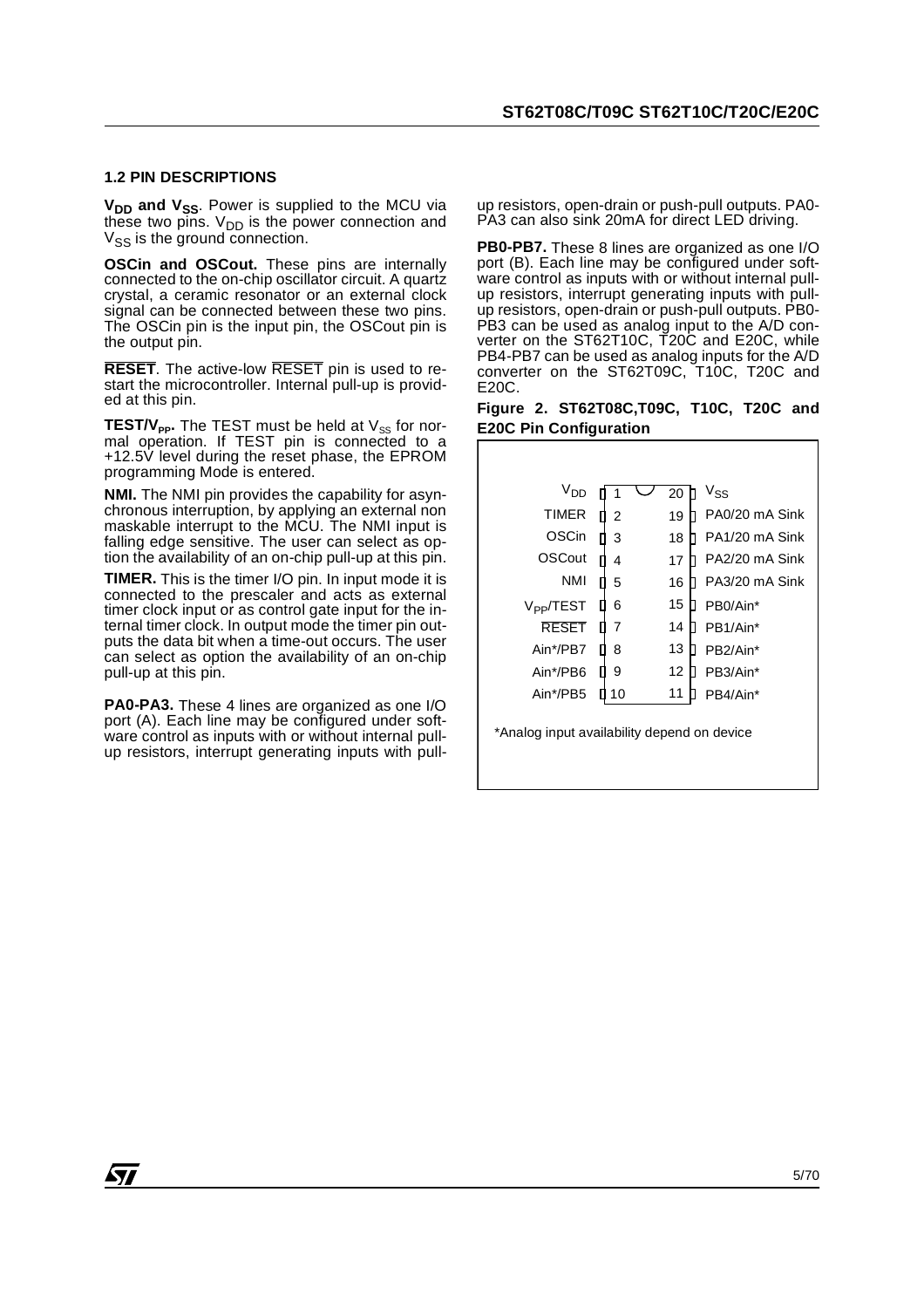#### **1.3 MEMORY MAP**

#### **1.3.1 Introduction**

The MCU operates in three separate memory spaces: Program space, Data space, and Stack space. Operation in these three memory spaces is described in the following paragraphs.

**Figure 3. Memory Addressing Diagram**

PROGRAM SPACE DATA SPACE 0000h  $+\frac{1}{1}$ 000h RAM / EEPROM BANKING AREA 0-63 03Fh  $040h$ DATA READ-ONLY PROGRAM MEMORY WINDOW MEMORY 07Fh 080h X REGISTER 081h Y REGISTER 082h V REGISTER 083h W REGISTER 084h RAM DATA READ-ONLY 0C0h **MEMORY** 0FF0h WINDOW SELECT DATA RAM INTERRUPT & BANK SELECT RESET VECTORS 0FFFh 0FFh ACCUMULATOR

Briefly, Program space contains user program code in OTP and user vectors; Data space contains user data in RAM and in OTP, and Stack space accommodates six levels of stack for subroutine and interrupt service routine nesting.

57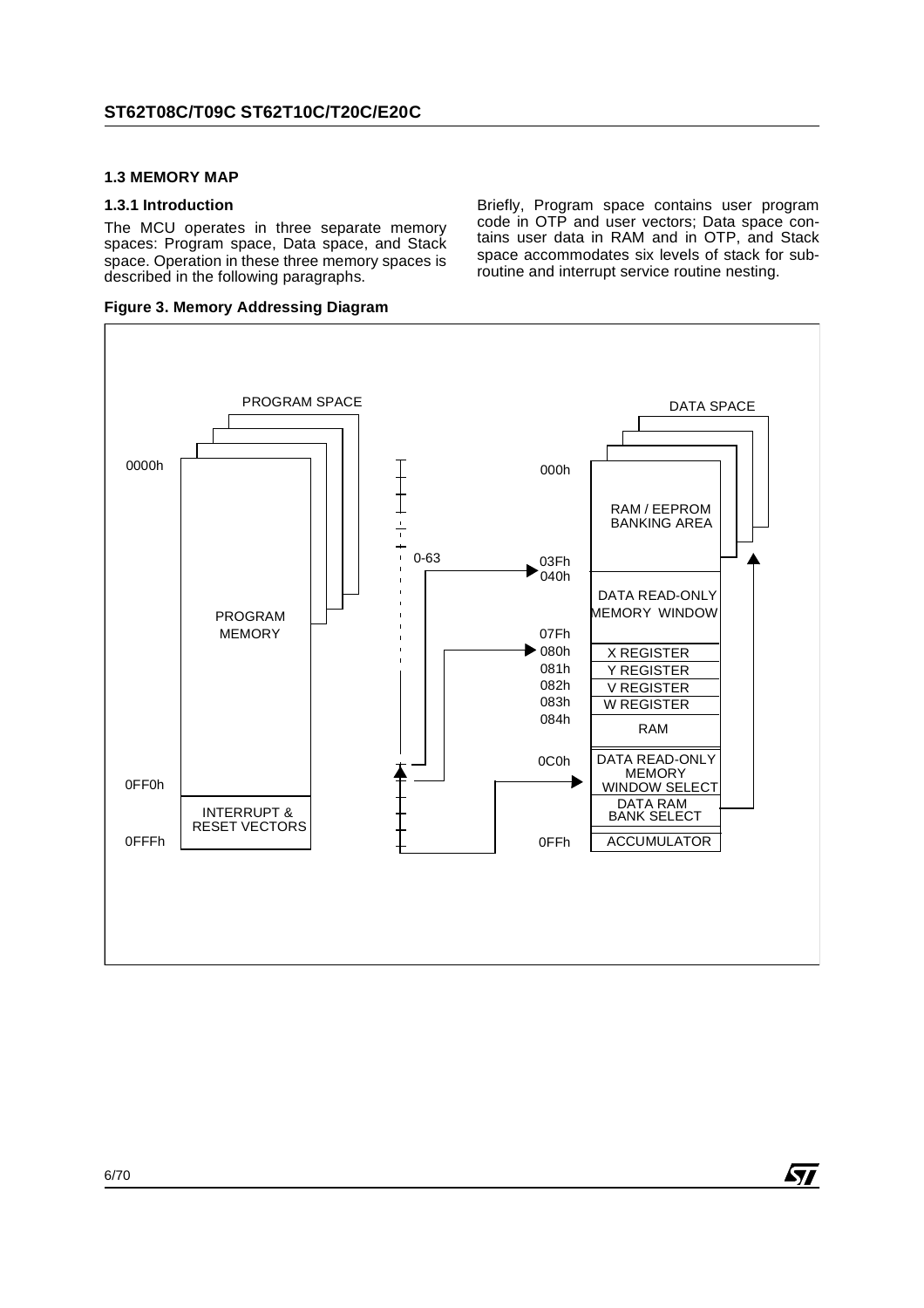#### **MEMORY MAP** (Cont'd)

#### **1.3.2 Program Space**

Program Space comprises the instructions to be executed, the data required for immediate addressing mode instructions, the reserved factory test area and the user vectors. Program Space is addressed via the 12-bit Program Counter register (PC register)Program Memory Protection.

The Program Memory in OTP or EPROM devices can be protected against external readout of memory by selecting the READOUT PROTECTION option in the option byte.

In the EPROM parts, READOUT PROTECTION option can be disactivated only by U.V. erasure that also results into the whole EPROM context erasure.

**Note:** Once the Readout Protection is activated, it is no longer possible, even for STMicroelectronics, to gain access to the OTP contents. Returned parts with a protection set can therefore not be accepted.



#### **Figure 4. Program Memory Map**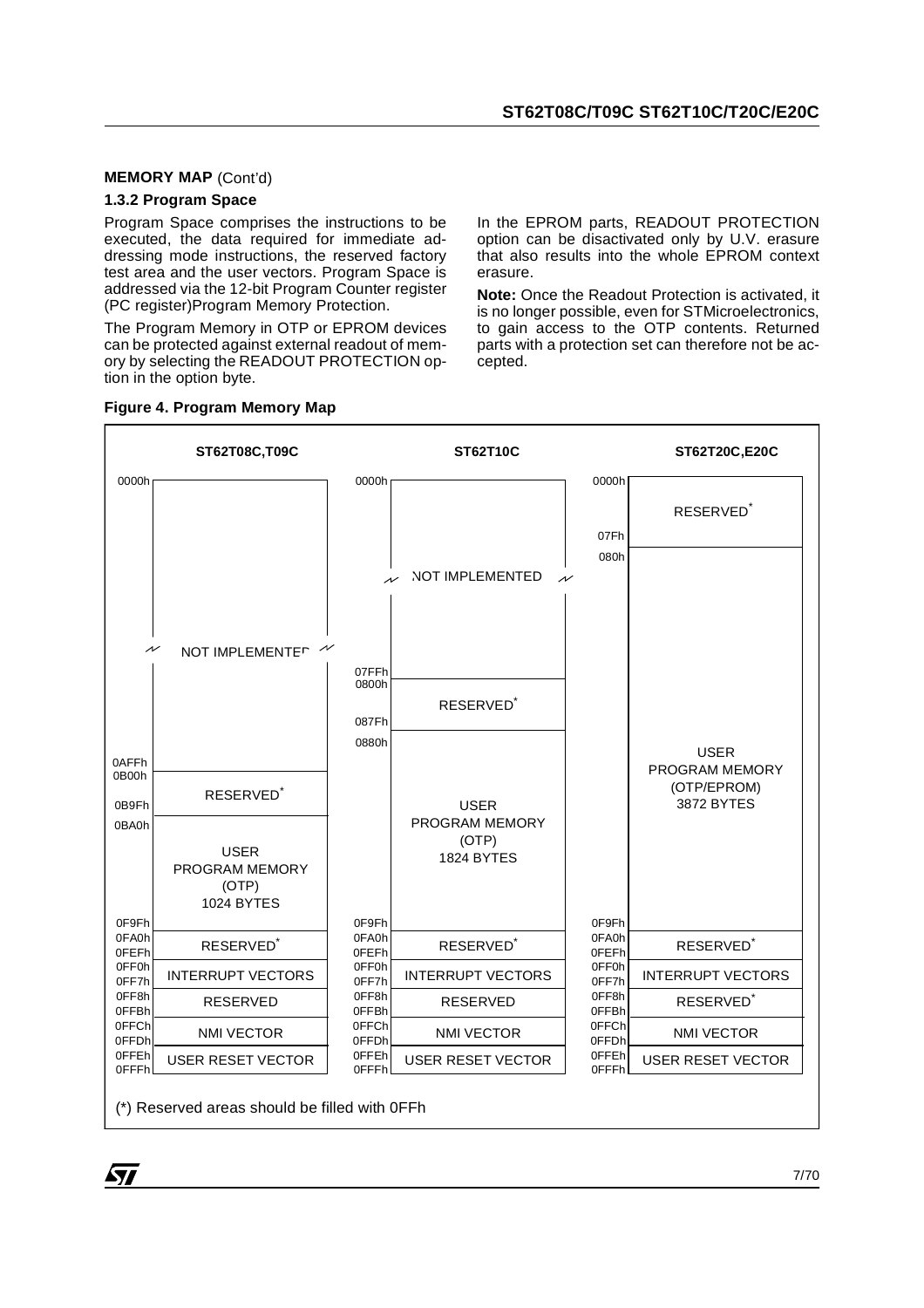#### **MEMORY MAP** (Cont'd)

#### **1.3.3 Data Space**

Data Space accommodates all the data necessary for processing the user program. This space comprises the RAM resource, the processor core and peripheral registers, as well as read-only data such as constants and look-up tables in OTP/ EPROM.

#### **1.3.3.1 Data ROM**

All read-only data is physically stored in program memory, which also accommodates the Program Space. The program memory consequently contains the program code to be executed, as well as the constants and look-up tables required by the application.

The Data Space locations in which the different constants and look-up tables are addressed by the processor core may be thought of as a 64-byte window through which it is possible to access the read-only data stored in OTP/EPROM.

#### **1.3.3.2 Data RAM**

In ST6208C/09C/10C/20C devices, the data space includes 60 bytes of RAM, the accumulator  $(A)$ , the indirect registers  $(X)$ ,  $(Y)$ , the short direct registers (V), (W), the I/O port registers, the peripheral data and control registers, the interrupt option register and the Data ROM Window register (DRW register).

#### **1.3.4 Stack Space**

Stack space consists of six 12-bit registers which are used to stack subroutine and interrupt return addresses, as well as the current program counter contents.

#### **Table 1. ST6208C/09C/10C/20C Data Memory Space**

| <b>RESERVED</b>                        | 000h              |
|----------------------------------------|-------------------|
|                                        | 03Fh              |
| DATA ROM WINDOW AREA<br>64 BYTES       | 040h              |
|                                        | 07Fh              |
| <b>X REGISTER</b>                      | 080h              |
| <b>Y REGISTER</b>                      | 081h              |
| <b>V REGISTER</b>                      | 082h              |
| <b>W REGISTER</b>                      | 083h              |
| DATA RAM 60 BYTES                      | 084h<br>0BFh      |
| PORT A DATA REGISTER                   | 0C <sub>0</sub> h |
| PORT B DATA REGISTER                   | 0C1h              |
| <b>RESERVED</b>                        | 0C2h              |
| <b>RESERVED</b>                        | 0C3h              |
| PORT A DIRECTION REGISTER              | 0C4h              |
| PORT B DIRECTION REGISTER              | 0C5h              |
| RESERVED                               | 0C6h              |
| RESERVED                               | 0C7h              |
| <b>INTERRUPT OPTION REGISTER</b>       | $0C8h*$           |
| DATA ROM WINDOW REGISTER               | $0C9h*$           |
| <b>RESERVED</b>                        | 0CAh<br>0CBh      |
| PORT A OPTION REGISTER                 | 0CCh              |
| PORT B OPTION REGISTER                 | 0CDh              |
| <b>RESERVED</b>                        | 0CEh              |
| RESERVED                               | 0CFh              |
| A/D DATA REGISTER(except ST62T08C)     | 0D <sub>0</sub> h |
| A/D CONTROL REGISTER (except ST62T08C) | 0D1h              |
| TIMER PRESCALER REGISTER               | 0D <sub>2</sub> h |
| TIMER COUNTER REGISTER                 | 0D3h              |
| TIMER STATUS CONTROL REGISTER          | 0D4h              |
|                                        | 0D <sub>5</sub> h |
| RESERVED                               | 0D <sub>6</sub> h |
|                                        | 0D7h              |
| <b>WATCHDOG REGISTER</b>               | 0D <sub>8</sub> h |
|                                        | 0D9h              |
| RESERVED                               | 0FE <sub>h</sub>  |
| <b>ACCUMULATOR</b>                     | 0FFh              |
|                                        |                   |

**ST** 

\* WRITE ONLY REGISTER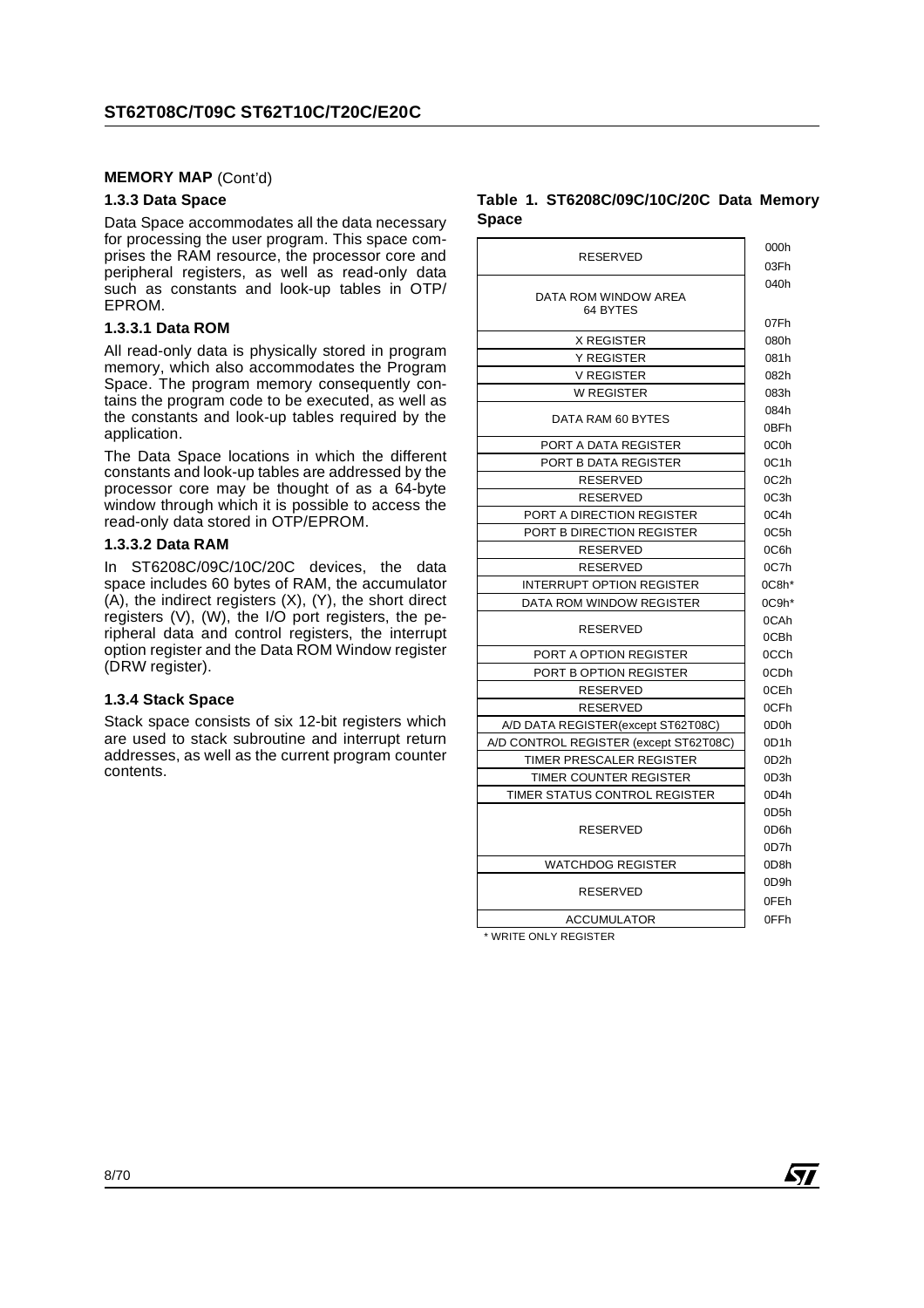#### **MEMORY MAP** (Cont'd) **1.3.5 Data Window Register (DWR)**

The Data read-only memory window is located from address 0040h to address 007Fh in Data space. It allows direct reading of 64 consecutive bytes located anywhere in program memory, between address 0000h and 0FFFh (top memory address depends on the specific device). All the program memory can therefore be used to store either instructions or read-only data. Indeed, the window can be moved in steps of 64 bytes along the program memory by writing the appropriate code in the Data Window Register (DWR).

The DWR can be addressed like any RAM location in the Data Space, it is however a write-only register and therefore cannot be accessed using singlebit operations. This register is used to position the 64-byte read-only data window (from address 40h to address 7Fh of the Data space) in program memory in 64-byte steps. The effective address of the byte to be read as data in program memory is obtained by concatenating the 6 least significant bits of the register address given in the instruction (as least significant bits) and the content of the DWR register (as most significant bits), as illustrated in Figure 5 below. For instance, when addressing location 0040h of the Data Space, with 0 loaded in the DWR register, the physical location addressed in program memory is 00h. The DWR register is not cleared on reset, therefore it must be written to prior to the first access to the Data readonly memory window area.

ki

## **Data Window Register (DWR)** Address: 0C9h — Write Only



Bits  $6, 7$  = Not used.

Bit 5-0 = **DWR5-DWR0:** Data read-only memory Window Register Bits. These are the Data readonly memory Window bits that correspond to the upper bits of the data read-only memory space.

**Caution:** This register is undefined on reset. Neither read nor single bit instructions may be used to address this register.

**Note:** Care is required when handling the DWR register as it is write only. For this reason, the DWR contents should not be changed while executing an interrupt service routine, as the service routine cannot save and then restore the register's previous contents. If it is impossible to avoid writing to the DWR during the interrupt service routine, an image of the register must be saved in a RAM location, and each time the program writes to the DWR, it must also write to the image register. The image register must be written first so that, if an interrupt occurs between the two instructions, the DWR is not affected.

DATA ROM WINDOW REGISTER CONTENTS DATA SPACE ADDRESS 40h-7Fh IN INSTRUCTION 0 PROGRAM SPACE ADDRESS 765432 0 543210 543210 1 0 READ 11 10 9 8 7 6 07Z1 VR01573C 12 1 0 1 0 0 0 DATA SPACE ADDRESS : 59h 0 | 1 | 1 | 0 | 0 | 1  $0 \mid 1$ Example: (DWR) DWR=28h 1 1 <sup>000</sup> 0 0 0 0 <sup>1</sup> ROM ROM<br>ADDRESS:A19h 22222 1 0 1 0 1 0 0 0 1 1 1 0 0 1 13 ัด

**Figure 5. Data read-only memory Window Memory Addressing**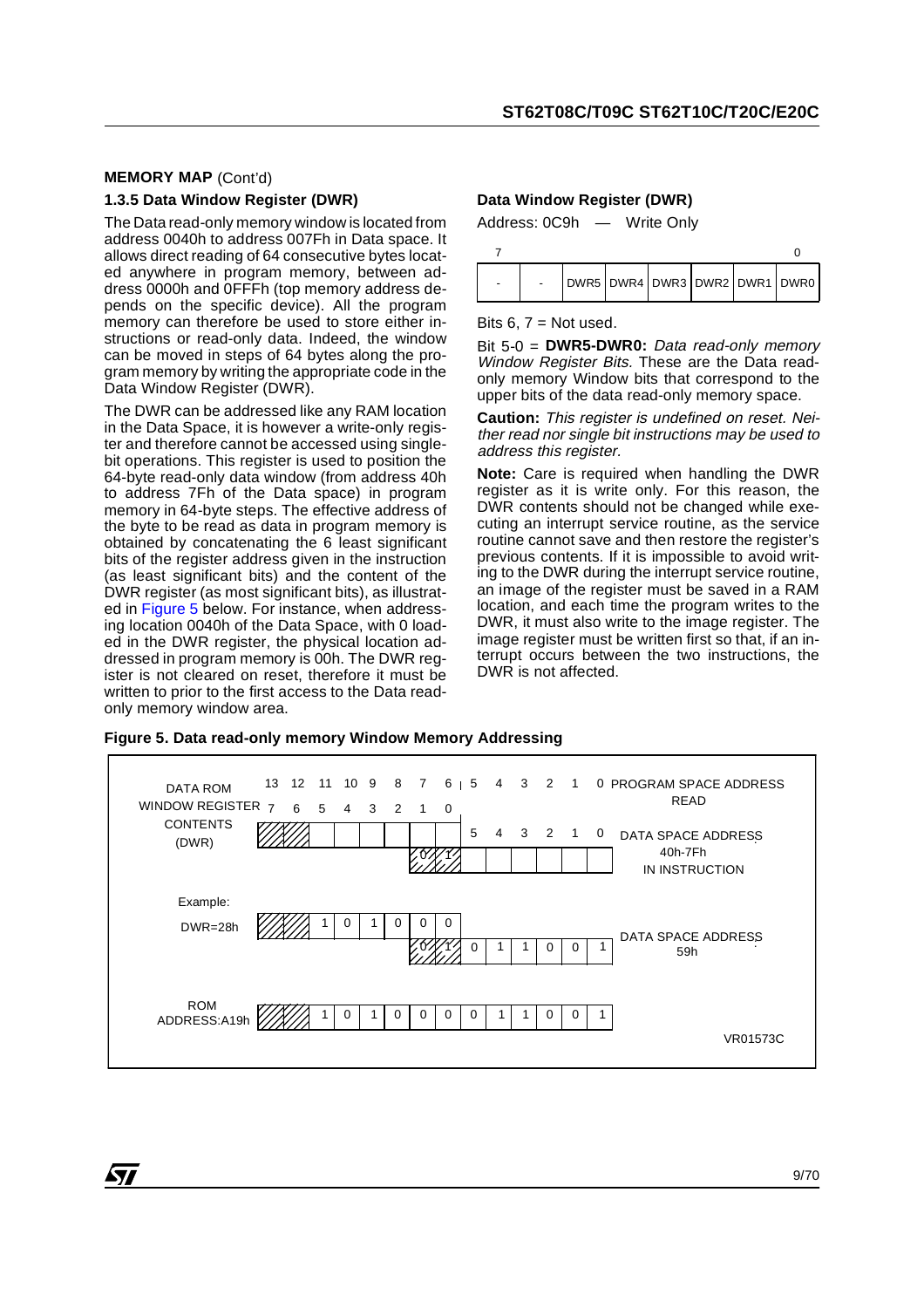#### **1.4 PROGRAMMING MODES**

#### **1.4.1 Option Bytes**

The two Option Bytes allow configuration capability to the MCUs. Option byte's content is automatically read, and the selected options enabled, when the chip reset is activated.

It can only be accessed during the programming mode. This access is made either automatically (copy from a master device) or by selecting the OPTION BYTE PROGRAMMING mode of the programmer.

The option bytes are located in a non-user map. No address has to be specified.

#### **EPROM Code Option Byte (LSB)**

| PRO-<br>TECT OSCIL |  |  | NMI   TIM<br>PULL   PULL WDACT | OS-<br>GEN |
|--------------------|--|--|--------------------------------|------------|

#### **EPROM Code Option Byte (MSB)**

| 15             |   |                          |   |   |                |       |    |
|----------------|---|--------------------------|---|---|----------------|-------|----|
| $\blacksquare$ | - | $\overline{\phantom{0}}$ | - | - | $\blacksquare$ | EXTC- | ٧D |

#### **D15-D10.** Reserved. Must be cleared

**EXTCNTL.** External STOP MODE control**.**. When EXTCNTL is high, STOP mode is available with watchdog active by setting NMI pin to one.. When EXTCNTL is low, STOP mode is not available with the watchdog active.

LVD. LVD RESET enable.When this bit is set, safe RESET is performed by MCU when the supply voltage is too low. When this bit is cleared, only power-on reset or external RESET are active.

**PROTECT**. Readout Protection. This bit allows the protection of the software contents against piracy. When the bit PROTECT is set high, readout of the OTP contents is prevented by hardware.. When this bit is low, the user program can be read.

**OSCIL**. Oscillator selection. When this bit is low, the oscillator must be controlled by a quartz crystal, a ceramic resonator or an external frequency. When it is high, the oscillator must be controlled by an RC network, with only the resistor having to be externally provided.

**D5.** Reserved. Must be cleared to zero.

**D4.** Reserved. Must be set to one.

**NMI PULL.** NMI Pull-Up. This bit must be set high to configure the NMI pin with a pull-up resistor. When it is low, no pull-up is provided**.**

**TIM PULL.**TIM Pull-Up. This bit must be set high to configure the TIMER pin with a pull-up resistor. When it is low, no pull-up is provided**.**

**WDACT**. This bit controls the watchdog activation. When it is high, hardware activation is selected. The software activation is selected when WDACT is low.

**OSGEN**. Oscillator Safe Guard. This bit must be set high to enable the Oscillator Safe Guard. When this bit is low, the OSG is disabled.

The Option byte is written during programming either by using the PC menu (PC driven Mode) or automatically (stand-alone mode)

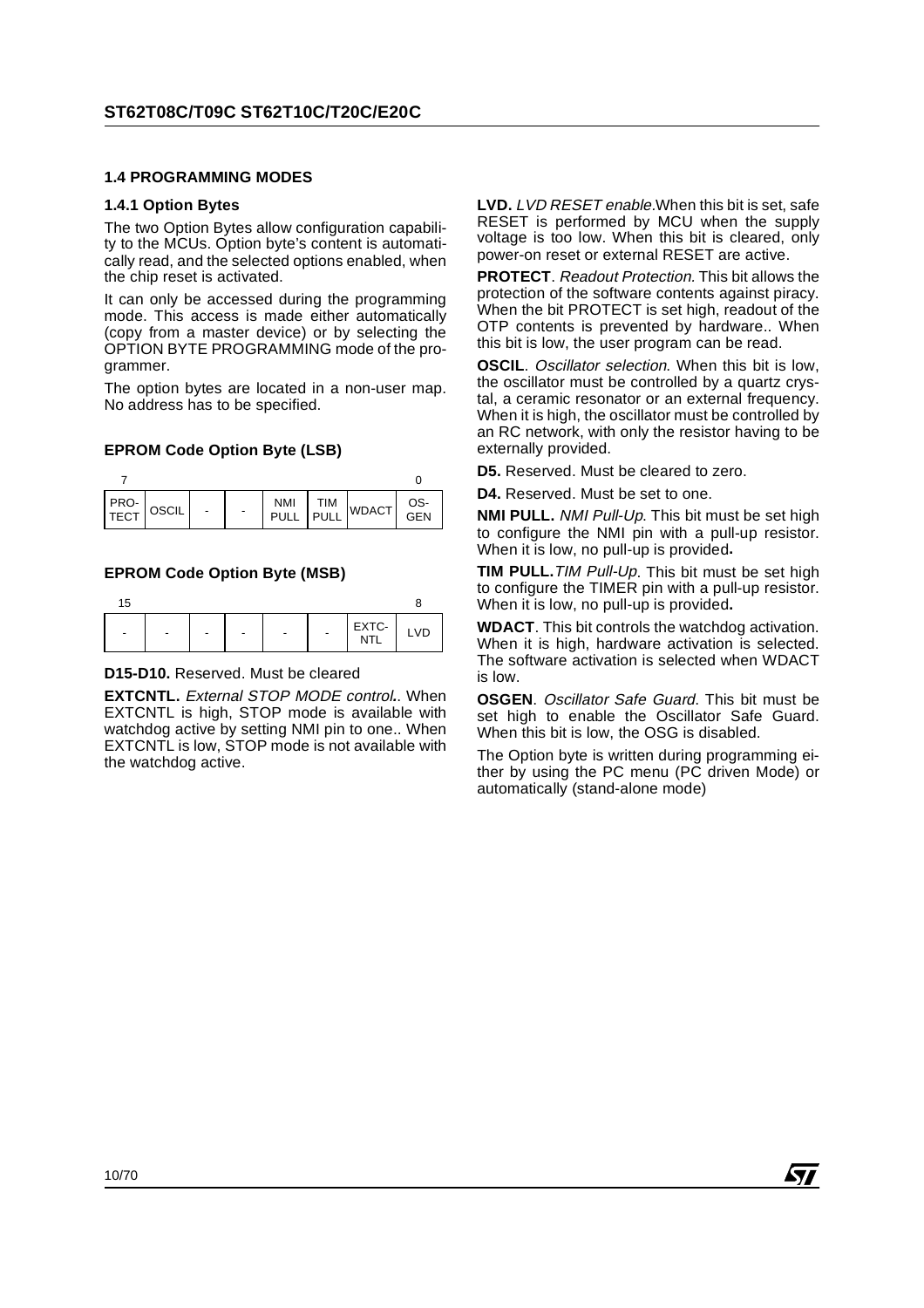#### **PROGRAMMING MODES** (Cont'd)

#### **1.4.2 Program Memory**

EPROM/OTP programming mode is set by a +12.5V voltage applied to the TEST/V<sub>PP</sub> pin. The programming the flow programming ST62T08C,T09C,T10C,T20C/E20C is described in the User Manual of the EPROM Programming Board.

#### **Table 2. ST62T08C, T09C Program Memory Map**

| <b>Device Address</b> | <b>Description</b>          |
|-----------------------|-----------------------------|
| 0000h-0B9Fh           | Reserved                    |
| 0BA0h-0F9Fh           | User ROM                    |
| 0FA0h-0FEFh           | Reserved                    |
| 0FF0h-0FF7h           | Interrupt Vectors           |
| 0FF8h-0FFBh           | Reserved                    |
| 0FFCh-0FFDh           | <b>NMI Interrupt Vector</b> |
| 0FFEh-0FFFh           | <b>Reset Vector</b>         |
|                       |                             |

#### **Table 3. ST62T10C Program Memory Map**

| <b>Device Address</b> | <b>Description</b>          |
|-----------------------|-----------------------------|
| 0000h-087Fh           | Reserved                    |
| 0880h-0F9Fh           | User ROM                    |
| 0FA0h-0FEFh           | Reserved                    |
| 0FF0h-0FF7h           | Interrupt Vectors           |
| 0FF8h-0FFBh           | Reserved                    |
| 0FFCh-0FFDh           | <b>NMI Interrupt Vector</b> |
| 0FFEh-0FFFh           | <b>Reset Vector</b>         |

#### **Table 4. ST62T20C,E20C Program Memory Map**

| <b>Device Address</b> | <b>Description</b>          |
|-----------------------|-----------------------------|
| 0000h-007Fh           | Reserved                    |
| 0080h-0F9Fh           | User ROM                    |
| 0FA0h-0FEFh           | Reserved                    |
| 0FF0h-0FF7h           | <b>Interrupt Vectors</b>    |
| 0FF8h-0FFBh           | Reserved                    |
| 0FFCh-0FFDh           | <b>NMI Interrupt Vector</b> |
| 0FFEh-0FFFh           | <b>Reset Vector</b>         |

**Note**: OTP/EPROM devices can be programmed with the development tools available from STMicroelectronics (ST62E2X-EPB or ST622X-KIT).

#### **1.4.3 EPROM Erasing**

The EPROM of the windowed package of the MCUs may be erased by exposure to Ultra Violet light. The erasure characteristic of the MCUs is such that erasure begins when the memory is exposed to light with a wave lengths shorter than approximately 4000Å. It should be noted that sunlights and some types of fluorescent lamps have wavelengths in the range 3000-4000Å.

It is thus recommended that the window of the MCUs packages be covered by an opaque label to prevent unintentional erasure problems when testing the application in such an environment.

The recommended erasure procedure of the MCUs EPROM is the exposure to short wave ultraviolet light which have a wave-length 2537A. The integrated dose (i.e. U.V. intensity x exposure time) for erasure should be a minimum of 30Wsec/cm<sup>2</sup>. The erasure time with this dosage is approximately 30 to 40 minutes using an ultraviolet lamp with 12000µW/cm<sup>2</sup> power rating. The ST62E20C should be placed within 2.5cm (1Inch) of the lamp tubes during erasure.

*sti*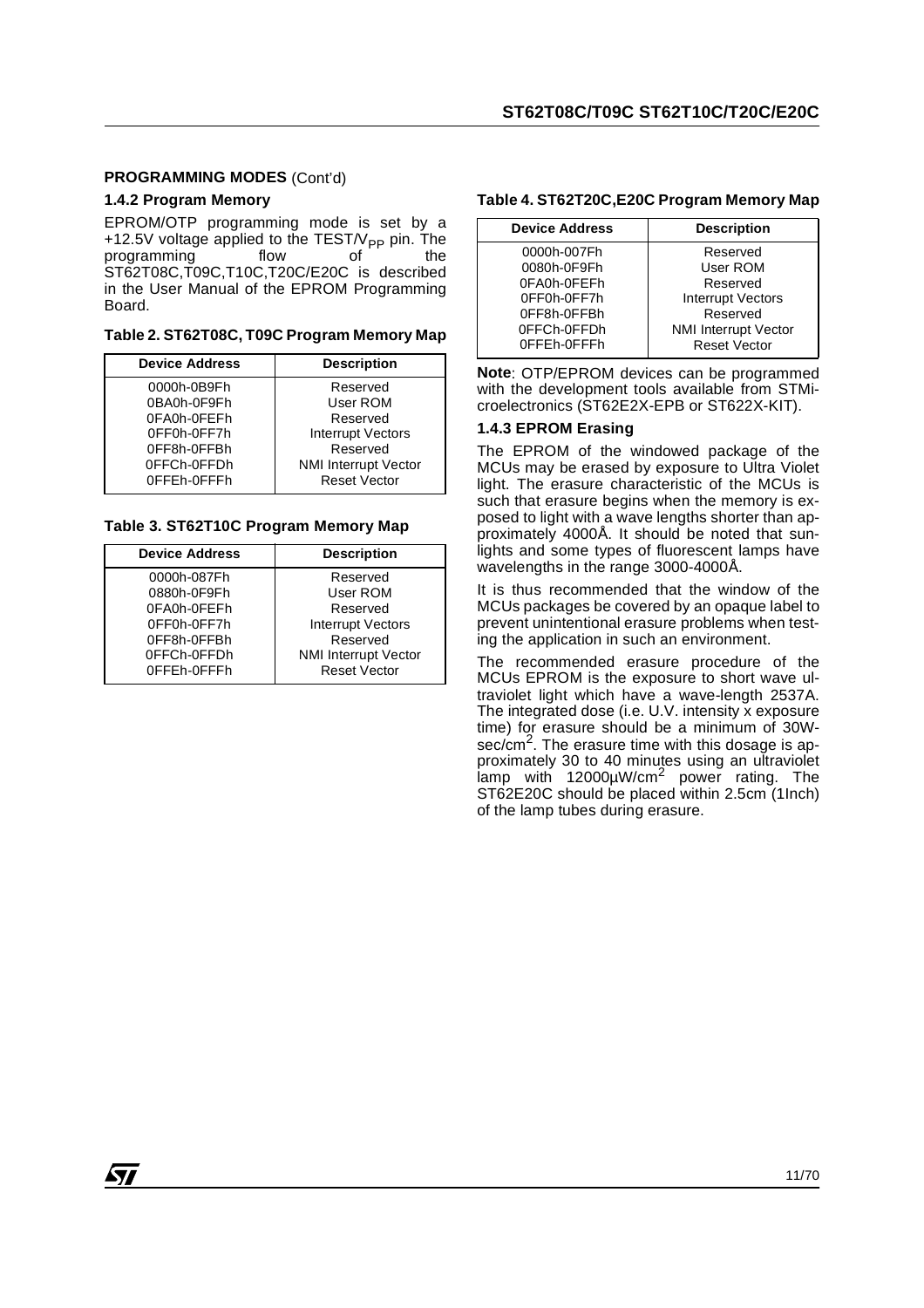## **2 CENTRAL PROCESSING UNIT**

#### **2.1 INTRODUCTION**

The CPU Core of ST6 devices is independent of the I/O or Memory configuration. As such, it may be thought of as an independent central processor communicating with on-chip I/O, Memory and Peripherals via internal address, data, and control buses. In-core communication is arranged as shown in Figure 6; the controller being externally linked to both the Reset and Oscillator circuits, while the core is linked to the dedicated on-chip peripherals via the serial data bus and indirectly, for interrupt purposes, through the control registers.

#### **2.2 CPU REGISTERS**

The ST6 Family CPU core features six registers and three pairs of flags available to the programmer. These are described in the following paragraphs.

**Accumulator (A)**. The accumulator is an 8-bit general purpose register used in all arithmetic calculations, logical operations, and data manipulations. The accumulator can be addressed in Data space as a RAM location at address FFh. Thus the ST6 can manipulate the accumulator just like any other register in Data space.

**Indirect Registers (X, Y).** These two indirect registers are used as pointers to memory locations in Data space. They are used in the register-indirect addressing mode. These registers can be addressed in the data space as RAM locations at addresses 80h (X) and 81h (Y). They can also be accessed with the direct, short direct, or bit direct addressing modes. Accordingly, the ST6 instruction set can use the indirect registers as any other register of the data space.

**Short Direct Registers (V, W).** These two registers are used to save a byte in short direct addressing mode. They can be addressed in Data space as RAM locations at addresses 82h (V) and 83h (W). They can also be accessed using the direct and bit direct addressing modes. Thus, the ST6 instruction set can use the short direct registers as any other register of the data space.

Program Counter (PC). The program counter is a 12-bit register which contains the address of the next ROM location to be processed by the core. This ROM location may be an opcode, an operand, or the address of an operand. The 12-bit length allows the direct addressing of 4096 bytes in Program space.

**S77** 



#### **Figure 6. ST6 Core Block Diagram**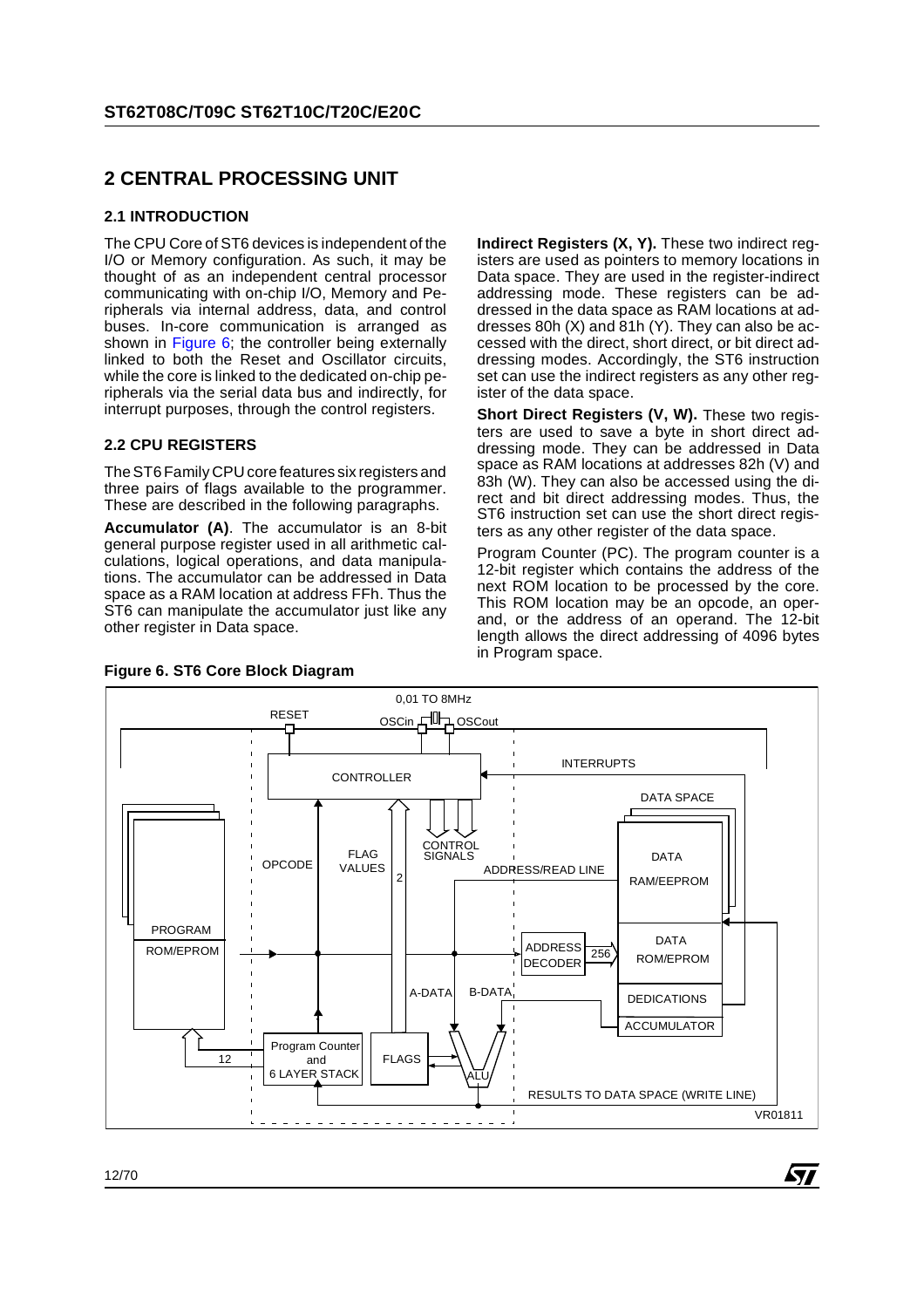#### **CPU REGISTERS** (Cont'd)

However, if the program space contains more than 4096 bytes, the additional memory in program space can be addressed by using the Program Bank Switch register.

The PC value is incremented after reading the address of the current instruction. To execute relative jumps, the PC and the offset are shifted through the ALU, where they are added; the result is then shifted back into the PC. The program counter can be changed in the following ways:

- JP (Jump) instructionPC=Jump address
- CALL instructionPC= Call address
- Relative Branch Instruction.PC= PC +/- offset
- Interrupt PC=Interrupt vector
- Reset PC= Reset vector
- RET & RETI instructionsPC= Pop (stack)
- Normal instructionPC= PC + 1

**Flags (C, Z)**. The ST6 CPU includes three pairs of flags (Carry and Zero), each pair being associated with one of the three normal modes of operation: Normal mode, Interrupt mode and Non Maskable Interrupt mode. Each pair consists of a CARRY flag and a ZERO flag. One pair (CN, ZN) is used during Normal operation, another pair is used during Interrupt mode (CI, ZI), and a third pair is used in the Non Maskable Interrupt mode (CNMI, ZN-MI).

The ST6 CPU uses the pair of flags associated with the current mode: as soon as an interrupt (or a Non Maskable Interrupt) is generated, the ST6 CPU uses the Interrupt flags (resp. the NMI flags) instead of the Normal flags. When the RETI instruction is executed, the previously used set of flags is restored. It should be noted that each flag set can only be addressed in its own context (Non Maskable Interrupt, Normal Interrupt or Main routine). The flags are not cleared during context switching and thus retain their status.

The Carry flag is set when a carry or a borrow occurs during arithmetic operations; otherwise it is cleared. The Carry flag is also set to the value of the bit tested in a bit test instruction; it also participates in the rotate left instruction.

The Zero flag is set if the result of the last arithmetic or logical operation was equal to zero; otherwise it is cleared.

Switching between the three sets of flags is performed automatically when an NMI, an interrupt or a RETI instructions occurs. As the NMI mode is

automatically selected after the reset of the MCU, the ST6 core uses at first the NMI flags.

**Stack.** The ST6 CPU includes a true LIFO hardware stack which eliminates the need for a stack pointer. The stack consists of six separate 12-bit RAM locations that do not belong to the data space RAM area. When a subroutine call (or interrupt request) occurs, the contents of each level are shifted into the next higher level, while the content of the PC is shifted into the first level (the original contents of the sixth stack level are lost). When a subroutine or interrupt return occurs (RET or RETI instructions), the first level register is shifted back into the PC and the value of each level is popped back into the previous level. Since the accumulator, in common with all other data space registers, is not stored in this stack, management of these registers should be performed within the subroutine. The stack will remain in its "deepest" position if more than 6 nested calls or interrupts are executed, and consequently the last return address will be lost. It will also remain in its highest position if the stack is empty and a RET or RETI is executed. In this case the next instruction will be executed.

#### **Figure 7. ST6 CPU Programming Mode**

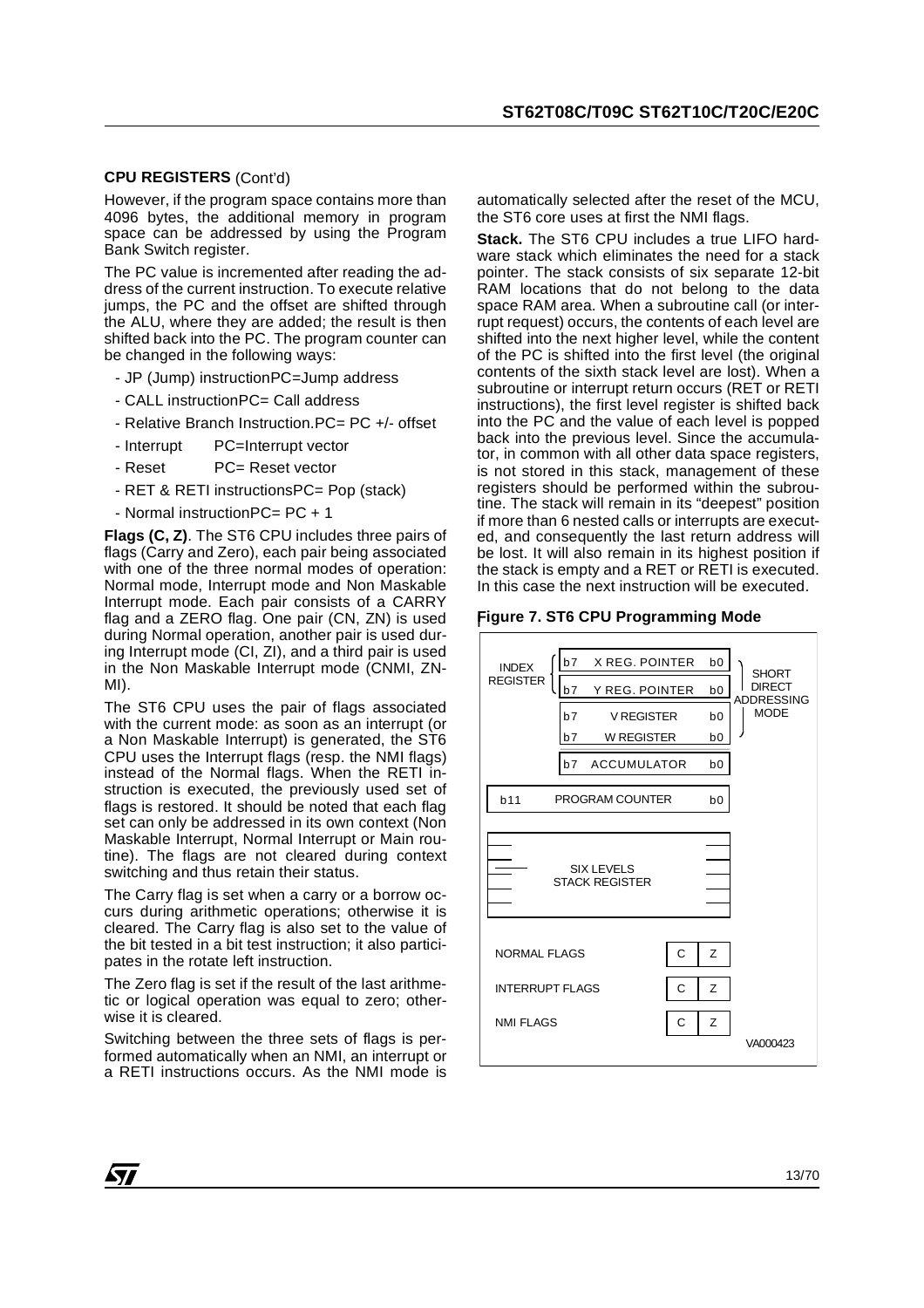## **3 CLOCKS, RESET, INTERRUPTS AND POWER SAVING MODES**

#### **3.1 CLOCK SYSTEM**

The MCU features a Main Oscillator which can be driven by an external clock, or used in conjunction with an AT-cut parallel resonant crystal or a suitable ceramic resonator, or with an external resistor  $(R<sub>NET</sub>)$ . In addition, a Low Frequency Auxiliary Oscillator (LFAO) can be switched in for security reasons, to reduce power consumption, or to offer the benefits of a back-up clock system.

The Oscillator Safeguard (OSG) option filters spikes from the oscillator lines, provides access to the LFAO to provide a backup oscillator in the event of main oscillator failure and also automatically limits the internal clock frequency  $(f<sub>INT</sub>)$  as a function of  $V_{DD}$ , in order to guarantee correct operation. These functions are illustrated in Figure 9, Figure 10, Figure 11 and Figure 12.

Figure 8 illustrates various possible oscillator configurations using an external crystal or ceramic resonator, an external clock input, an external resistor  $(R<sub>NET</sub>)$ , or the lowest cost solution using only the LFAO. C<sub>L1</sub> an C<sub>L2</sub> should have a capacitance in the range 12 to 22 pF for an oscillator frequency in the 4-8 MHz range.

The internal MCU clock frequency  $(f_{INT})$  is divided by 12 to drive the Timer, the A/D converter and the Watchdog timer, and by 13 to drive the CPU core, as may be seen in Figure 11.

With an 8MHz oscillator frequency, the fastest machine cycle is therefore 1.625µs.

A machine cycle is the smallest unit of time needed to execute any operation (for instance, to increment the Program Counter). An instruction may require two, four, or five machine cycles for execution.

#### **3.1.1 Main Oscillator**

The oscillator configuration may be specified by selecting the appropriate option. When the CRYSTAL/ RESONATOR option is selected, it must be used with a quartz crystal, a ceramic resonator or an external signal provided on the OSCin pin. When the RC NET-WORK option is selected, the system clock is generated by an external resistor.

The main oscillator can be turned off (when the OSG ENABLED option is selected) by setting the OSCOFF bit of the ADC Control Register. The Low Frequency Auxiliary Oscillator is automatically started.



#### **Figure 8. Oscillator Configurations**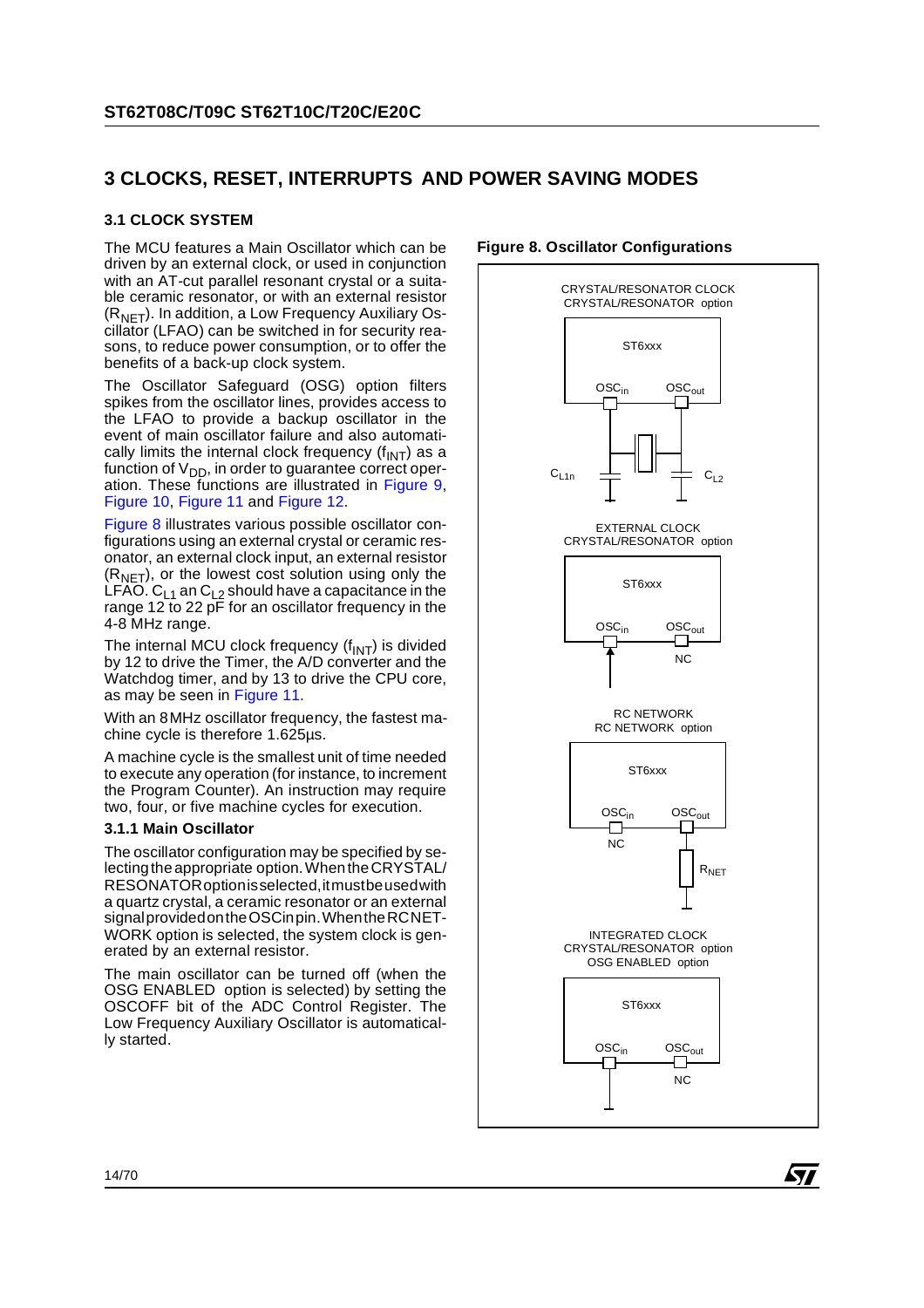#### **CLOCK SYSTEM** (Cont'd)

Turning on the main oscillator is achieved by resetting the OSCOFF bit of the A/D Converter Control Register or by resetting the MCU. Restarting the main oscillator implies a delay comprising the oscillator start up delay period plus the duration of the software instruction at  $f_{LFAO}$  clock frequency.

#### **3.1.2 Low Frequency Auxiliary Oscillator (LFAO)**

The Low Frequency Auxiliary Oscillator has three main purposes. Firstly, it can be used to reduce power consumption in non timing critical routines. Secondly, it offers a fully integrated system clock, without any external components. Lastly, it acts as a safety oscillator in case of main oscillator failure.

This oscillator is available when the OSG ENA-BLED option is selected. In this case, it automatically starts one of its periods after the first missing edge from the main oscillator, whatever the reason (main oscillator defective, no clock circuitry provided, main oscillator switched off...).

User code, normal interrupts, WAIT and STOP instructions, are processed as normal, at the reduced f<sub>LFAO</sub> frequency. The A/D converter accuracy is decreased, since the internal frequency is below 1MHz.

At power on, the Low Frequency Auxiliary Oscillator starts faster than the Main Oscillator. It therefore feeds the on-chip counter generating the POR delay until the Main Oscillator runs.

The Low Frequency Auxiliary Oscillator is automatically switched off as soon as the main oscillator starts.

#### **ADCR**

Address: 0D1h — Read/Write

|  |  | $I$ OFF $I$ | ADCR ADCR ADCR ADCR ADCR OSC ADCR ADCR |
|--|--|-------------|----------------------------------------|

Bit 7-3, 1-0= **ADCR7-ADCR3, ADCR1-ADCR0**: ADC Control Register**.** These bits are not used.

Bit 2 = **OSCOFF**. When low, this bit enables main oscillator to run. The main oscillator is switched off when OSCOFF is high.

#### **3.1.3 Oscillator Safe Guard**

The Oscillator Safe Guard (OSG) affords drastically increased operational integrity in ST62xx devices. The OSG circuit provides three basic functions: it filters spikes from the oscillator lines which would result in over frequency to the ST62 CPU; it gives access to the Low Frequency Auxiliary Oscillator (LFAO), used to ensure minimum processing in case of main oscillator failure, to offer reduced power consumption or to provide a fixed frequency low cost oscillator; finally, it automatically limits the internal clock frequency as a function of supply voltage, in order to ensure correct operation even if the power supply should drop.

The OSG is enabled or disabled by choosing the relevant OSG option. It may be viewed as a filter whose cross-over frequency is device dependent.

Spikes on the oscillator lines result in an effectively increased internal clock frequency. In the absence of an OSG circuit, this may lead to an over frequency for a given power supply voltage. The OSG filters out such spikes (as illustrated in Figure 9). In all cases, when the OSG is active, the maximum internal clock frequency,  $f_{\text{INT}}$ , is limited to  $f<sub>OSG</sub>$ , which is supply voltage dependent. This relationship is illustrated in Figure 12.

When the OSG is enabled, the Low Frequency Auxiliary Oscillator may be accessed. This oscillator starts operating after the first missing edge of the main oscillator (see Figure 10).

Over-frequency, at a given power supply level, is seen by the OSG as spikes; it therefore filters out some cycles in order that the internal clock frequency of the device is kept within the range the particular device can stand (depending on  $V_{DD}$ ), and below  $f_{OSG}$ : the maximum authorised frequency with OSG enabled.

**Note.** The OSG should be used wherever possible as it provides maximum safety. Care must be taken, however, as it can increase power consumption and reduce the maximum operating frequency to  $f_{\text{OSG}}$ .

57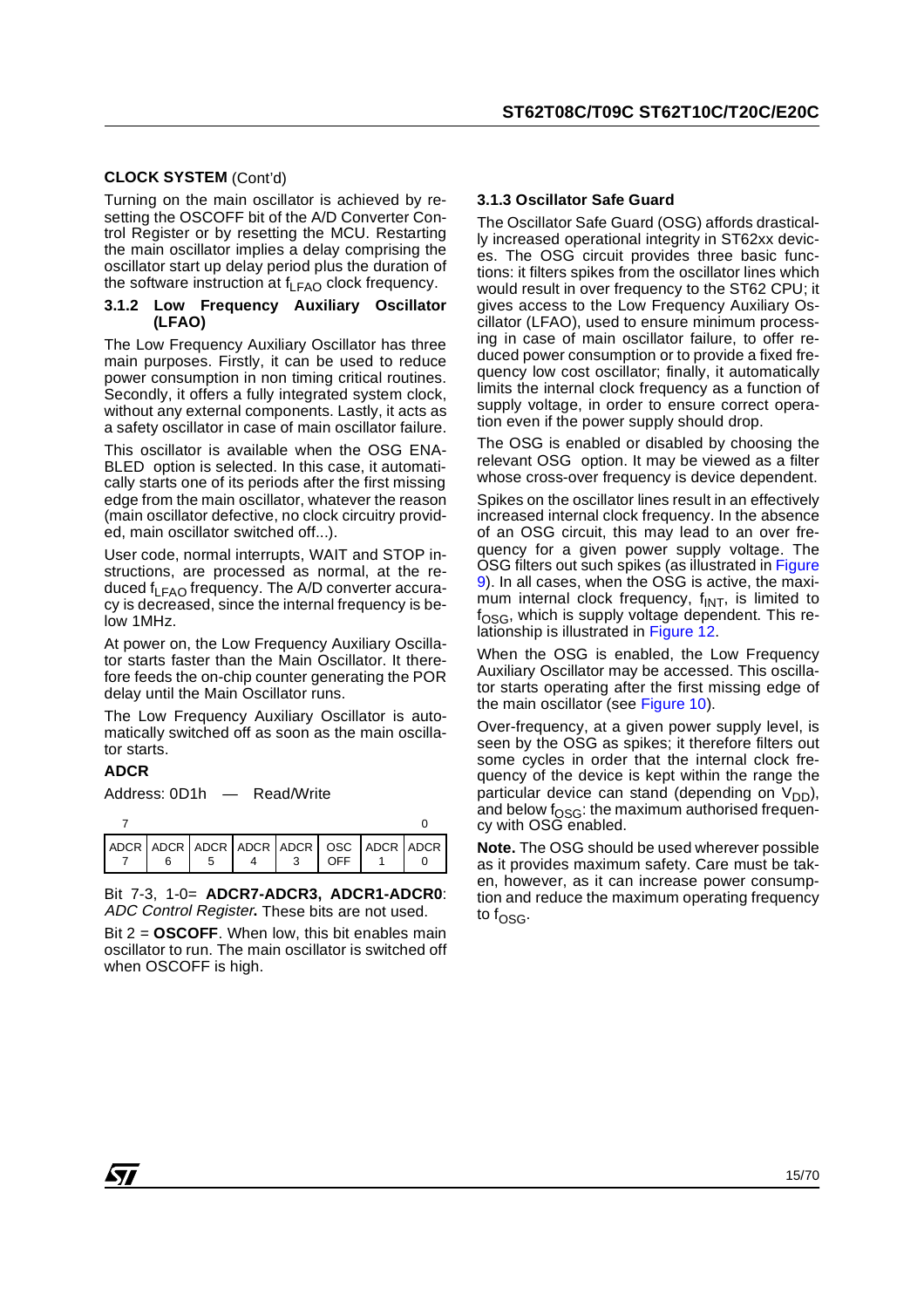## **CLOCK SYSTEM** (Cont'd)









 $\sqrt{M}$ 

16/70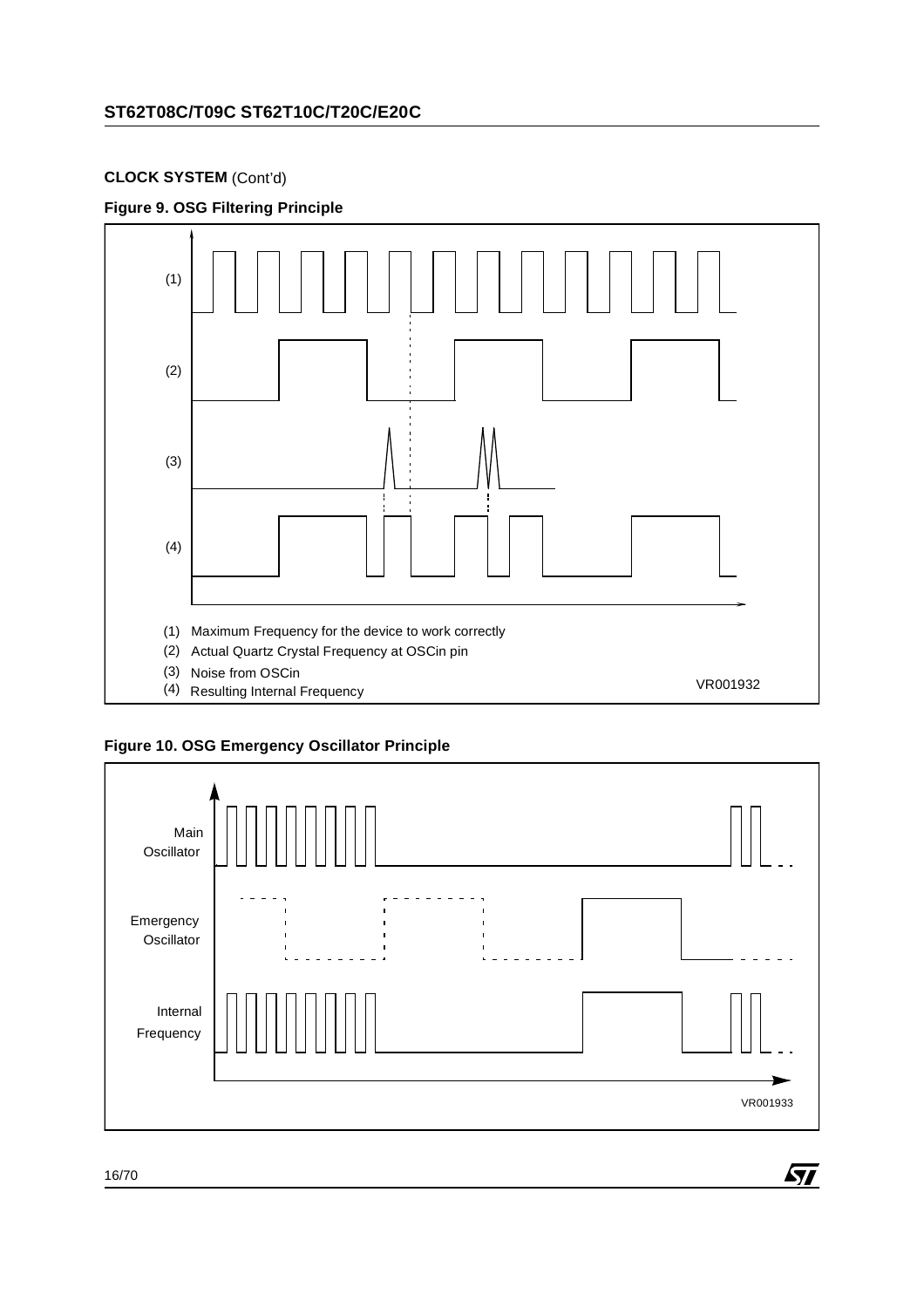## **CLOCK SYSTEM** (Cont'd)

#### **Figure 11. Clock Circuit Block Diagram**



Figure 12. Maximum Operating Frequency (f<sub>MAX</sub>) versus Supply Voltage (V<sub>DD</sub>)



#### **Notes**:

1. In this area, operation is guaranteed at the quartz crystal frequency.

2. When the OSG is disabled, operation in this area is guaranteed at the crystal frequency. When the OSG is enabled, operation in this area is guaranteed at a frequency of at least  $f_{\rm OSG Min.}$ 

3. When the OSG is disabled, operation in this

area is guaranteed at the quartz crystal frequency. When the OSG is enabled, access to this area is prevented. The internal frequency is kept a  $f<sub>OSG</sub>$ .

4. When the OSG is disabled, operation in this area is not guaranteed

When the OSG is enabled, access to this area is prevented. The internal frequency is kept at  $f_{\text{OSG}}$ .

*ST*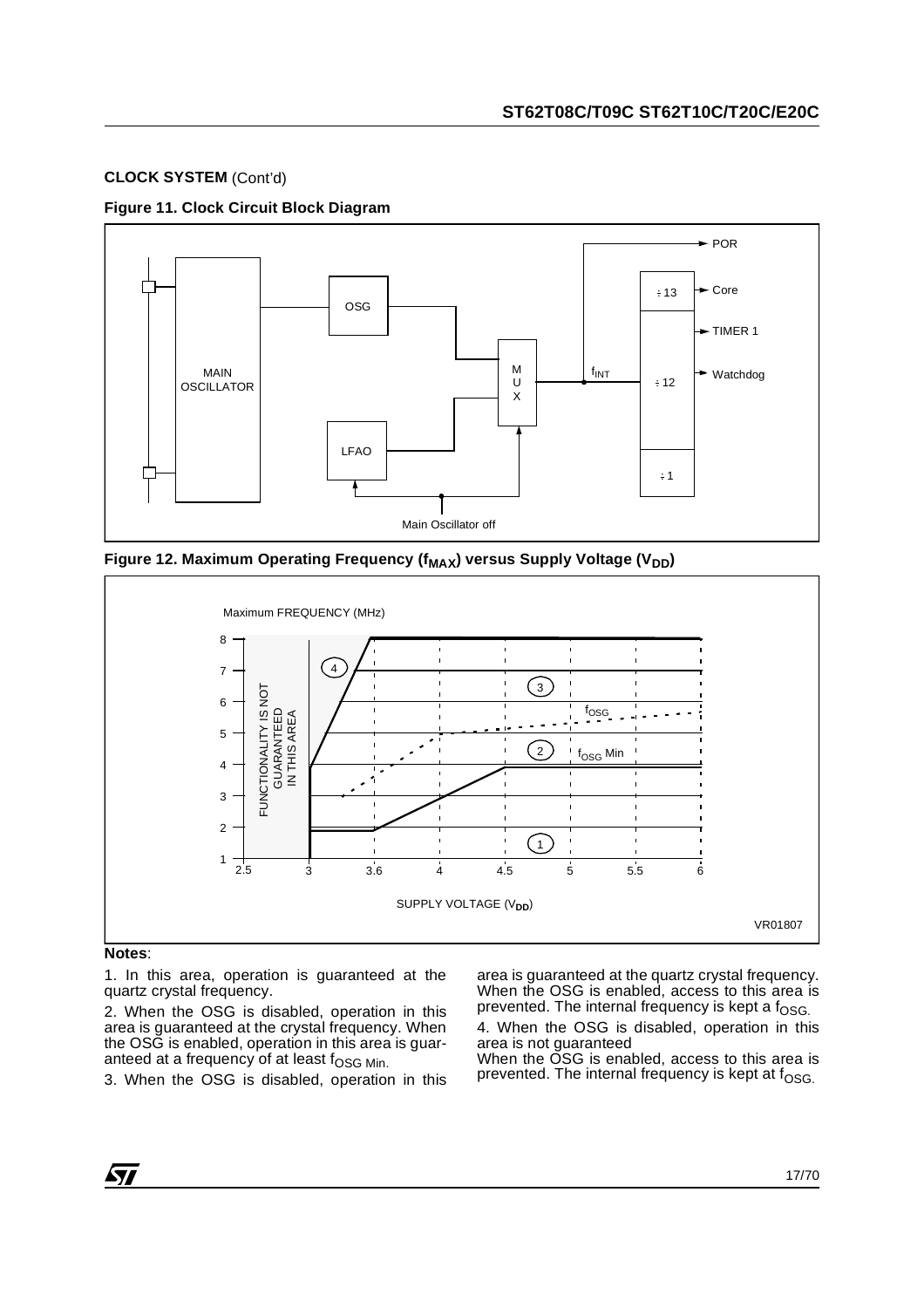#### **3.2 RESETS**

The MCU can be reset in four ways:

- by the external Reset input being pulled low;
- by Power-on Reset;
- by the digital Watchdog peripheral timing out.
- by Low Voltage Detection (LVD)

#### **3.2.1 RESET Input**

The RESET pin may be connected to a device of the application board in order to reset the MCU if required. The RESET pin may be pulled low in RUN, WAIT or STOP mode. This input can be used to reset the MCU internal state and ensure a correct start-up procedure. The pin is active low and features a Schmitt trigger input. The internal Reset signal is generated by adding a delay to the external signal. Therefore even short pulses on the RESET pin are acceptable, provided  $V_{DD}$  has completed its rising phase and that the oscillator is running correctly (normal RUN or WAIT modes). The MCU is kept in the Reset state as long as the RESET pin is held low.

If RESET activation occurs in the RUN or WAIT modes, processing of the user program is stopped (RUN mode only), the Inputs and Outputs are configured as inputs with pull-up resistors and the main Oscillator is restarted. When the level on the RESET pin then goes high, the initialization sequence is executed following expiry of the internal delay period.

If RESET pin activation occurs in the STOP mode, the oscillator starts up and all Inputs and Outputs are configured as inputs with pull-up resistors. When the level of the RESET pin then goes high, the initialization sequence is executed following expiry of the internal delay period.

#### **3.2.2 Power-on Reset**

The function of the POR circuit consists in waking up the MCU by detecting around 2V a dynamic (rising edge) variation of the VDD Supply. At the beginning of this sequence, the MCU is configured in the Reset state: all I/O ports are configured as inputs with pull-up resistors and no instruction is executed. When the power supply voltage rises to a sufficient level, the oscillator starts to operate, whereupon an internal delay is initiated, in order to allow the oscillator to fully stabilize before executing the first instruction. The initialization sequence

is executed immediately following the internal delay.

To ensure correct start-up, the user should take care that the VDD Supply is stabilized at a sufficient level for the chosen frequency (see recommended operation) before the reset signal is released. In addition, supply rising must start from  $0V<sub>1</sub>$ 

As a consequence, the POR does not allow to supervise static, slowly rising, or falling, or noisy (presenting oscillation) VDD supplies.

An external RC network connected to the RESET pin, or the LVD reset can be used instead to get the best performances.





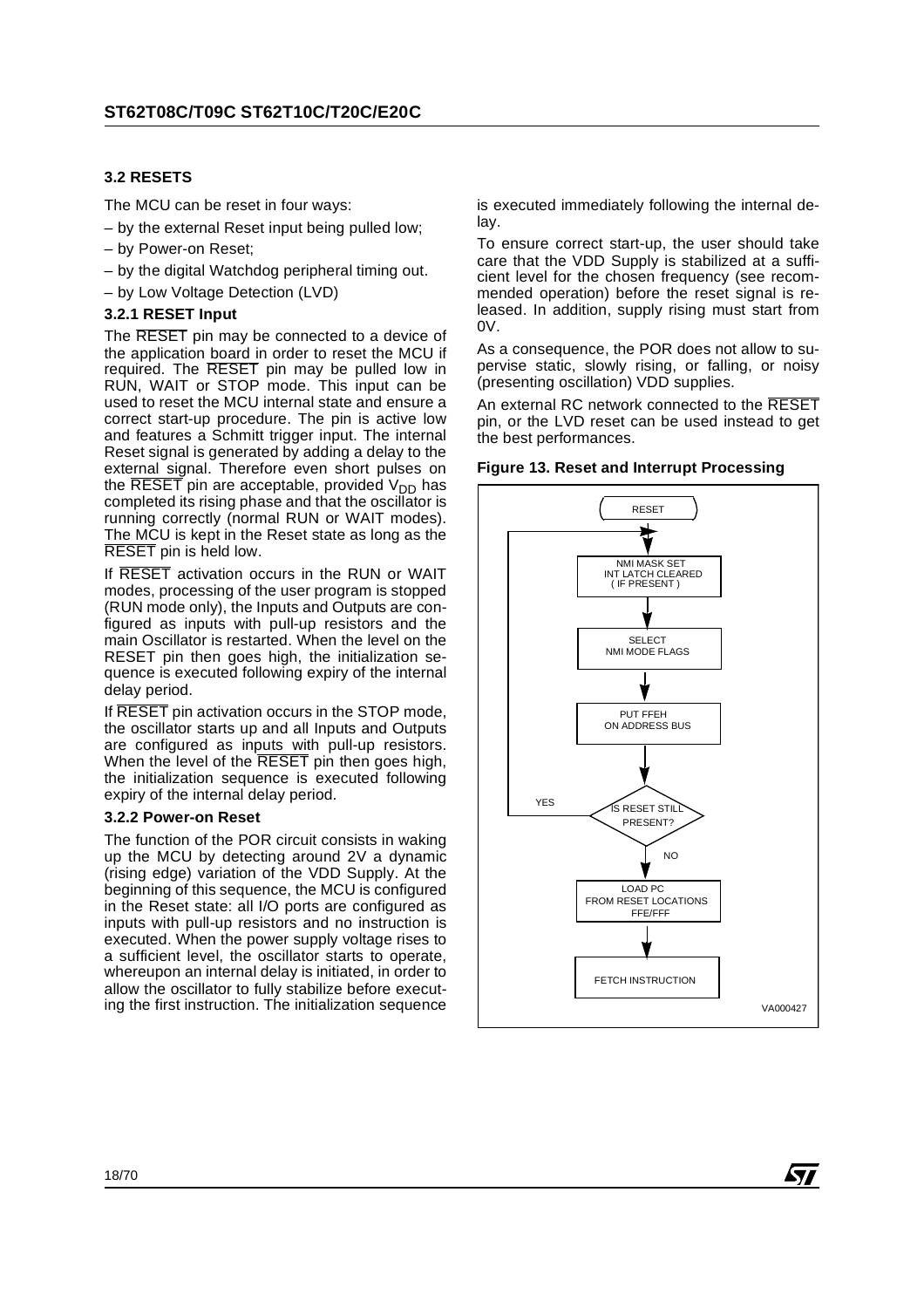#### **RESETS** (Cont'd)

#### **3.2.3 Watchdog Reset**

The MCU provides a Watchdog timer function in order to ensure graceful recovery from software upsets. If the Watchdog register is not refreshed before an end-of-count condition is reached, the internal reset will be activated. This, amongst other things, resets the watchdog counter.

The MCU restarts just as though the Reset had been generated by the RESET pin, including the built-in stabilisation delay period.

#### **3.2.4 LVD Reset**

The on-chip Low Voltage Detector, selectable as user option, features static Reset when supply voltage is below a reference value. Thanks to this feature, external reset circuit can be removed while keeping the application safety. This SAFE RESET is effective as well in Power-on phase as in power supply drop with different reference values, allowing hysteresis effect. Reference value in case of voltage drop has been set lower than the reference value for power-on in order to avoid any parasitic Reset when MCU start's running and sinking current on the supply.

As long as the supply voltage is below the reference value, there is a internal and static RESET command. The MCU can start only when the supply voltage rises over the reference value. Therefore, only two operating mode exist for the MCU: RESET active below the voltage reference, and running mode over the voltage reference as shown on the Figure 14, that represents a powerup, power-down sequence.

**Note**: When the RESET state is controlled by one of the internal RESET sources (Low Voltage Detector, Watchdog, Power on Reset), the RESET pin is tied to low logic level.

**Figure 14. LVD Reset on Power-on and Power-down (Brown-out)**



#### **3.2.5 Application Notes**

No external resistor is required between  $V_{DD}$  and the Reset pin, thanks to the built-in pull-up device.

Direct external connection of the pin RESET to  $V<sub>DD</sub>$  must be avoided in order to ensure safe behaviour of the internal reset sources (AND.Wired structure).

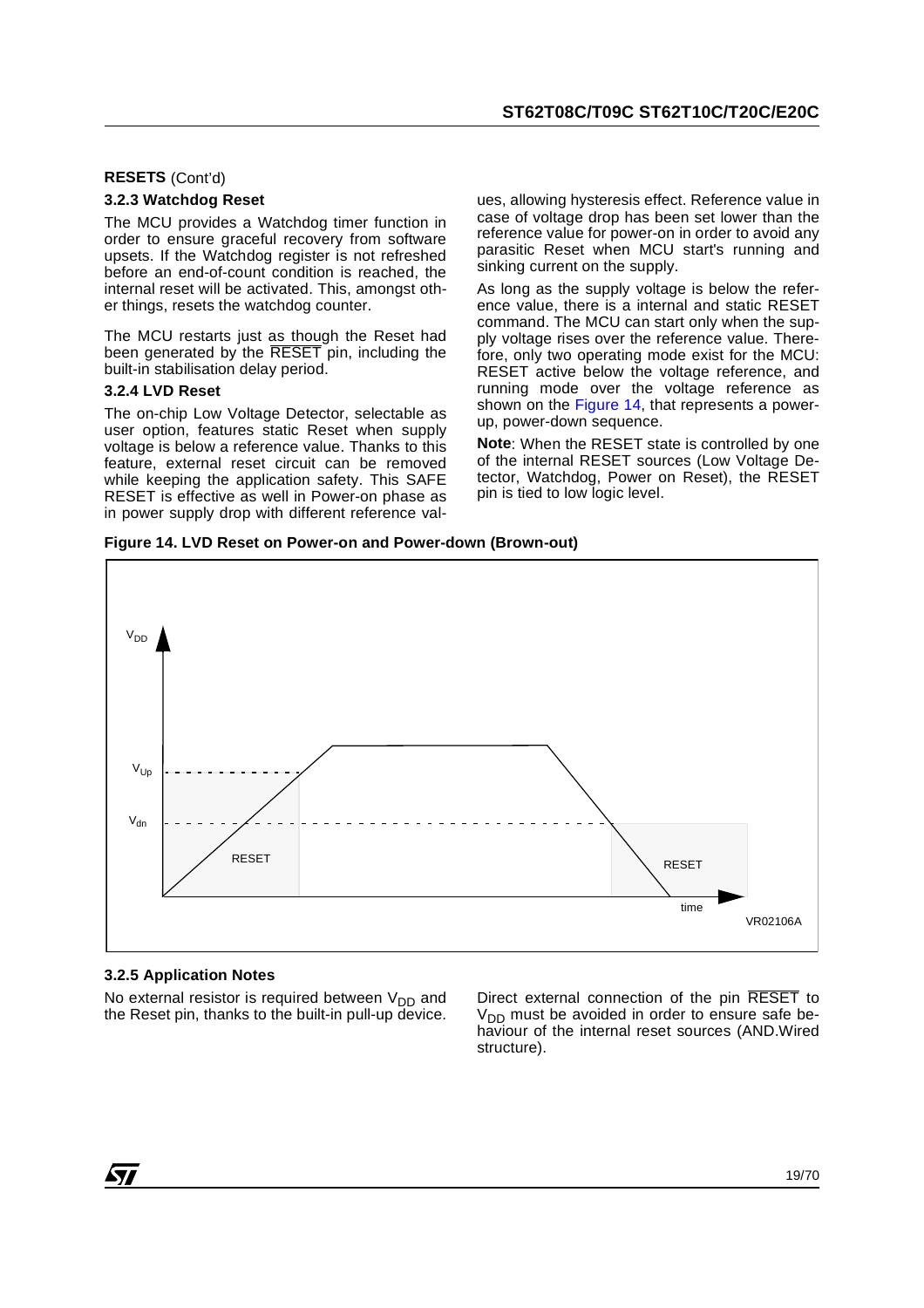#### **RESETS** (Cont'd)

#### **3.2.6 MCU Initialization Sequence**

When a reset occurs the stack is reset, the PC is loaded with the address of the Reset Vector (located in program ROM starting at address 0FFEh). A jump to the beginning of the user program must be coded at this address. Following a Reset, the Interrupt flag is automatically set, so that the CPU is in Non Maskable Interrupt mode; this prevents the initialisation routine from being interrupted. The initialisation routine should therefore be terminated by a RETI instruction, in order to revert to normal mode and enable interrupts. If no pending interrupt is present at the end of the initialisation routine, the MCU will continue by processing the instruction immediately following the RETI instruction. If, however, a pending interrupt is present, it will be serviced.



**ST** 

#### **Figure 15. Reset and Interrupt Processing**

#### **Figure 16. Reset Block Diagram**

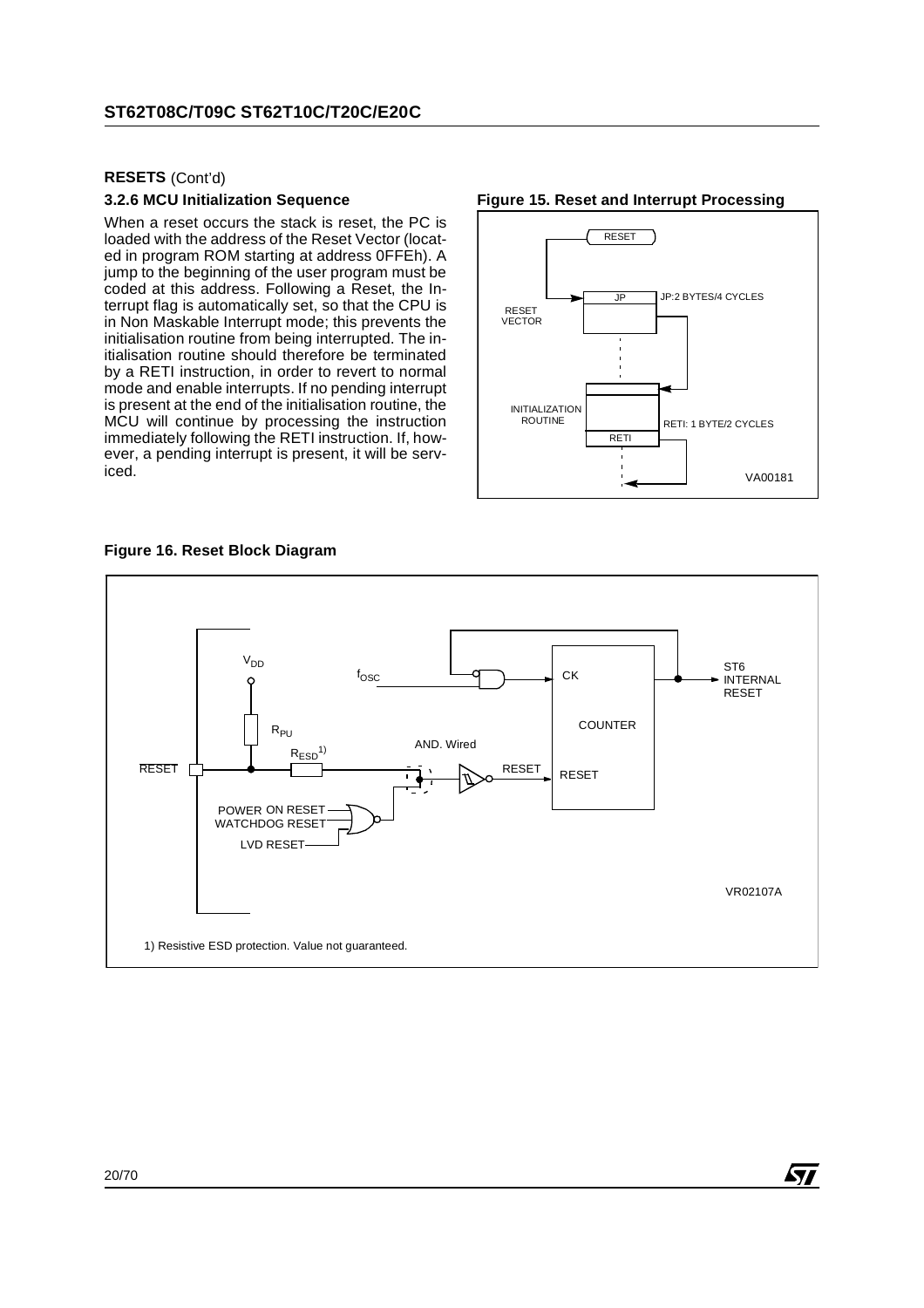## **RESETS** (Cont'd)

## **Table 5. Register Reset Status**

| Register                           | Address(es)       | <b>Status</b>   | <b>Comment</b>                     |
|------------------------------------|-------------------|-----------------|------------------------------------|
| <b>Oscillator Control Register</b> | 0DCh              |                 | $f_{INT} = f_{OSC}$ ; OSG disabled |
| Port Data Registers                | 0C0h to 0C1h      |                 | I/O are Input with pull-up         |
| Port Direction Register            | 0C4h to 0C5h      | 00 <sub>h</sub> | I/O are Input with pull-up         |
| Port Option Register               | 0CCh to 0CDh      |                 | I/O are Input with pull-up         |
| Interrupt Option Register          | 0C8h              |                 | Interrupt disabled                 |
| <b>TIMER Status/Control</b>        | 0D4h              |                 | <b>TIMER</b> disabled              |
| X, Y, V, W, Register               | 080H TO 083H      |                 |                                    |
| Accumulator                        | 0FFh              |                 |                                    |
| Data RAM                           | 084h to 0BFh      | Undefined       | As written if programmed           |
| Data ROM Window Register           | 0C9h              |                 |                                    |
| A/D Result Register                | 0D <sub>0</sub> h |                 |                                    |
| <b>TIMER Counter Register</b>      | 0D3h              | FF <sub>h</sub> |                                    |
| TIMER Prescaler Register           | 0D <sub>2</sub> h | 7Fh             | Max count loaded                   |
| Watchdog Counter Register          | 0D <sub>8</sub> h | FE <sub>h</sub> |                                    |
| A/D Control Register               | 0D <sub>1</sub> h | 40h             | A/D in Standby (When available)    |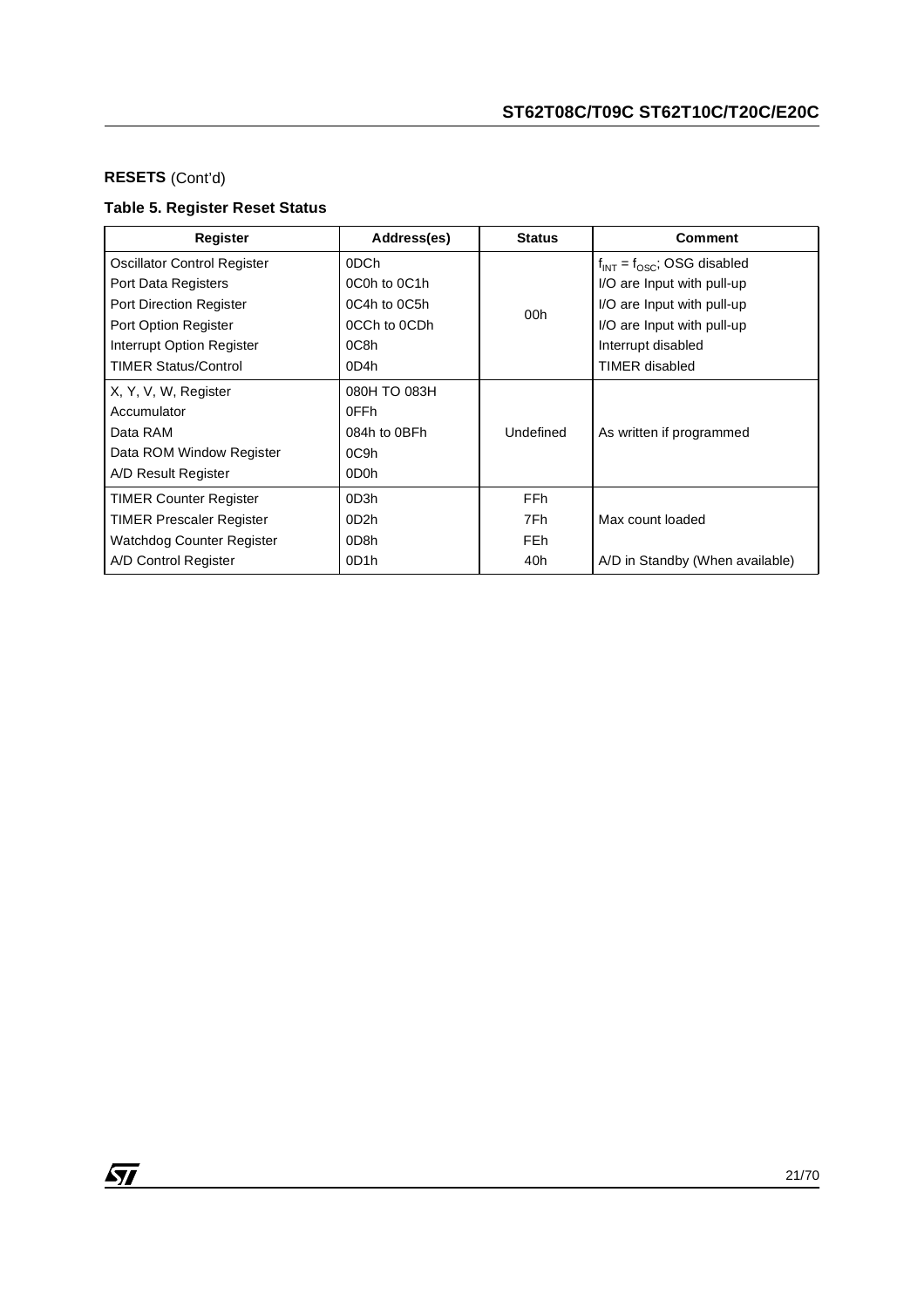#### **3.3 DIGITAL WATCHDOG**

The digital Watchdog consists of a reloadable downcounter timer which can be used to provide controlled recovery from software upsets.

The Watchdog circuit generates a Reset when the downcounter reaches zero. User software can prevent this reset by reloading the counter, and should therefore be written so that the counter is regularly reloaded while the user program runs correctly. In the event of a software mishap (usually caused by externally generated interference), the user program will no longer behave in its usual fashion and the timer register will thus not be reloaded periodically. Consequently the timer will decrement down to 00h and reset the MCU. In order to maximise the effectiveness of the Watchdog function, user software must be written with this concept in mind.

Watchdog behaviour is governed by two options, known as "WATCHDOG ACTIVATION" (i.e. HARDWARE or SOFTWARE) and "EXTERNAL STOP MODE CONTROL" (see Table 6).

In the SOFTWARE option, the Watchdog is disabled until bit C of the DWDR register has been set. When the Watchdog is disabled, low power Stop mode is available. Once activated, the Watchdog cannot be disabled, except by resetting the MCU.

In the HARDWARE option, the Watchdog is permanently enabled. Since the oscillator will run continuously, low power mode is not available. The STOP instruction is interpreted as a WAIT instruction, and the Watchdog continues to countdown.

However, when the EXTERNAL STOP MODE CONTROL option has been selected low power consumption may be achieved in Stop Mode.

Execution of the STOP instruction is then governed by a secondary function associated with the NMI pin. If a STOP instruction is encountered when the NMI pin is low, it is interpreted as WAIT, as described above. If, however, the STOP instruction is encountered when the NMI pin is high, the Watchdog counter is frozen and the CPU enters STOP mode.

When the MCU exits STOP mode (i.e. when an interrupt is generated), the Watchdog resumes its activity.

#### **Table 6. Recommended Option Choices**

| <b>Functions Required</b> | <b>Recommended Options</b>                  |
|---------------------------|---------------------------------------------|
| Stop Mode & Watchdog      | l"EXTERNAL STOP MODE" & "HARDWARE WATCHDOG" |
| Stop Mode                 | "SOFTWARE WATCHDOG"                         |
| Watchdog                  | "HARDWARE WATCHDOG"                         |

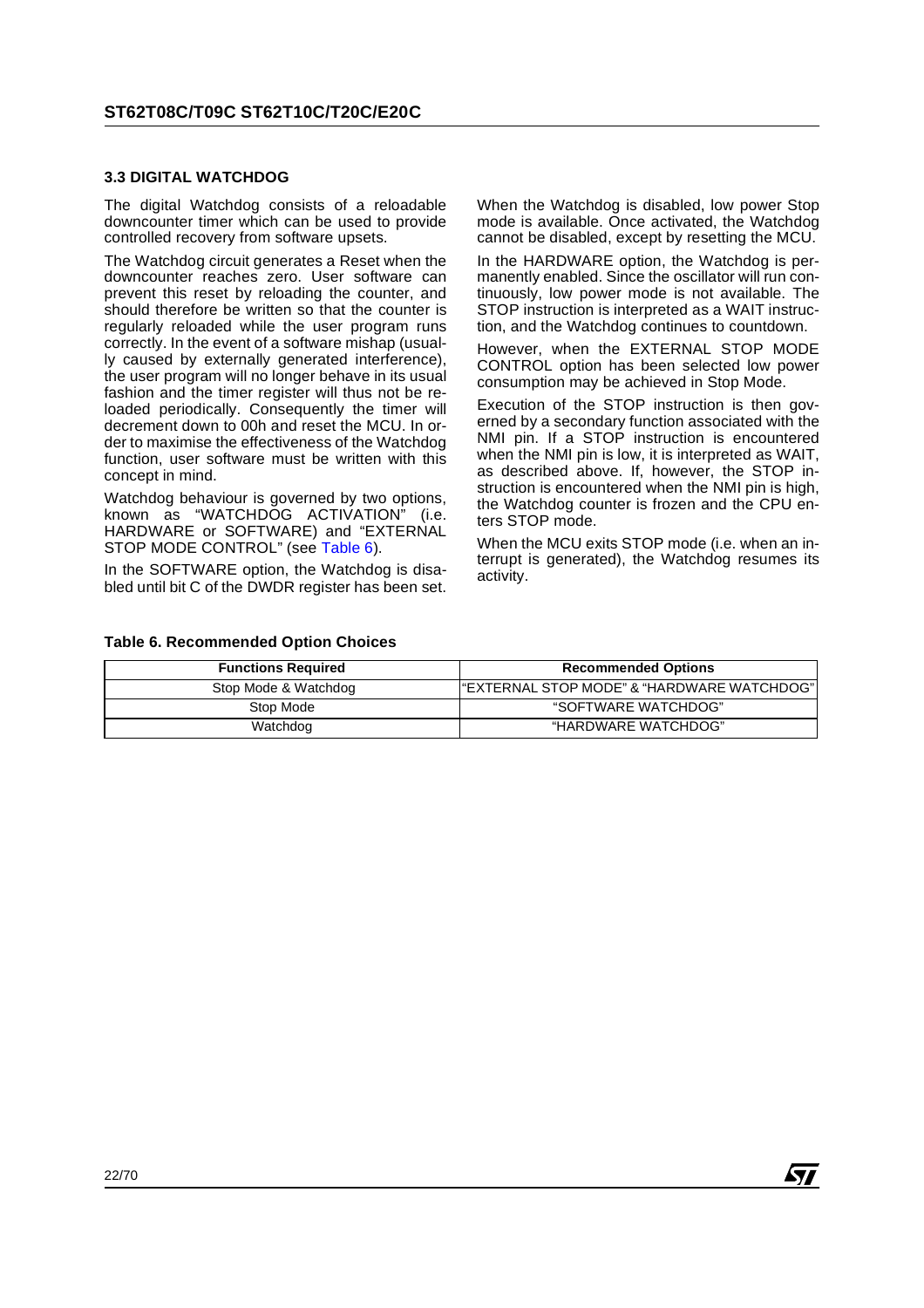#### **DIGITAL WATCHDOG** (Cont'd)

The Watchdog is associated with a Data space register (Digital WatchDog Register, DWDR, location 0D8h) which is described in greater detail in Section 3.3.1 Digital Watchdog Register (DWDR). This register is set to 0FEh on Reset: bit C is cleared to "0", which disables the Watchdog; the timer downcounter bits, T0 to T5, and the SR bit are all set to "1", thus selecting the longest Watchdog timer period. This time period can be set to the user's requirements by setting the appropriate value for bits T0 to T5 in the DWDR register. The SR bit must be set to "1", since it is this bit which generates the Reset signal when it changes to "0"; clearing this bit would generate an immediate Reset.

It should be noted that the order of the bits in the DWDR register is inverted with respect to the associated bits in the down counter: bit 7 of the DWDR register corresponds, in fact, to T0 and bit 2 to T5. The user should bear in mind the fact that these bits are inverted and shifted with respect to the physical counter bits when writing to this register. The relationship between the DWDR register bits and the physical implementation of the Watchdog timer downcounter is illustrated in Figure 17.

Only the 6 most significant bits may be used to define the time period, since it is bit 6 which triggers the Reset when it changes to "0". This offers the user a choice of 64 timed periods ranging from 3,072 to 196,608 clock cycles (with an oscillator frequency of 8MHz, this is equivalent to timer periods ranging from 384µs to 24.576ms).

*STI* 



#### **Figure 17. Watchdog Counter Control**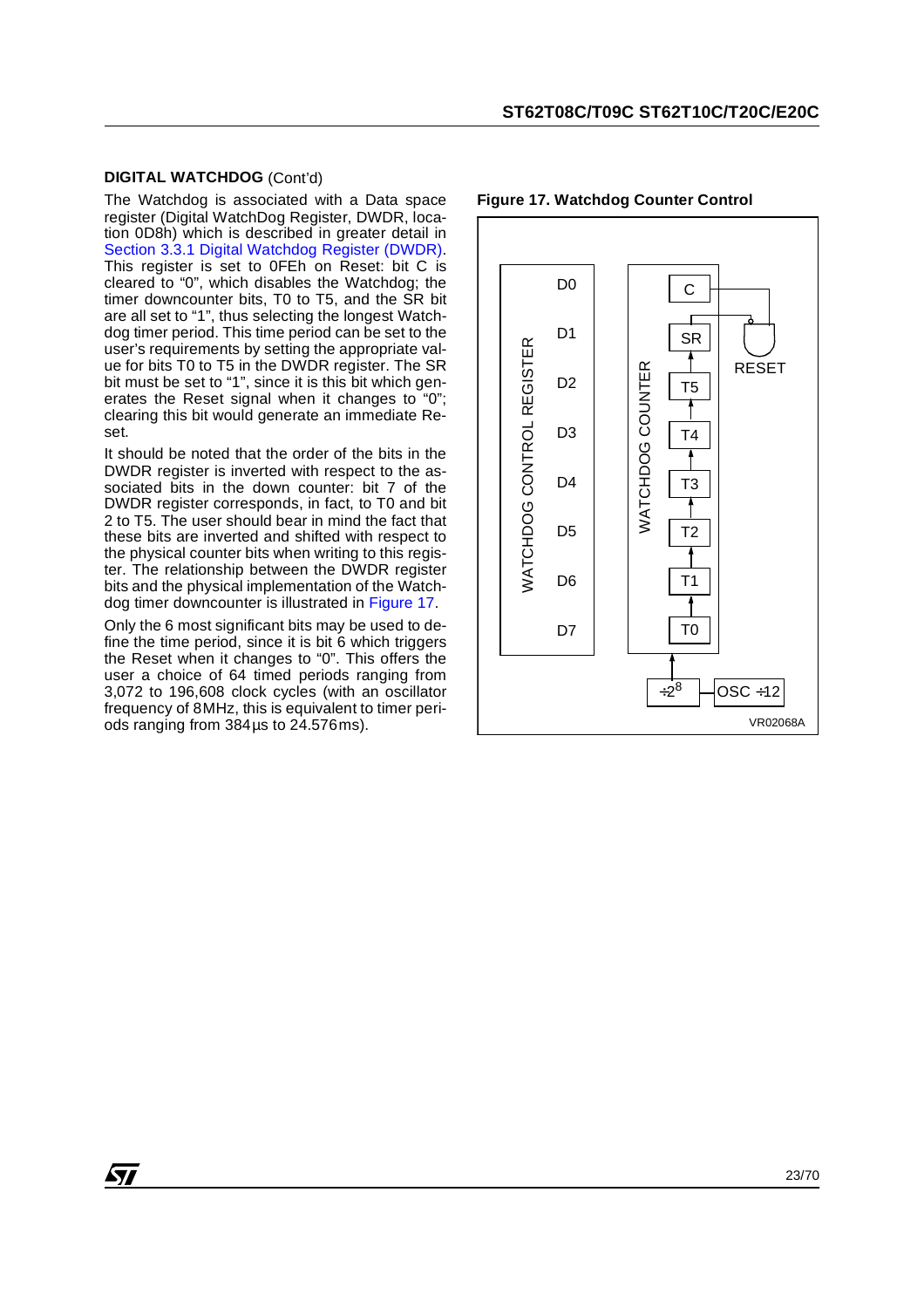## **DIGITAL WATCHDOG** (Cont'd)

**3.3.1 Digital Watchdog Register (DWDR)**

Address: 0D8h — Read/Write

Reset status: 1111 1110b

#### Bit 0 = **C**: Watchdog Control bit

If the hardware option is selected, this bit is forced high and the user cannot change it (the Watchdog is always active). When the software option is selected, the Watchdog function is activated by setting bit C to 1, and cannot then be disabled (save by resetting the MCU).

When C is kept low the counter can be used as a 7-bit timer.

This bit is cleared to "0" on Reset.

Bit 1 = **SR**: Software Reset bit

This bit triggers a Reset when cleared.

When  $C = "0"$  (Watchdog disabled) it is the MSB of the 7-bit timer.

This bit is set to "1" on Reset.

Bits 2-7 = **T5-T0**: Downcounter bits

It should be noted that the register bits are reversed and shifted with respect to the physical counter: bit-7 (T0) is the LSB of the Watchdog downcounter and bit-2 (T5) is the MSB.

These bits are set to "1" on Reset.

#### **3.3.2 Application Notes**

The Watchdog plays an important supporting role in the high noise immunity of ST62xx devices, and should be used wherever possible. Watchdog related options should be selected on the basis of a trade-off between application security and STOP mode availability.

When STOP mode is not required, hardware activation without EXTERNAL STOP MODE CON-TROL should be preferred, as it provides maximum security, especially during power-on.

When STOP mode is required, hardware activation and EXTERNAL STOP MODE CONTROL should be chosen. NMI should be high by default, to allow STOP mode to be entered when the MCU is idle.

The NMI pin can be connected to an I/O line (see Figure 18) to allow its state to be controlled by software. The I/O line can then be used to keep NMI low while Watchdog protection is required, or to avoid noise or key bounce. When no more processing is required, the I/O line is released and the device placed in STOP mode for lowest power consumption.

When software activation is selected and the Watchdog is not activated, the downcounter may be used as a simple 7-bit timer (remember that the bits are in reverse order).

The software activation option should be chosen only when the Watchdog counter is to be used as a timer. To ensure the Watchdog has not been unexpectedly activated, the following instructions should be executed within the first 27 instructions:

jrr 0, WD, #+3 ldi WD, 0FDH

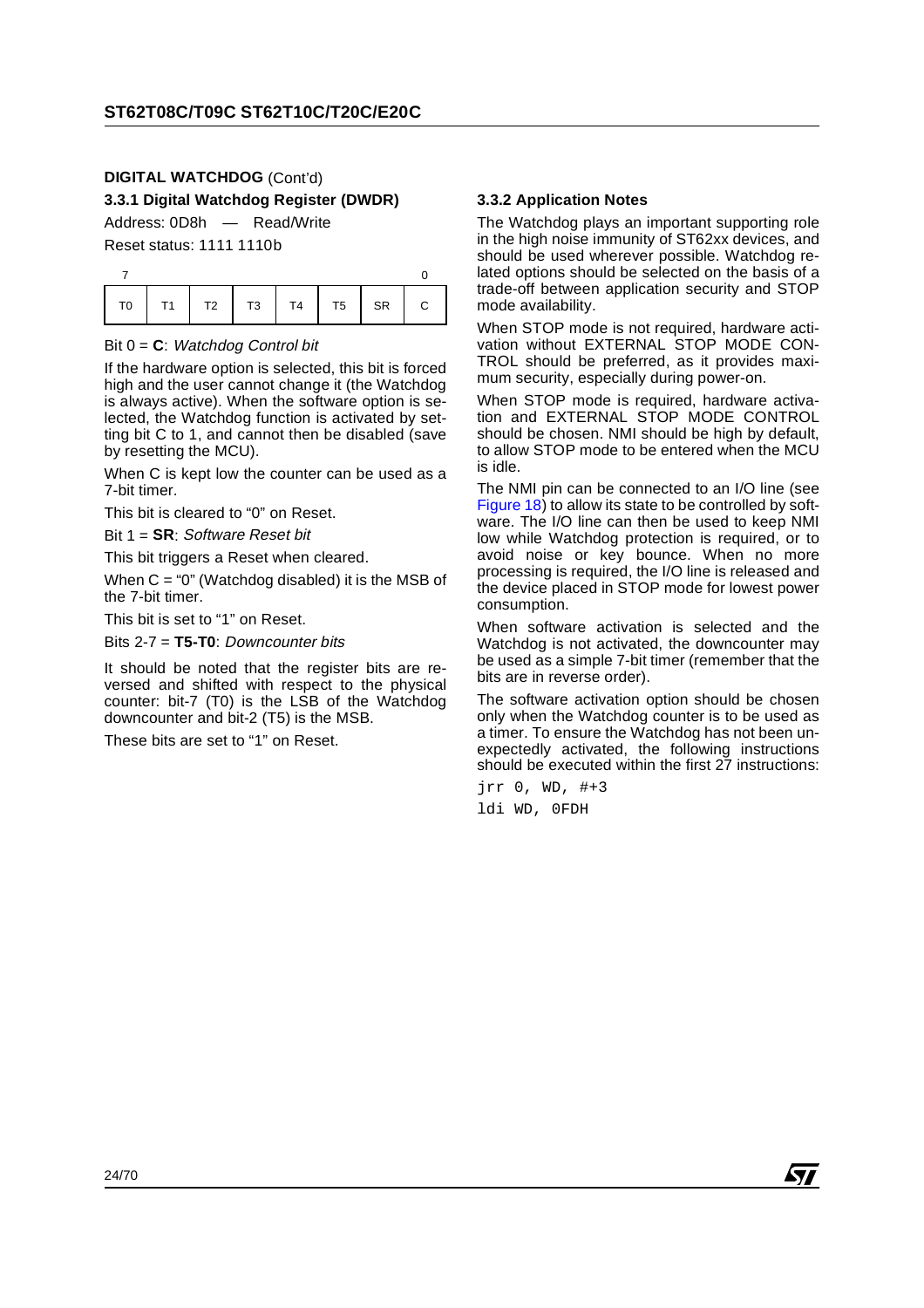#### **DIGITAL WATCHDOG** (Cont'd)

These instructions test the C bit and Reset the MCU (i.e. disable the Watchdog) if the bit is set  $(i.e.$  if the Watchdog is active), thus disabling the Watchdog.

In all modes, a minimum of 28 instructions are executed after activation, before the Watchdog can generate a Reset. Consequently, user software should load the watchdog counter within the first 27 instructions following Watchdog activation (software mode), or within the first 27 instructions executed following a Reset (hardware activation).

It should be noted that when the GEN bit is low (interrupts disabled), the NMI interrupt is active but cannot cause a wake up from STOP/WAIT modes.

#### **Figure 18. A typical circuit making use of the EXERNAL STOP MODE CONTROL feature**



**Figure 19. Digital Watchdog Block Diagram**

*ST* 



25/70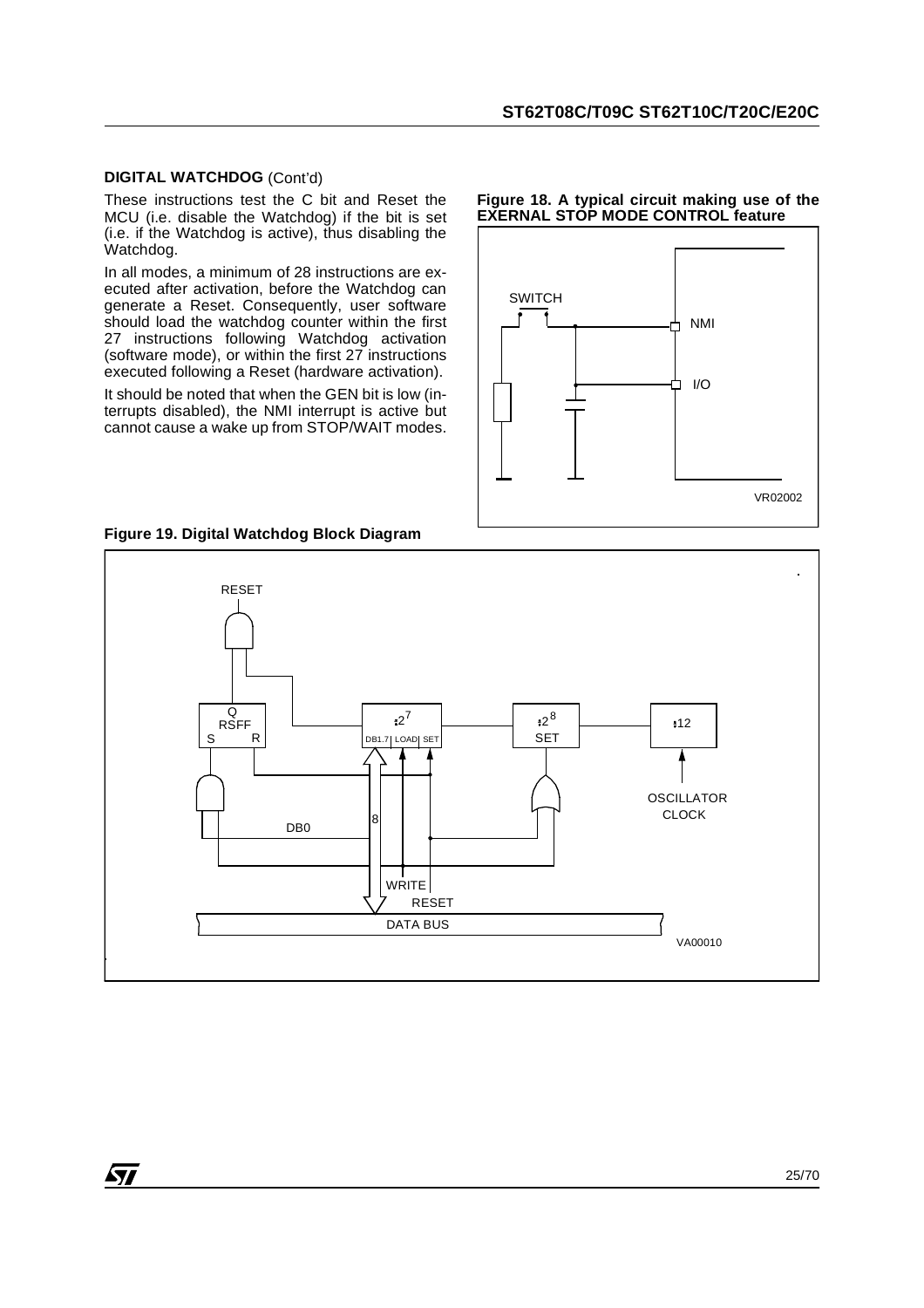#### **3.4 INTERRUPTS**

The CPU can manage four Maskable Interrupt sources, in addition to a Non Maskable Interrupt source (top priority interrupt). Each source is associated with a specific Interrupt Vector which contains a Jump instruction to the associated interrupt service routine. These vectors are located in Program space (see Table 7).

When an interrupt source generates an interrupt request, and interrupt processing is enabled, the PC register is loaded with the address of the interrupt vector (i.e. of the Jump instruction), which then causes a Jump to the relevant interrupt service routine, thus servicing the interrupt.

Interrupt sources are linked to events either on external pins, or on chip peripherals. Several events can be ORed on the same interrupt source, and relevant flags are available to determine which event triggered the interrupt.

The Non Maskable Interrupt request has the highest priority and can interrupt any interrupt routine at any time; the other four interrupts cannot interrupt each other. If more than one interrupt request is pending, these are processed by the processor core according to their priority level: source #1 has the higher priority while source #4 the lower. The priority of each interrupt source is fixed.

| <b>Interrupt Source</b> | <b>Priority</b> | <b>Vector Address</b> |
|-------------------------|-----------------|-----------------------|
| Interrupt source #0     |                 | (FFCh-FFDh)           |
| Interrupt source #1     |                 | (FF6h-FF7h)           |
| Interrupt source #2     |                 | (FF4h-FF5h)           |
| Interrupt source #3     |                 | (FF2h-FF3h)           |
| Interrupt source #4     | 5               | $(FF0h-FF1h)$         |

#### **Table 7. Interrupt Vector Map**

#### **3.4.1 Interrupt request**

All interrupt sources but the Non Maskable Interrupt source can be disabled by setting accordingly the GEN bit of the Interrupt Option Register (IOR). This GEN bit also defines if an interrupt source, including the Non Maskable Interrupt source, can restart the MCU from STOP/WAIT modes.

Interrupt request from the Non Maskable Interrupt source #0 is latched by a flip flop which is automatically reset by the core at the beginning of the nonmaskable interrupt service routine.

Interrupt request from source #1 can be configured either as edge or level sensitive by setting accordingly the LES bit of the Interrupt Option Register (IOR).

Interrupt request from source #2 are always edge sensitive. The edge polarity can be configured by setting accordingly the ESB bit of the Interrupt Option Register (IOR).

Interrupt request from sources #3 & #4 are level sensitive.

In edge sensitive mode, a latch is set when a edge occurs on the interrupt source line and is cleared when the associated interrupt routine is started. So, the occurrence of an interrupt can be stored, until completion of the running interrupt routine before being processed. If several interrupt requests occurs before completion of the running interrupt routine, only the first request is stored.

Storage of interrupt requests is not available in level sensitive mode. To be taken into account, the low level must be present on the interrupt pin when the MCU samples the line after instruction execution.

At the end of every instruction, the MCU tests the interrupt lines: if there is an interrupt request the next instruction is not executed and the appropriate interrupt service routine is executed instead.

| Table 8. Interrupt Option Register Description |  |  |  |  |  |
|------------------------------------------------|--|--|--|--|--|
|------------------------------------------------|--|--|--|--|--|

| <b>GEN</b>    | <b>SET</b>      | Enable all interrupts                            |
|---------------|-----------------|--------------------------------------------------|
|               | <b>CLEARED</b>  | Disable all interrupts                           |
| <b>ESB</b>    | <b>SET</b>      | Rising edge mode on inter-<br>rupt source #2     |
|               | <b>CLEARED</b>  | Falling edge mode on inter-<br>rupt source #2    |
| <b>LES</b>    | <b>SET</b>      | Level-sensitive mode on in-<br>terrupt source #1 |
|               | <b>CLEARED</b>  | Falling edge mode on inter-<br>rupt source #1    |
| <b>OTHERS</b> | <b>NOT USED</b> |                                                  |

87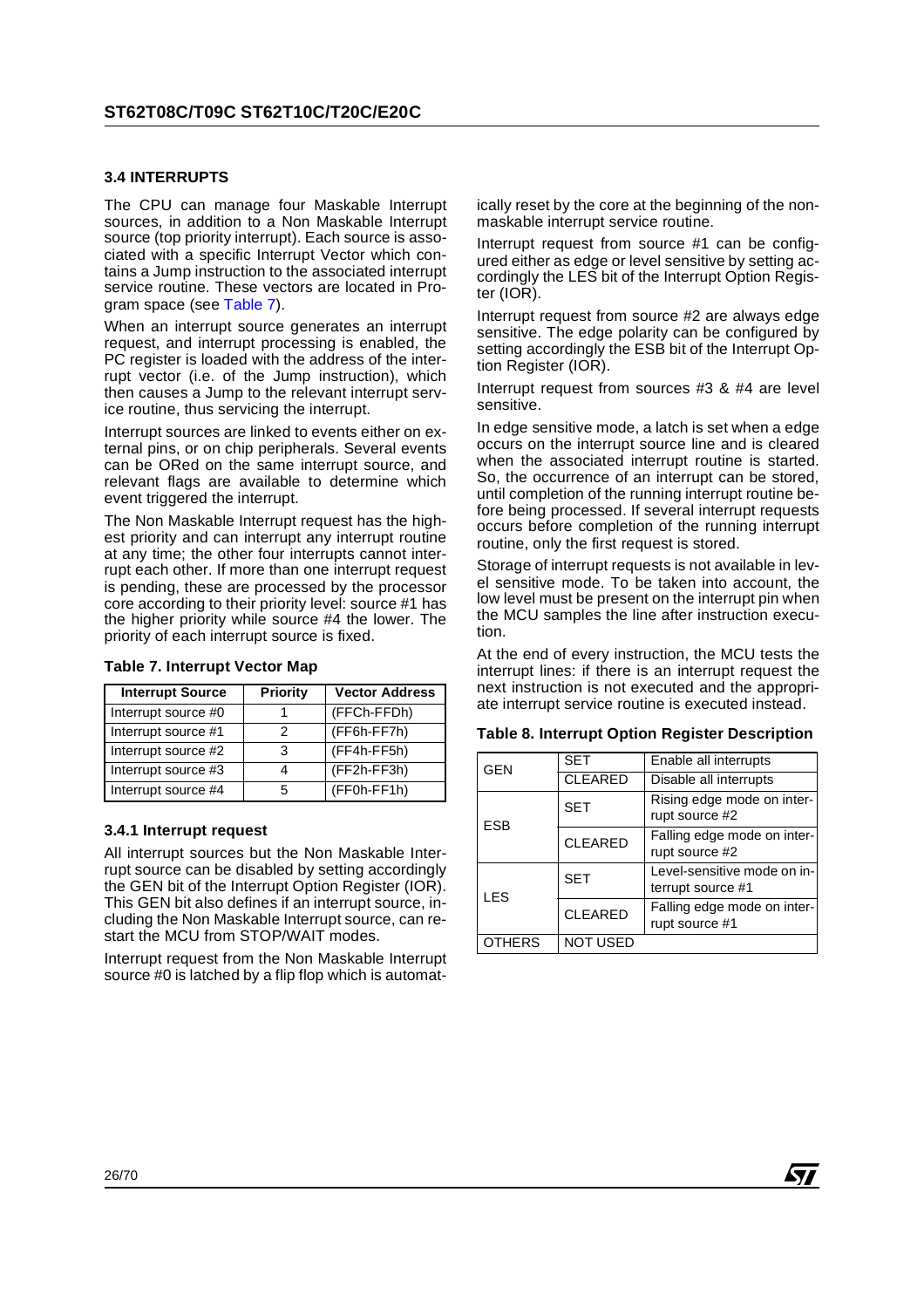#### **INTERRUPTS** (Cont'd)

#### **3.4.2 Interrupt Procedure**

The interrupt procedure is very similar to a call procedure, indeed the user can consider the interrupt as an asynchronous call procedure. As this is an asynchronous event, the user cannot know the context and the time at which it occurred. As a result, the user should save all Data space registers which may be used within the interrupt routines. There are separate sets of processor flags for normal, interrupt and non-maskable interrupt modes, which are automatically switched and so do not need to be saved.

The following list summarizes the interrupt procedure:

#### **MCU**

- The interrupt is detected.
- The C and Z flags are replaced by the interrupt flags (or by the NMI flags).
- The PC contents are stored in the first level of the stack.
- The normal interrupt lines are inhibited (NMI still active).
- The first internal latch is cleared.
- The associated interrupt vector is loaded in the PC.

**WARNING:** In some circumstances, when a maskable interrupt occurs while the ST6 core is in NORMAL mode and especially during the execution of an "ldi IOR, 00h" instruction (disabling all maskable interrupts): if the interrupt arrives during the first 3 cycles of the "ldi" instruction (which is a 4-cycle instruction) the core will switch to interrupt mode BUT the flags CN and ZN will NOT switch to the interrupt pair CI and ZI.

#### **User**

- User selected registers are saved within the interrupt service routine (normally on a software stack).
- The source of the interrupt is found by polling the interrupt flags (if more than one source is associated with the same vector).
- The interrupt is serviced.
- Return from interrupt (RETI)

#### **MCU**

– Automatically the MCU switches back to the normal flag set (or the interrupt flag set) and pops the previous PC value from the stack.

The interrupt routine usually begins by the identifying the device which generated the interrupt request (by polling). The user should save the registers which are used within the interrupt routine in a software stack. After the RETI instruction is executed, the MCU returns to the main routine.

#### **Figure 20. Interrupt Processing Flow Chart**



*sti*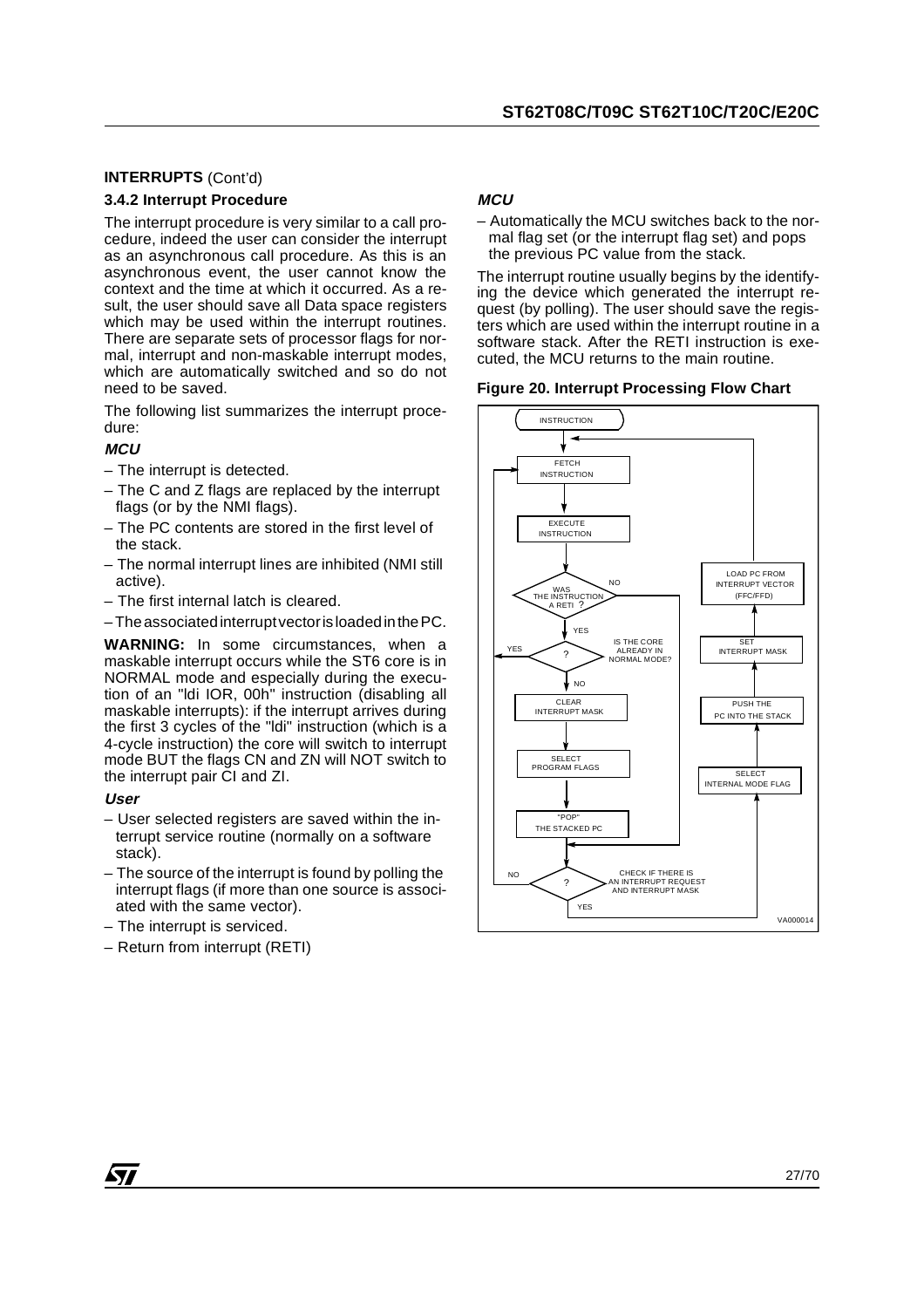#### **INTERRUPTS** (Cont'd)

#### **3.4.3 Interrupt Option Register (IOR)**

The Interrupt Option Register (IOR) is used to enable/disable the individual interrupt sources and to select the operating mode of the external interrupt inputs. This register is write-only and cannot be accessed by single-bit operations.

Address: 0C8h — Write Only

Reset status: 00h

| $\sim$ | $ $ LES $ $ ESB $ $ GEN $ $ | $\sim$ 100 $\sim$ |  |  |
|--------|-----------------------------|-------------------|--|--|

Bit 7, Bits  $3-0 =$  Unused.

Bit 6 = **LES**: Level/Edge Selection bit.

When this bit is set to one, the interrupt source #1 is level sensitive. When cleared to zero the edge sensitive mode for interrupt request is selected.

#### **Table 9. Interrupt Requests and Mask Bits**

Bit 5 = **ESB**: Edge Selection bit.

The bit ESB selects the polarity of the interrupt source #2.

Bit 4 = **GEN**: Global Enable Interrupt. When this bit is set to one, all interrupts are enabled. When this bit is cleared to zero all the interrupts (excluding NMI) are disabled.

When the GEN bit is low, the NMI interrupt is active but cannot cause a wake up from STOP/WAIT modes.

This register is cleared on reset.

#### **3.4.4 Interrupt Sources**

Interrupt sources available on the ST62E20C/ T20C are summarized in the Table 9 with associated mask bit to enable/disable the interrupt request.

| <b>Peripheral</b> | <b>Register</b> | <b>Address</b><br><b>Register</b> | <b>Masked Interrupt Source</b><br>Mask bit |                                         | Interrupt<br>vector |
|-------------------|-----------------|-----------------------------------|--------------------------------------------|-----------------------------------------|---------------------|
| <b>GENERAL</b>    | <b>IOR</b>      | C8h                               | <b>GEN</b>                                 | All Interrupts, excluding<br><b>NMI</b> |                     |
| <b>TIMER</b>      | <b>TSCR</b>     | D <sub>4</sub> h                  | ETI                                        | <b>TMZ: TIMER Overflow</b>              | Vector 3            |
| A/D CONVERTER(*)  | <b>ADCR</b>     | D <sub>1</sub> h                  | EAI                                        | EOC: End of Conversion                  | Vector 4            |
| Port PAn          | ORPA-DRPA       | C <sub>4</sub> h-C <sub>C</sub> h | ORPAn-DRPAn                                | PAn pin                                 | Vector 1            |
| Port PBn          | ORPB-DRPB       | C5h-CDh                           | ORPBn-DRPBn                                | PBn pin                                 | Vector 2            |

\*Except ST62T08C

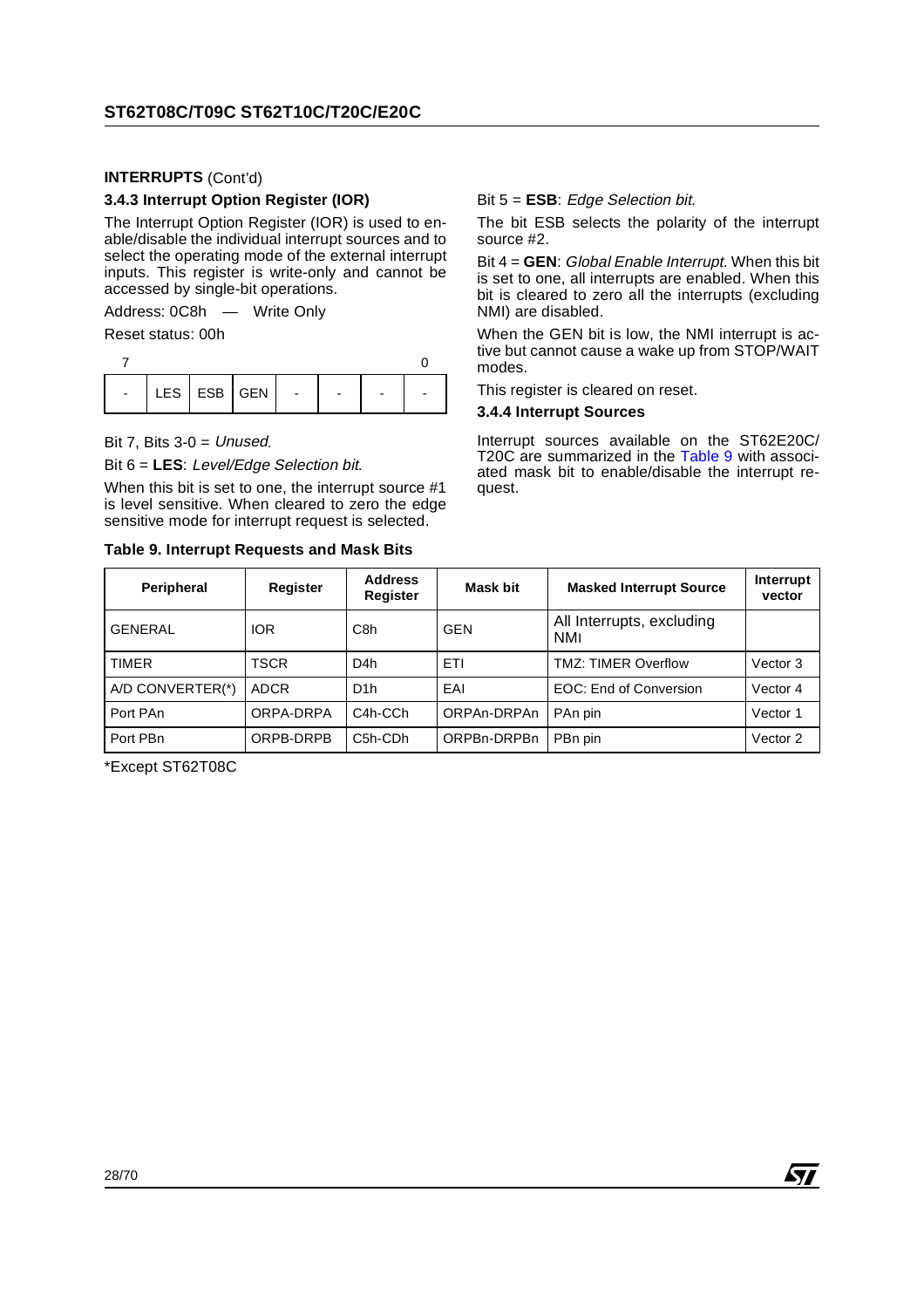#### **INTERRUPTS** (Cont'd)

勾

#### **Figure 21. Interrupt Block Diagram**



29/70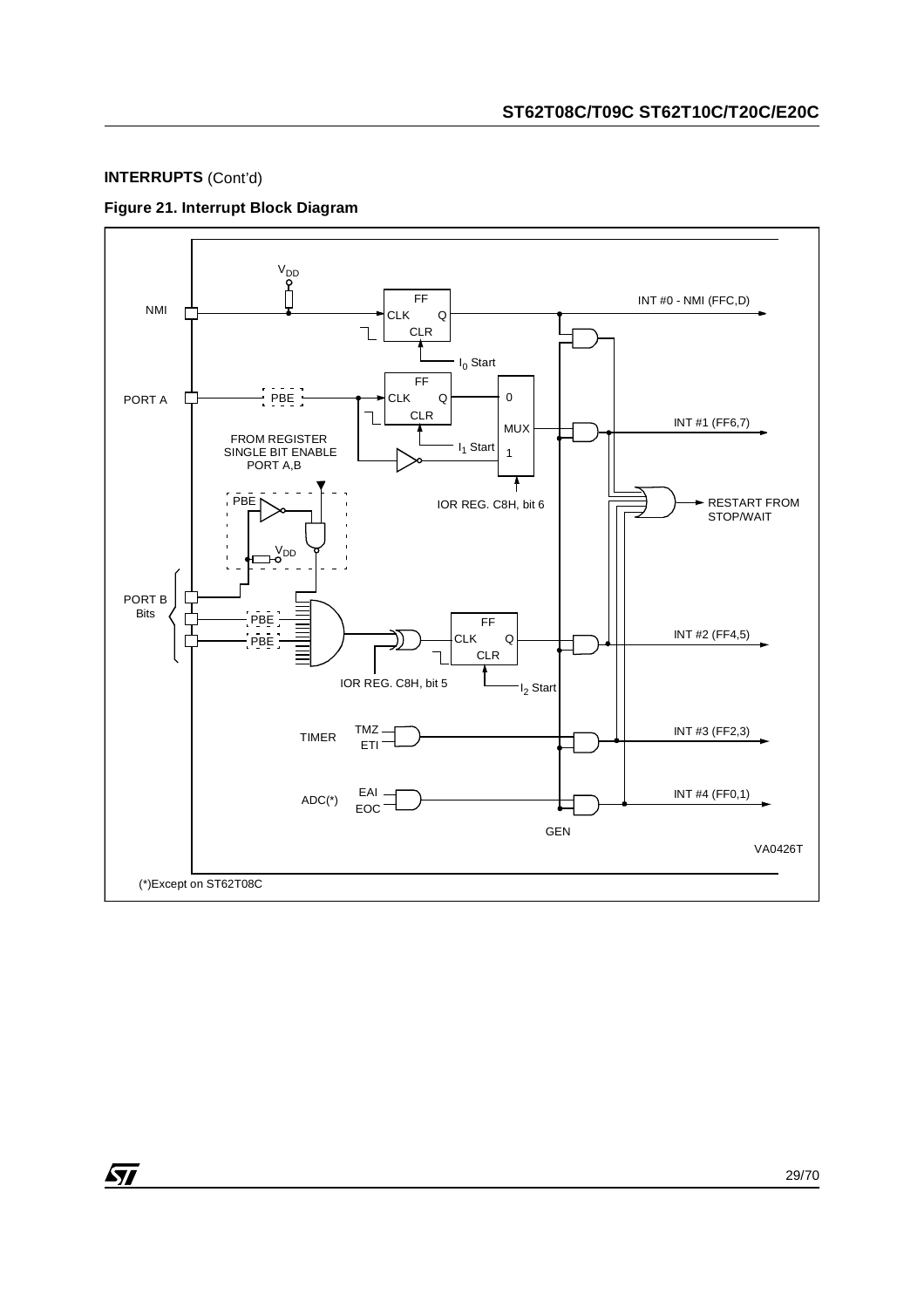#### **3.5 POWER SAVING MODES**

The WAIT and STOP modes have been implemented in the ST62xx family of MCUs in order to reduce the product's electrical consumption during idle periods. These two power saving modes are described in the following paragraphs.

In addition, the Low Frequency Auxiliary Oscillator (LFAO) can be used instead of the main oscillator to reduce power consumption in RUN and WAIT modes.

#### **3.5.1 WAIT Mode**

The MCU goes into WAIT mode as soon as the WAIT instruction is executed. The microcontroller can be considered as being in a "software frozen" state where the core stops processing the program instructions, the RAM contents and peripheral registers are preserved as long as the power supply voltage is higher than the RAM retention voltage. In this mode the peripherals are still active.

WAIT mode can be used when the user wants to reduce the MCU power consumption during idle periods, while not losing track of time or the capability of monitoring external events. The active oscillator (main oscillator or LFAO) is not stopped in order to provide a clock signal to the peripherals. Timer counting may be enabled as well as the Timer interrupt, before entering the WAIT mode: this allows the WAIT mode to be exited when a Timer interrupt occurs. The same applies to other peripherals which use the clock signal.

If the power consumption has to be further reduced, the Low Frequency Auxiliary Oscillator (LFAO) can be used in place of the main oscillator, if its operating frequency is lower. If required, the LFAO must be switched on before entering the WAIT mode.

If the WAIT mode is exited due to a Reset (either by activating the external pin or generated by the Watchdog), the MCU enters a normal reset procedure. If an interrupt is generated during WAIT mode, the MCU's behaviour depends on the state of the processor core prior to the WAIT instruction, but also on the kind of interrupt request which is generated. This is described in the following paragraphs. The processor core does not generate a delay following the occurrence of the interrupt, because the oscillator clock is still available and no stabilisation period is necessary.

#### **3.5.2 STOP Mode**

If the Watchdog is disabled, STOP mode is available. When in STOP mode, the MCU is placed in the lowest power consumption mode. In this operating mode, the microcontroller can be considered as being "frozen", no instruction is executed, the oscillator is stopped, the RAM contents and peripheral registers are preserved as long as the power supply voltage is higher than the RAM retention voltage, and the ST62xx core waits for the occurrence of an external interrupt request or a Reset to exit the STOP state.

If the STOP state is exited due to a Reset (by activating the external pin) the MCU will enter a normal reset procedure. Behaviour in response to interrupts depends on the state of the processor core prior to issuing the STOP instruction, and also on the kind of interrupt request that is generated.

This case will be described in the following paragraphs. The processor core generates a delay after occurrence of the interrupt request, in order to wait for complete stabilisation of the oscillator, before executing the first instruction.

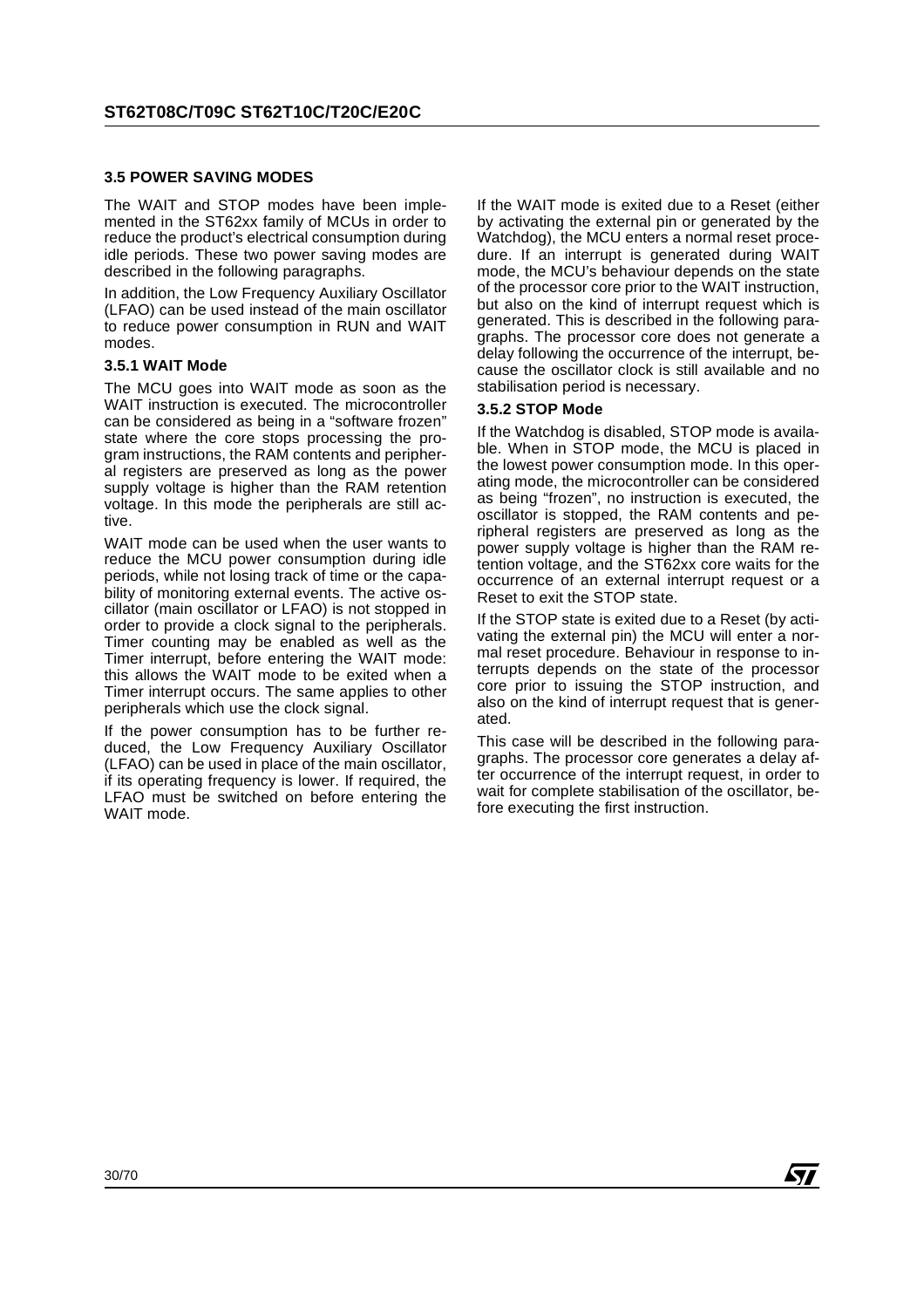## **POWER SAVING MODE** (Cont'd)

#### **3.5.3 Exit from WAIT and STOP Modes**

The following paragraphs describe how the MCU exits from WAIT and STOP modes, when an interrupt occurs (not a Reset). It should be noted that the restart sequence depends on the original state of the MCU (normal, interrupt or non-maskable interrupt mode) prior to entering WAIT or STOP mode, as well as on the interrupt type.

Interrupts do not affect the oscillator selection, consequently, when the LFAO is used, the user program must manage oscillator selection as soon as normal RUN mode is resumed.

#### **3.5.3.1 Normal Mode**

If the MCU was in the main routine when the WAIT or STOP instruction was executed, exit from Stop or Wait mode will occur as soon as an interrupt occurs; the related interrupt routine is executed and, on completion, the instruction which follows the STOP or WAIT instruction is then executed, providing no other interrupts are pending.

#### **3.5.3.2 Non Maskable Interrupt Mode**

If the STOP or WAIT instruction has been executed during execution of the non-maskable interrupt routine, the MCU exits from the Stop or Wait mode as soon as an interrupt occurs: the instruction which follows the STOP or WAIT instruction is executed, and the MCU remains in non-maskable interrupt mode, even if another interrupt has been generated.

#### **3.5.3.3 Normal Interrupt Mode**

If the MCU was in interrupt mode before the STOP or WAIT instruction was executed, it exits from STOP or WAIT mode as soon as an interrupt occurs. Nevertheless, two cases must be considered:

– If the interrupt is a normal one, the interrupt routine in which the WAIT or STOP mode was entered will be completed, starting with the execution of the instruction which follows the STOP or the WAIT instruction, and the MCU is still in the interrupt mode. At the end of this routine pending interrupts will be serviced in accordance with their priority.

– In the event of a non-maskable interrupt, the non-maskable interrupt service routine is processed first, then the routine in which the WAIT or STOP mode was entered will be completed by executing the instruction following the STOP or WAIT instruction. The MCU remains in normal interrupt mode.

#### **Notes:**

To achieve the lowest power consumption during RUN or WAIT modes, the user program must take care of:

- configuring unused I/Os as inputs without pull-up (these should be externally tied to well defined logic levels);
- placing all peripherals in their power down modes before entering STOP mode;
- selecting the Low Frequency Auxiliary Oscillator (provided this runs at a lower frequency than the main oscillator).

When the hardware activated Watchdog is selected, or when the software Watchdog is enabled, the STOP instruction is disabled and a WAIT instruction will be executed in its place.

If all interrupt sources are disabled (GEN low), the MCU can only be restarted by a Reset. Although setting GEN low does not mask the NMI as an interrupt, it will stop it generating a wake-up signal.

The WAIT and STOP instructions are not executed if an enabled interrupt request is pending.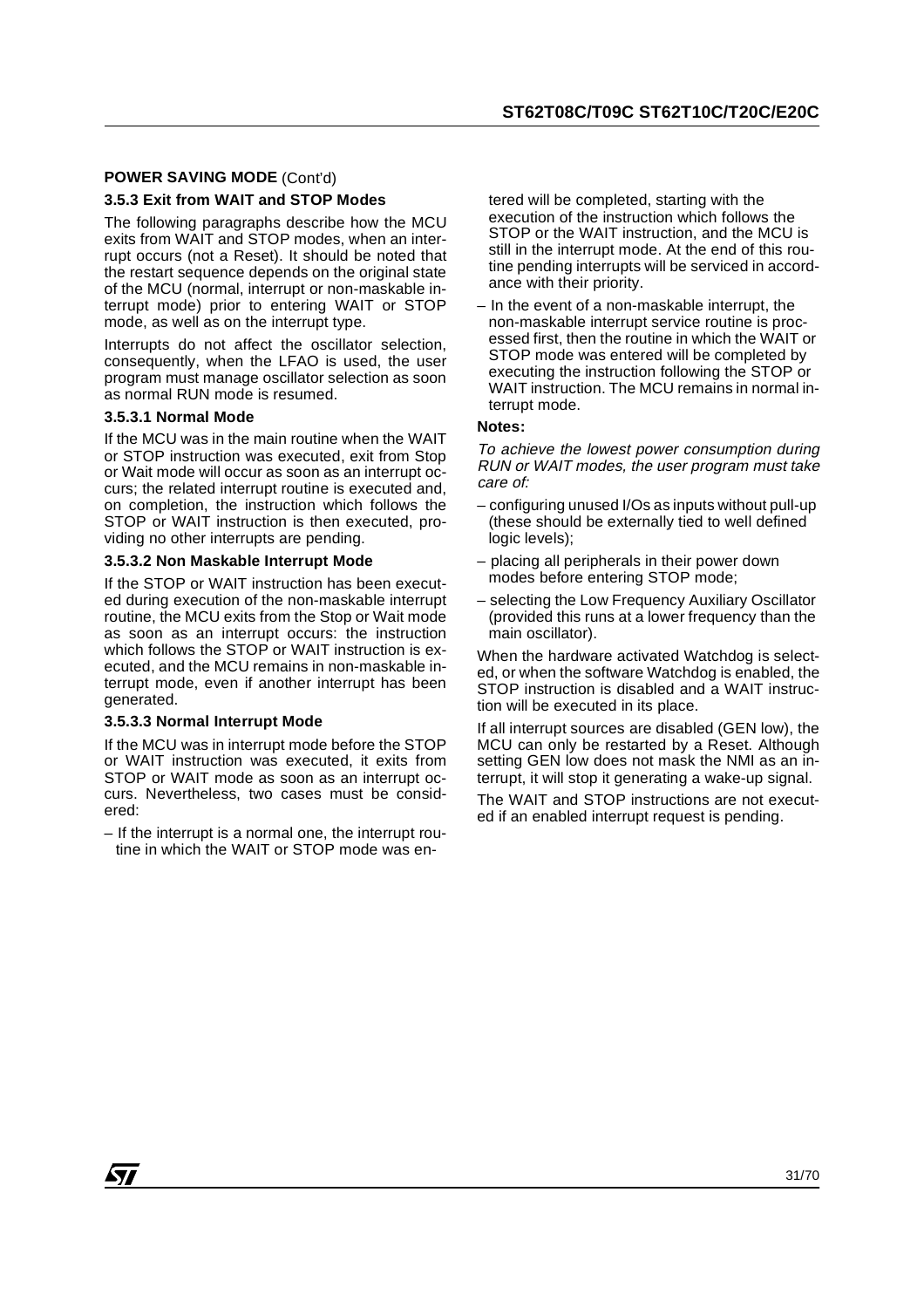## **4 ON-CHIP PERIPHERALS**

#### **4.1 I/O PORTS**

The MCU features Input/Output lines which may be individually programmed as any of the following input or output configurations:

- Input without pull-up or interrupt
- Input with pull-up and interrupt
- Input with pull-up, but without interrupt
- Analog input
- Push-pull output
- Open drain output

The lines are organised as bytewise Ports.

Each port is associated with 3 registers in Data space. Each bit of these registers is associated with a particular line (for instance, bits 0 of Port A Data, Direction and Option registers are associated with the PA0 line of Port A).

The DATA registers (DRx), are used to read the voltage level values of the lines which have been configured as inputs, or to write the logic value of the signal to be output on the lines configured as outputs. The port data registers can be read to get the effective logic levels of the pins, but they can



be also written by user software, in conjunction with the related option registers, to select the different input mode options.

Single-bit operations on I/O registers are possible but care is necessary because reading in input mode is done from I/O pins while writing will directly affect the Port data register causing an undesired change of the input configuration.

The Data Direction registers (DDRx) allow the data direction (input or output) of each pin to be set.

The Option registers (ORx) are used to select the different port options available both in input and in output mode.

All I/O registers can be read or written to just as any other RAM location in Data space, so no extra RAM cells are needed for port data storage and manipulation. During MCU initialization, all I/O registers are cleared and the input mode with pull-ups and no interrupt generation is selected for all the pins, thus avoiding pin conflicts.

57

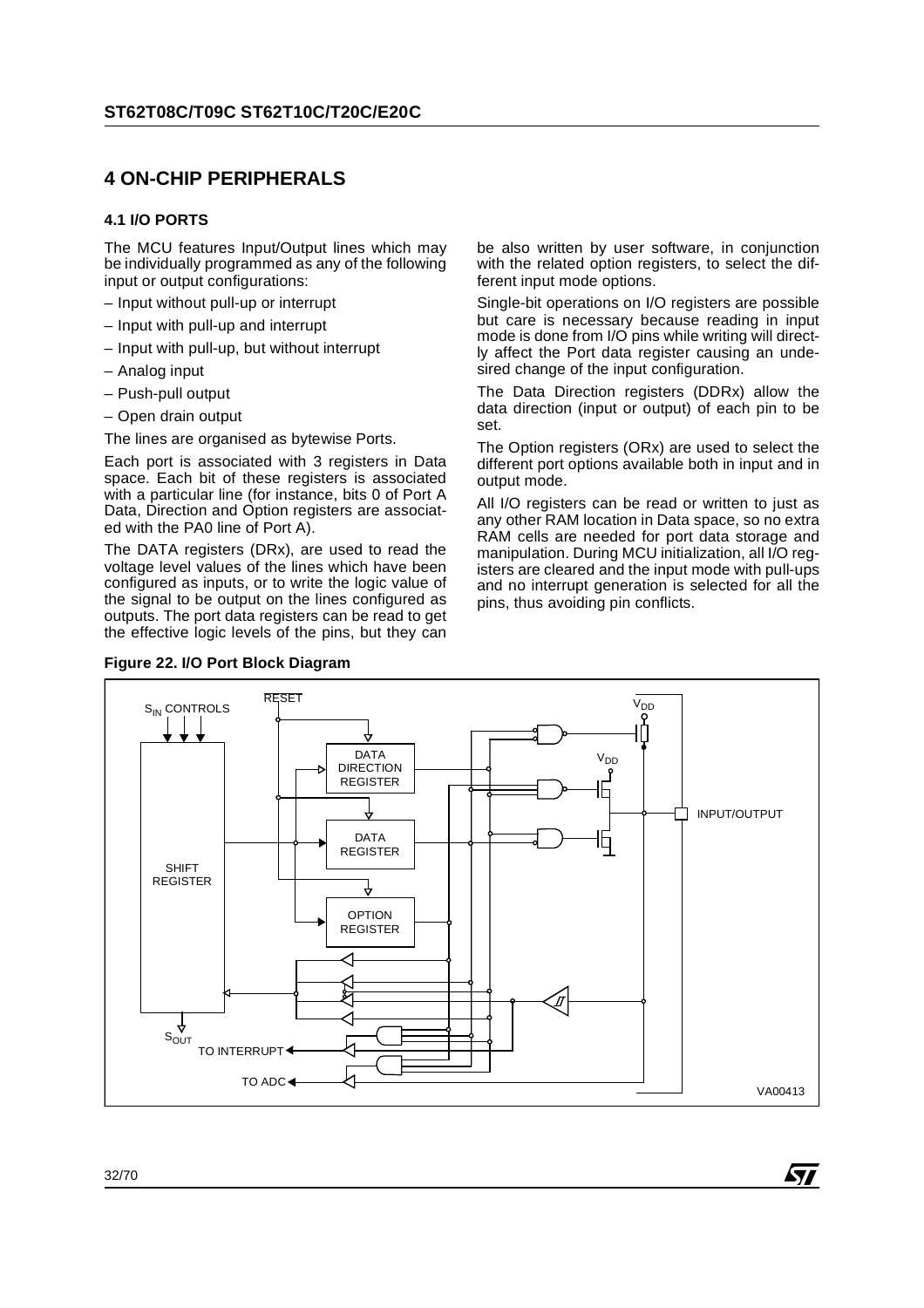#### **I/O PORTS** (Cont'd)

#### **4.1.1 Operating Modes**

Each pin may be individually programmed as input or output with various configurations.

This is achieved by writing the relevant bit in the Data (DR), Data Direction (DDR) and Option registers (OR). Table 10 illustrates the various port configurations which can be selected by user software.

#### **4.1.1.1 Input Options**

Pull-up, High Impedance Option. All input lines can be individually programmed with or without an internal pull-up by programming the OR and DR registers accordingly. If the pull-up option is not selected, the input pin will be in the high-impedance state.

#### **4.1.1.2 Interrupt Options**

All input lines can be individually connected by software to the interrupt system by programming the OR and DR registers accordingly. The interrupt trigger modes (falling edge, rising edge and low level) can be configured by software as described in the Interrupt Chapter for each port.

#### **4.1.1.3 Analog Input Options**

Some pins can be configured as analog inputs by programming the OR and DR registers accordingly. These analog inputs are connected to the onchip 8-bit Analog to Digital Converter. ONLY ONE pin should be programmed as an analog input at any time, since by selecting more than one input simultaneously their pins will be effectively shorted.

| <b>DDR</b> | ΟR | DR | Mode   | Option                                       |
|------------|----|----|--------|----------------------------------------------|
|            |    |    | Input  | With pull-up, no interrupt                   |
|            |    |    | Input  | No pull-up, no interrupt                     |
|            |    |    | Input  | With pull-up and with interrupt              |
|            |    |    | Input  | Analog input (when available)                |
|            |    |    | Output | Open-drain output (20mA sink when available) |
|            |    |    | Output | Push-pull output (20mA sink when available)  |

#### **Table 10. I/O Port Option Selection**

**Note:** X = Don't care

*ST*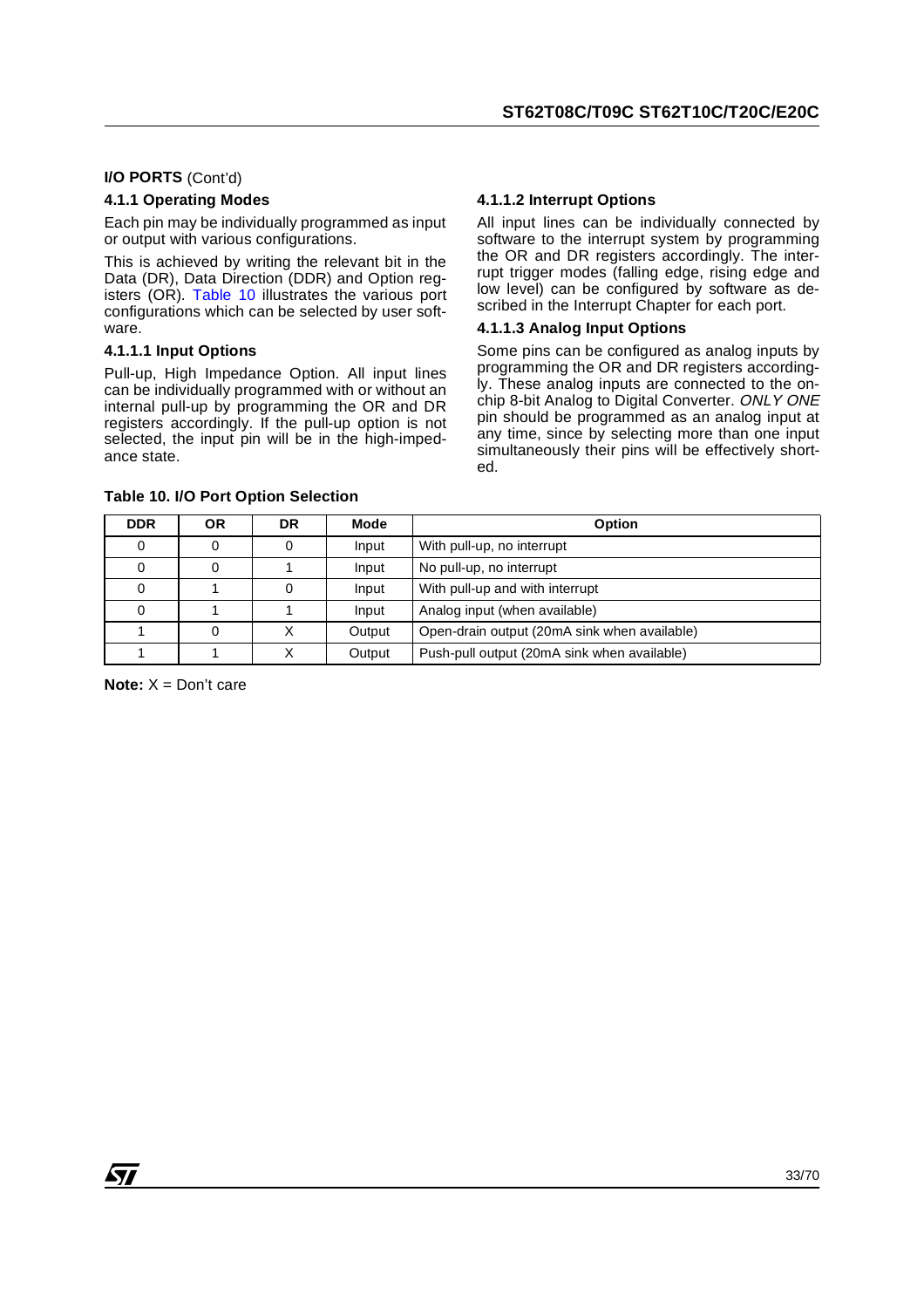#### **I/O PORTS** (Cont'd)

#### **4.1.2 Safe I/O State Switching Sequence**

Switching the I/O ports from one state to another should be done in a sequence which ensures that no unwanted side effects can occur. The recommended safe transitions are illustrated in Figure 23. All other transitions are potentially risky and should be avoided when changing the I/O operating mode, as it is most likely that undesirable sideeffects will be experienced, such as spurious interrupt generation or two pins shorted together by the analog multiplexer.

Single bit instructions (SET, RES, INC and DEC) should be used with great caution on Ports Data registers, since these instructions make an implicit read and write back of the entire register. In port input mode, however, the data register reads from the input pins directly, and not from the data register latches. Since data register information in input mode is used to set the characteristics of the input pin (interrupt, pull-up, analog input), these may be unintentionally reprogrammed depending on the state of the input pins. As a general rule, it is better to limit the use of single bit instructions on data registers to when the whole (8-bit) port is in output mode. In the case of inputs or of mixed inputs and

outputs, it is advisable to keep a copy of the data register in RAM. Single bit instructions may then be used on the RAM copy, after which the whole copy register can be written to the port data register:

SET bit, datacopy LD a, datacopy LD DRA, a

**Warning:** Care must also be taken to not use instructions that act on a whole port register (INC, DEC, or read operations) when all 8 bits are not available on the device. Unavailable bits must be masked by software (AND instruction).

The WAIT and STOP instructions allow the ST62xx to be used in situations where low power consumption is needed. The lowest power consumption is achieved by configuring I/Os in input mode with well-defined logic levels.

The user must take care not to switch outputs with heavy loads during the conversion of one of the analog inputs in order to avoid any disturbance to the conversion.

**S77** 

#### **Figure 23. Diagram showing Safe I/O State Transitions**



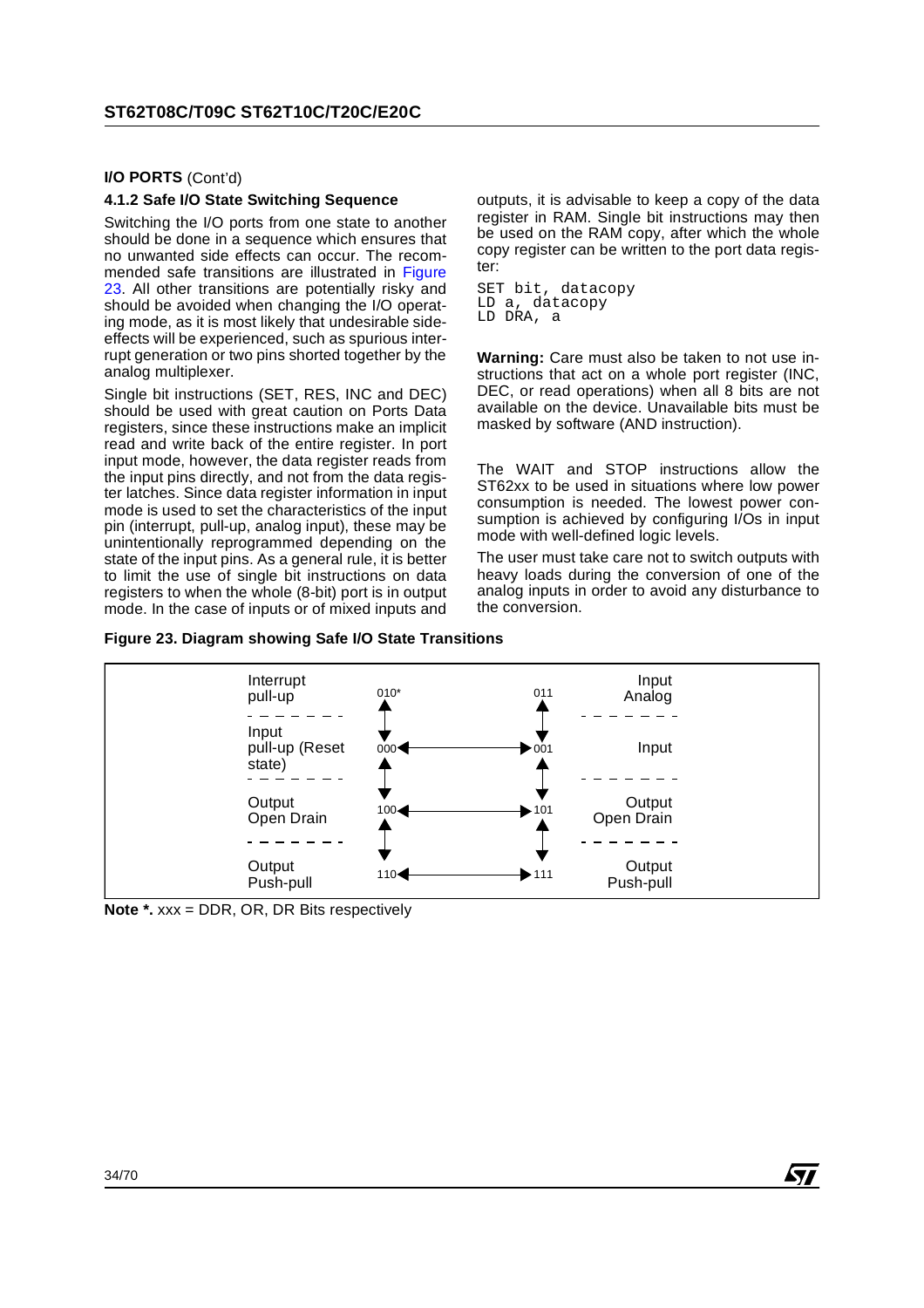## **I/O PORTS** (Cont'd) **4.1.3 I/O Port Option Registers ORA/B (CCh PA, CDh PB)** Read/Write

|  | $Px7$   Px6   Px5   Px4   Px3   Px2   Px1   Px0 |  |  |  |
|--|-------------------------------------------------|--|--|--|

Bit 7-0 = **Px7 - Px0**: Port A and B Option Register bits.

## **4.1.4 I/O Port Data Direction Registers DDRA/B (C4h PA, C5h PB)** Read/Write

|  | Px7   Px6   Px5   Px4   Px3   Px2   Px1   Px0 |  |  |  |
|--|-----------------------------------------------|--|--|--|

Bit 7-0 = Px7 - Px0: Port A and B Data Direction Registers bits.

## **4.1.5 I/O Port Data Registers DRA/B (C0h PA, C1h PB)** Read/Write



Bit 7-0 = **Px7 - Px0**: Port A and B Data Registers bits.

**Note:** X = Don't care

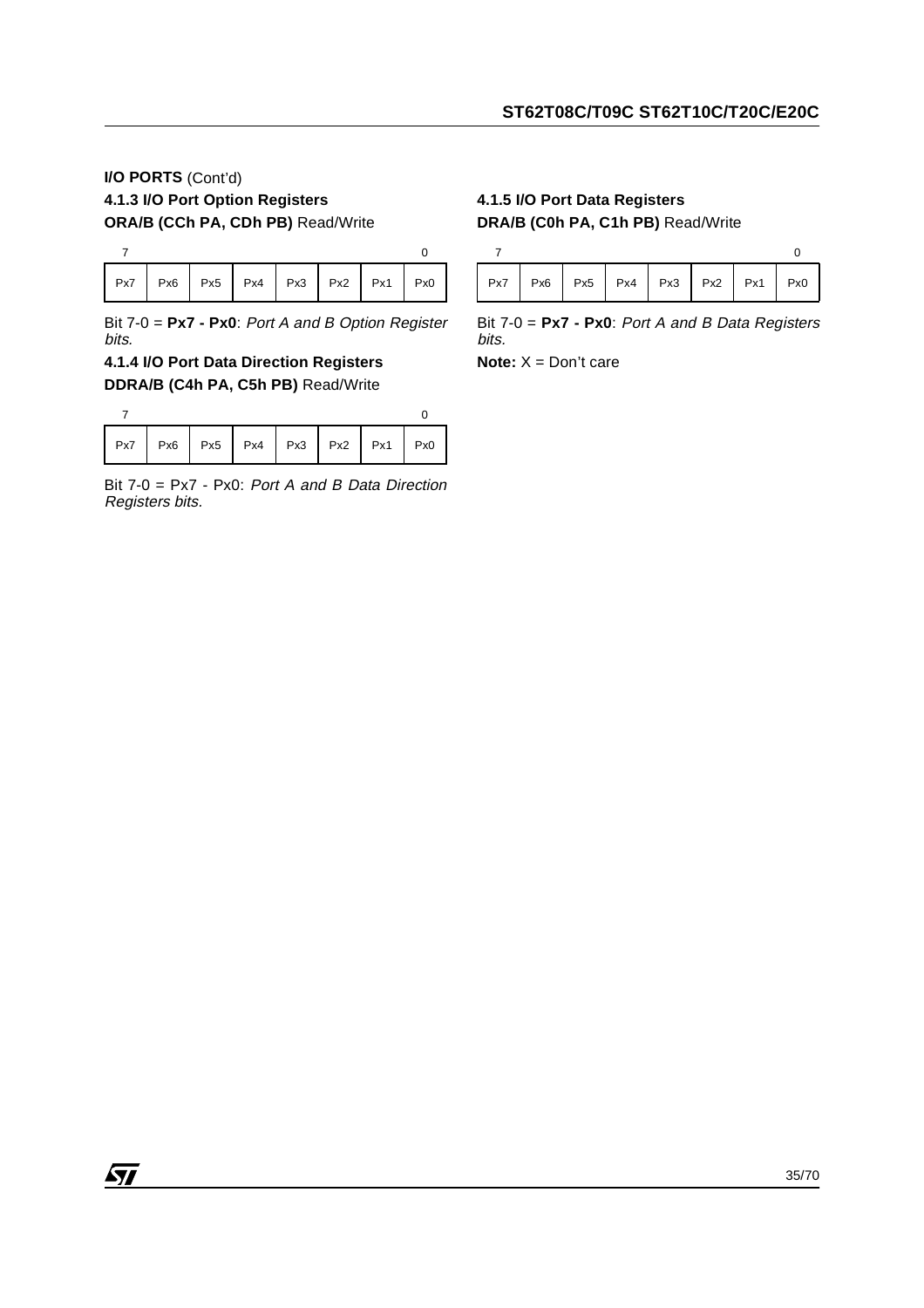#### **I/O PORTS** (Cont'd) **Table 11. I/O Port Option Selections**

| <b>MODE</b>                             | <b>AVAILABLE ON(1)</b>                                              | <b>SCHEMATIC</b>                                                       |
|-----------------------------------------|---------------------------------------------------------------------|------------------------------------------------------------------------|
| Input                                   | PA0-PA3<br>PB0-PB7                                                  | ठ<br>Data in<br>$\blacktriangleright$ Interrupt<br>$\alpha$            |
| Input<br>with pull up                   | PA0-PA3<br>PB0-PB7                                                  | $\blacktriangleright$ Data in<br>ౕ⊶<br>$\blacktriangleright$ Interrupt |
| Input<br>with pull up<br>with interrupt | PA0-PA3<br>PB0-PB7                                                  | $\blacktriangleright$ Data in<br>$\blacktriangleright$ Interrupt       |
| Analog Input                            | PB0-PB3<br>(ST62T10C,T20C,E20C)<br>PB4-PB7<br>(All except ST62T08C) | $-$ ADC                                                                |
| Open drain output<br>5mA                | PB0-PB7                                                             |                                                                        |
| Open drain output<br>20mA               | PA0-PA3                                                             | Data out<br>L                                                          |
| Push-pull output<br>5mA                 | PB0-PB7                                                             |                                                                        |
| Push-pull output<br>20mA                | PA0-PA3                                                             | Data out                                                               |

**Note 1**. Provided the correct configuration has been selected.

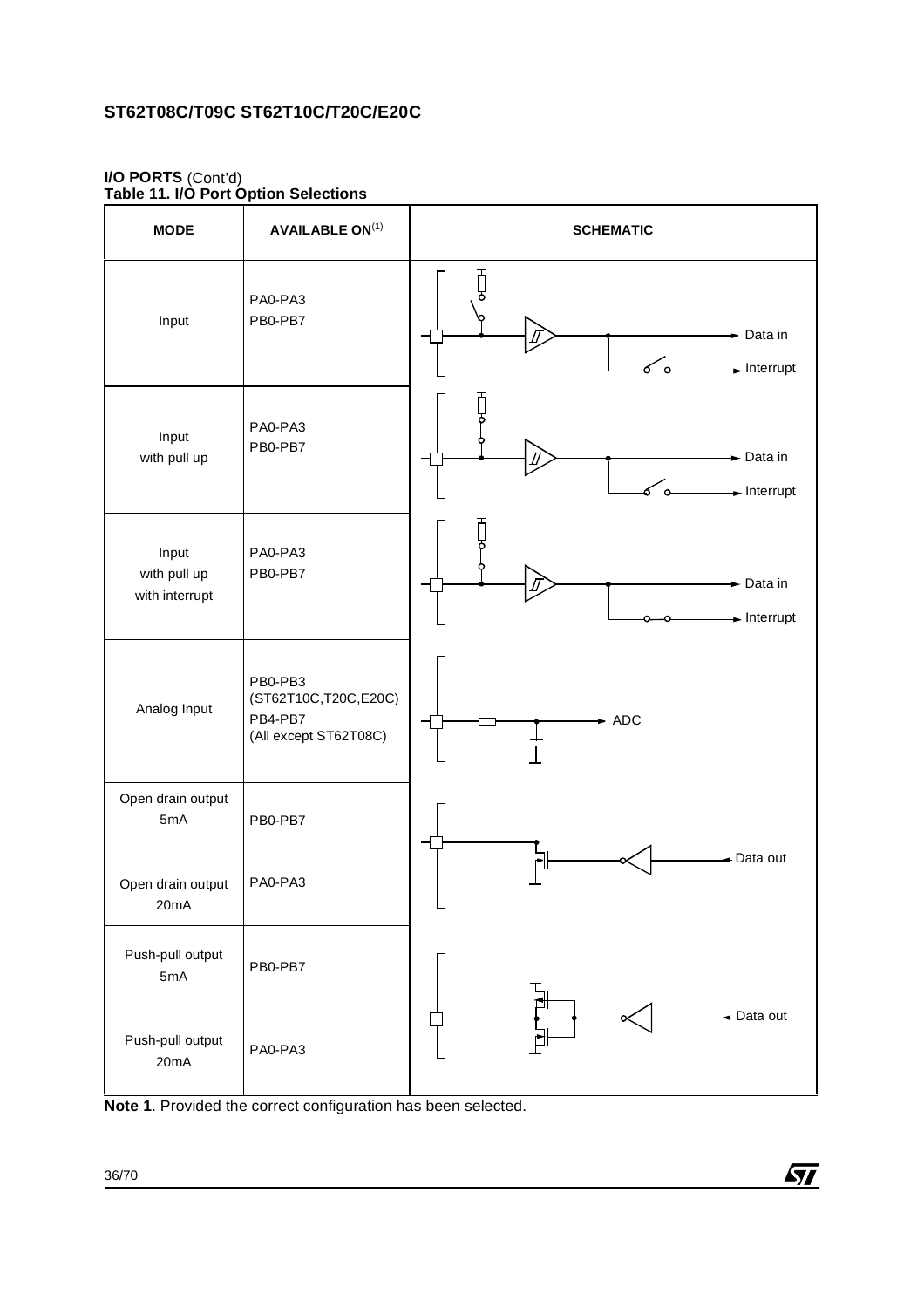#### **4.2 TIMER**

The MCU features an on-chip Timer peripheral, consisting of an 8-bit counter with a 7-bit programmable prescaler, giving a maximum count of 2<sup>15</sup>. The peripheral may be configured in three different operating modes.

Figure 24 shows the Timer Block Diagram. The external TIMER pin is available to the user. The content of the 8-bit counter can be read/written in the Timer/Counter register, TCR, while the state of the 7-bit prescaler can be read in the PSC register. The control logic device is managed in the TSCR register as described in the following paragraphs.

The 8-bit counter is decremented by the output (rising edge) coming from the 7-bit prescaler and can be loaded and read under program control. When it decrements to zero then the TMZ (Timer Zero) bit in the TSCR is set to "1". If the ETI (Enable Timer Interrupt) bit in the TSCR is also set to "1", an interrupt request is generated as described in the Interrupt Chapter. The Timer interrupt can be used to exit the MCU from WAIT mode.

The prescaler input can be the internal frequency  $f_{INT}$  divided by 12 or an external clock applied to the TIMER pin. The prescaler decrements on the rising edge. Depending on the division factor programmed by PS2, PS1 and PS0 bits in the TSCR. The clock input of the timer/counter register is multiplexed to different sources. For division factor 1, the clock input of the prescaler is also that of timer/ counter; for factor 2, bit 0 of the prescaler register is connected to the clock input of TCR. This bit changes its state at half the frequency of the prescaler input clock. For factor 4, bit 1 of the PSC is connected to the clock input of TCR, and so forth. The prescaler initialize bit, PSI, in the TSCR register must be set to "1" to allow the prescaler (and hence the counter) to start. If it is cleared to "0", all the prescaler bits are set to "1" and the counter is inhibited from counting. The prescaler can be loaded with any value between 0 and 7Fh, if bit PSI is set to "1". The prescaler tap is selected by means of the PS2/PS1/PS0 bits in the control register.

Figure 25 illustrates the Timer's working principle.



**Figure 24. Timer Block Diagram**

*STI*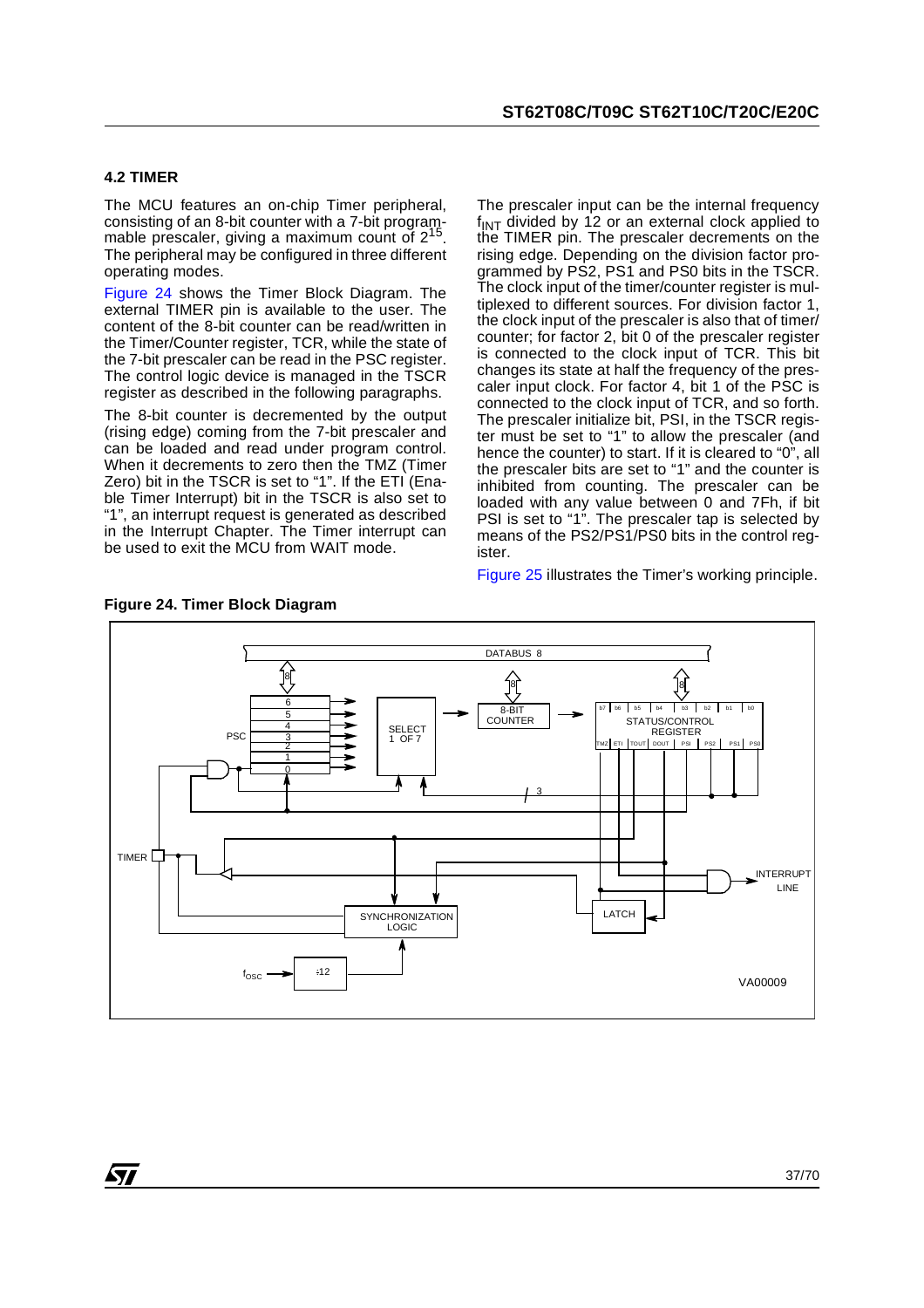**TIMER** (Cont'd)

#### **4.2.1 Timer Operating Modes**

There are three operating modes, which are selected by the TOUT and DOUT bits (see TSCR register). These three modes correspond to the two clocks which can be connected to the 7-bit prescaler ( $f_{INT} \div 12$  or TIMER pin signal), and to the output mode.

#### **4.2.1.1 Gated Mode**

#### $(TOUT = "0", DOUT = "1")$

In this mode the prescaler is decremented by the Timer clock input (f<sub>INT</sub> ÷ 12), but ONLY when the signal on the TIMER pin is held high (allowing pulse width measurement). This mode is selected by clearing the TOUT bit in the TSCR register to "0" (i.e. as input) and setting the DOUT bit to "1".

#### **4.2.1.2 Event Counter Mode**

 $(TOUT = "0", DOUT = "0")$ 

In this mode, the TIMER pin is the input clock of the prescaler which is decremented on the rising edge.

#### **4.2.1.3 Output Mode**

 $(TOUT = "1", DOUT = data out)$ 

The TIMER pin is connected to the DOUT latch, hence the Timer prescaler is clocked by the prescaler clock input  $(f_{INT} \div 12)$ .

#### **Figure 25. Timer Working Principle**

The user can select the desired prescaler division ratio through the PS2, PS1, PS0 bits. When the TCR count reaches 0, it sets the TMZ bit in the TSCR. The TMZ bit can be tested under program control to perform a timer function whenever it goes high. The low-to-high TMZ bit transition is used to latch the DOUT bit of the TSCR and transfer it to the TIMER pin. This operating mode allows external signal generation on the TIMER pin.

#### **Table 12. Timer Operating Modes**

| <b>TOUT</b> | <b>DOUT</b> | <b>Timer Pin</b> | <b>Timer Function</b> |
|-------------|-------------|------------------|-----------------------|
|             |             | Input            | <b>Event Counter</b>  |
|             |             | Input            | Gated Input           |
|             | 0           | Output           | Output "0"            |
|             |             | Output           | Output "1"            |

#### **4.2.2 Timer Interrupt**

When the counter register decrements to zero with the ETI (Enable Timer Interrupt) bit set to one, an interrupt request is generated as described in the Interrupt Chapter. When the counter decrements to zero, the TMZ bit in the TSCR register is set to one.

*st* 

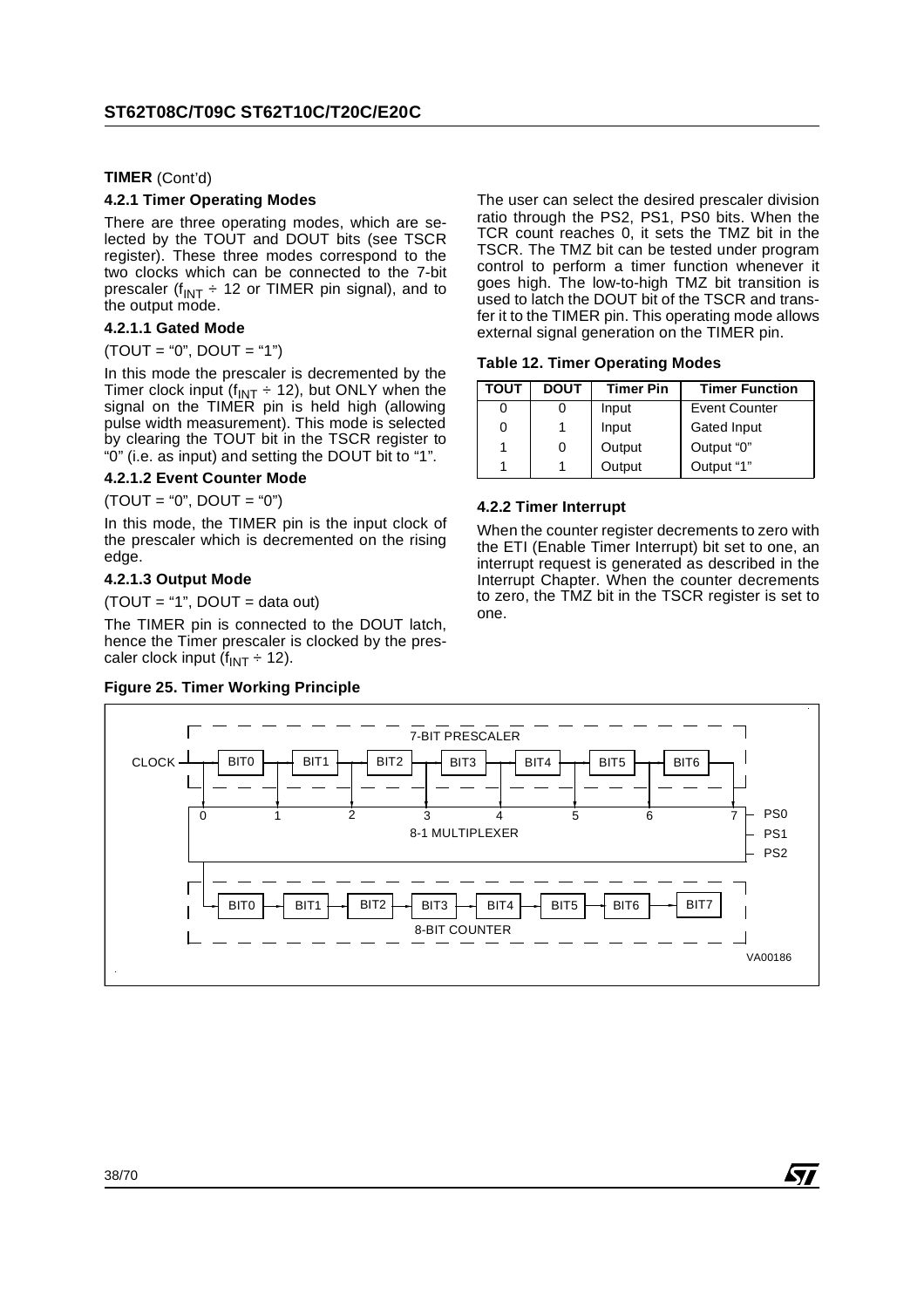#### **TIMER** (Cont'd)

#### **4.2.3 Application Notes**

The user can select the presence of an on-chip pull-up on the TIMER pin as option.

TMZ is set when the counter reaches zero; however, it may also be set by writing 00h in the TCR register or by setting bit 7 of the TSCR register. The TMZ bit must be cleared by user software when servicing the timer interrupt to avoid undesired interrupts when leaving the interrupt service routine. After reset, the 8-bit counter register is loaded with 0FFh, while the 7-bit prescaler is loaded with 07Fh, and the TSCR register is cleared. This means that the Timer is stopped (PSI="0") and the timer interrupt is disabled.

If the Timer is programmed in output mode, the DOUT bit is transferred to the TIMER pin when TMZ is set to one (by software or due to counter decrement). When TMZ is high, the latch is transparent and DOUT is copied to the timer pin. When TMZ goes low, DOUT is latched.

A write to the TCR register will predominate over the 8-bit counter decrement to 00h function, i.e. if a write and a TCR register decrement to 00h occur simultaneously, the write will take precedence, and the TMZ bit is not set until the 8-bit counter reaches 00h again. The values of the TCR and the PSC registers can be read accurately at any time.

#### **4.2.4 Timer Registers**

#### **Timer Status Control Register (TSCR)**

Address: 0D4h — Read/Write

#### Bit 7 = **TMZ**: Timer Zero bit

A low-to-high transition indicates that the timer count register has decrement to zero. This bit must be cleared by user software before starting a new count.

#### Bit 6 = **ETI**: Enable Timer Interrupt

When set, enables the timer interrupt request (vector #3). If ETI=0 the timer interrupt is disabled. If  $ETI=1$  and  $TMZ=1$  an interrupt request is generated.

#### Bit 5 = **TOUT**: Timers Output Control

When low, this bit selects the input mode for the TIMER pin. When high the output mode is selected.

#### Bit 4 = **DOUT**: Data Output

Data sent to the timer output when TMZ is set high (output mode only). Input mode selection (input mode only).

#### Bit 3 = **PSI**: Prescaler Initialize Bit

Used to initialize the prescaler and inhibit its counting. When PSI="0" the prescaler is set to 7Fh and the counter is inhibited. When PSI="1" the prescaler is enabled to count downwards. As long as PSI="0" both counter and prescaler are not running.

Bit 2, 1, 0 = **PS2, PS1, PS0**: Prescaler Mux. Select. These bits select the division ratio of the prescaler register.

#### **Table 13. Prescaler Division Factors**

| PS <sub>2</sub> | PS <sub>1</sub> | PS <sub>0</sub> | Divided by |
|-----------------|-----------------|-----------------|------------|
|                 |                 |                 |            |
|                 | ი               |                 | 2          |
|                 |                 |                 |            |
|                 |                 |                 | 8          |
|                 |                 | ი               | 16         |
|                 |                 |                 | 32         |
|                 |                 |                 | 64         |
|                 |                 |                 | 128        |

#### **Timer Counter Register TCR**

Address: 0D3h — Read/Write

|  | $D7$ $D6$ $D5$ $D4$ $D3$ $D2$ $D1$ $D0$ |  |  |  |
|--|-----------------------------------------|--|--|--|

Bit 7-0 = **D7-D0**: Counter Bits.

#### **Prescaler Register PSC**

Address: 0D2h — Read/Write

|  | D7   D6   D5   D4   D3   D2   D1   D0 |  |  |
|--|---------------------------------------|--|--|

Bit 7 = **D7**: Always read as "0".

Bit 6-0 = **D6-D0**: Prescaler Bits.

*sti*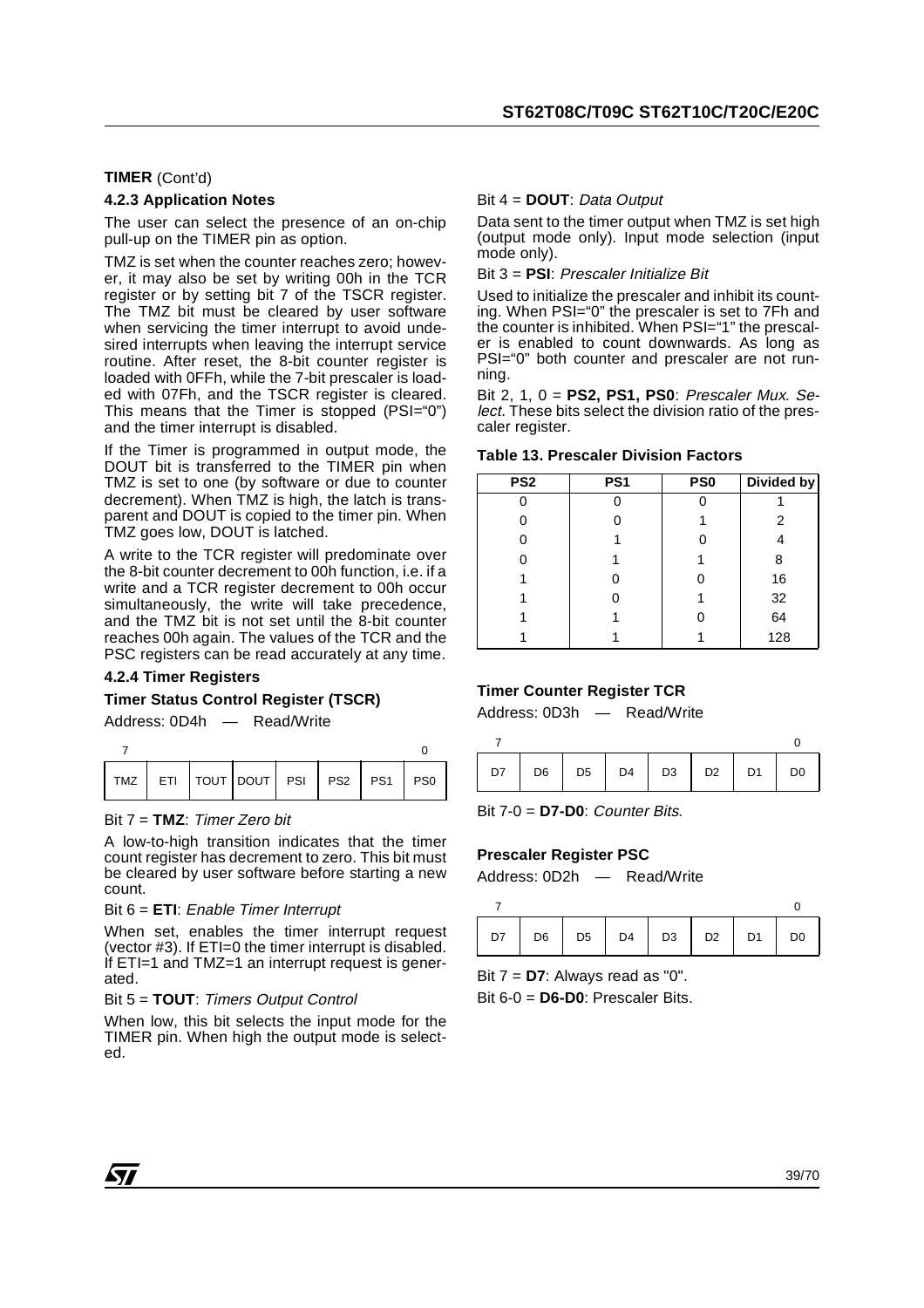#### **4.3 A/D CONVERTER (ADC)**

The A/D converter peripheral is an 8-bit analog to digital converter with analog inputs as alternate I/O functions (the number of which is device dependent), offering 8-bit resolution with a typical conversion time of 70us (at an oscillator clock frequency of 8MHz).

The ADC converts the input voltage by a process of successive approximations, using a clock frequency derived from the oscillator with a division factor of twelve. With an oscillator clock frequency less than 1.2MHz, conversion accuracy is decreased.

Selection of the input pin is done by configuring the related I/O line as an analog input via the Option and Data registers (refer to I/O ports description for additional information). Only one I/O line must be configured as an analog input at any time. The user must avoid any situation in which more than one I/O pin is selected as an analog input simultaneously, to avoid device malfunction.

The ADC uses two registers in the data space: the ADC data conversion register, ADR, which stores the conversion result, and the ADC control register, ADCR, used to program the ADC functions.

A conversion is started by writing a "1" to the Start bit (STA) in the ADC control register. This automatically clears (resets to "0") the End Of Conversion Bit (EOC). When a conversion is complete, the EOC bit is automatically set to "1", in order to flag that conversion is complete and that the data in the ADC data conversion register is valid. Each conversion has to be separately initiated by writing to the STA bit.

The STA bit is continuously scanned so that, if the user sets it to "1" while a previous conversion is in progress, a new conversion is started before completing the previous one. The start bit (STA) is a write only bit, any attempt to read it will show a logical "0".

The A/D converter features a maskable interrupt associated with the end of conversion. This interrupt is associated with interrupt vector #4 and occurs when the EOC bit is set (i.e. when a conversion is completed). The interrupt is masked using the EAI (interrupt mask) bit in the control register.

The power consumption of the device can be reduced by turning off the ADC peripheral. This is done by setting the PDS bit in the ADC control register to "0". If PDS="1", the A/D is powered and enabled for conversion. This bit must be set at least one instruction before the beginning of the conversion to allow stabilisation of the A/D converter. This action is also needed before entering WAIT mode, since the A/D comparator is not automatically disabled in WAIT mode.

During Reset, any conversion in progress is stopped, the control register is reset to 40h and the ADC interrupt is masked (EAI=0).

#### **Figure 26. ADC Block Diagram**



#### **4.3.1 Application Notes**

The A/D converter does not feature a sample and hold circuit. The analog voltage to be measured should therefore be stable during the entire conversion cycle. Voltage variation should not exceed  $\pm$ 1/2 LSB for the optimum conversion accuracy. A low pass filter may be used at the analog input pins to reduce input voltage variation during conversion.

When selected as an analog channel, the input pin is internally connected to a capacitor  $C_{ad}$  of typically 12pF. For maximum accuracy, this capacitor must be fully charged at the beginning of conversion. In the worst case, conversion starts one instruction (6.5 µs) after the channel has been selected. In worst case conditions, the impedance, ASI, of the analog voltage source is calculated using the following formula:

#### $6.5\mu s = 9 \times C_{ad} \times ASI$

(capacitor charged to over 99.9%), i.e. 30 k $\Omega$  including a 50% guardband. ASI can be higher if  $C_{ad}$ has been charged for a longer period by adding instructions before the start of conversion (adding more than 26 CPU cycles is pointless).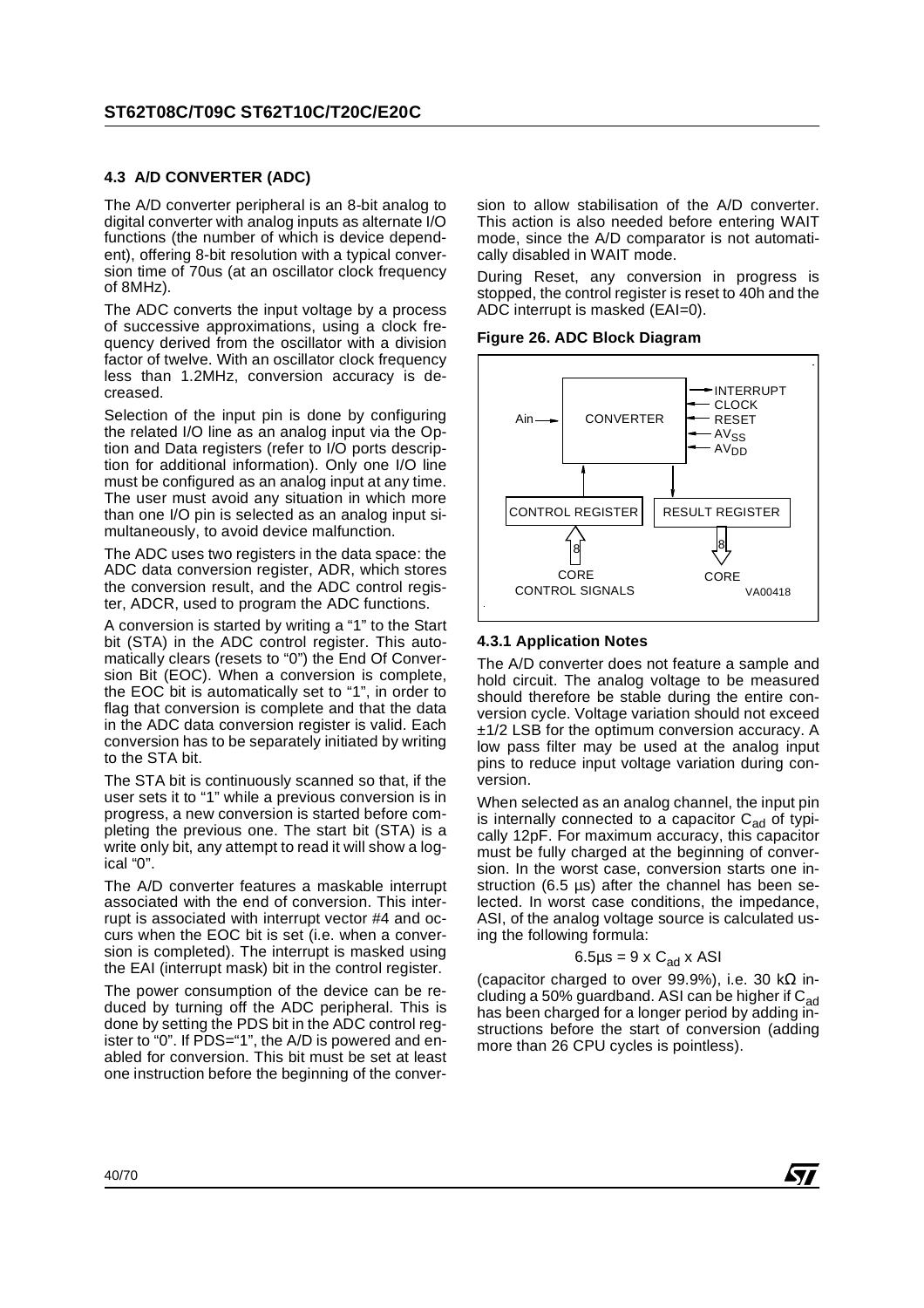#### **A/D CONVERTER** (Cont'd)

Since the ADC is on the same chip as the microprocessor, the user should not switch heavily loaded output signals during conversion, if high precision is required. Such switching will affect the supply voltages used as analog references.

The accuracy of the conversion depends on the quality of the power supplies ( $V_{DD}$  and  $V_{SS}$ ). The user must take special care to ensure a well regulated reference voltage is present on the  $V_{DD}$  and  $V_{SS}$  pins (power supply voltage variations must be less than 5V/ms). This implies, in particular, that a suitable decoupling capacitor is used at the  $V_{DD}$ pin.

The converter resolution is given by::

$$
\frac{V_{DD} - V_{SS}}{256}
$$

The Input voltage (Ain) which is to be converted must be constant for 1µs before conversion and remain constant during conversion.

Conversion resolution can be improved if the power supply voltage ( $V_{DD}$ ) to the microcontroller is lowered.

In order to optimise conversion resolution, the user can configure the microcontroller in WAIT mode, because this mode minimises noise disturbances and power supply variations due to output switching. Nevertheless, the WAIT instruction should be executed as soon as possible after the beginning of the conversion, because execution of the WAIT instruction may cause a small variation of the  $V_{DD}$ voltage. The negative effect of this variation is minimized at the beginning of the conversion when the converter is less sensitive, rather than at the end of conversion, when the less significant bits are determined.

The best configuration, from an accuracy standpoint, is WAIT mode with the Timer stopped. Indeed, only the ADC peripheral and the oscillator are then still working. The MCU must be woken up from WAIT mode by the ADC interrupt at the end of the conversion. It should be noted that waking

up the microcontroller could also be done using the Timer interrupt, but in this case the Timer will be working and the resulting noise could affect conversion accuracy.

#### **A/D Converter Control Register (ADCR)**

Address: 0D1h — Read/Write

|  | EAI EOC STA PDS D3 D2 D1 D0 |  |  |  |
|--|-----------------------------|--|--|--|

Bit 7 = **EAI**: Enable A/D Interrupt. If this bit is set to "1" the A/D interrupt is enabled, when EAI=0 the interrupt is disabled.

Bit 6 = **EOC**: End of conversion. Read Only. This read only bit indicates when a conversion has been completed. This bit is automatically reset to "0" when the STA bit is written. If the user is using the interrupt option then this bit can be used as an interrupt pending bit. Data in the data conversion register are valid only when this bit is set to "1".

Bit 5 = **STA**: Start of Conversion. Write Only. Writing a "1" to this bit will start a conversion on the selected channel and automatically reset to "0" the EOC bit. If the bit is set again when a conversion is in progress, the present conversion is stopped and a new one will take place. This bit is write only, any attempt to read it will show a logical zero.

Bit 4 = **PDS**: Power Down Selection. This bit activates the A/D converter if set to "1". Writing a "0" to this bit will put the ADC in power down mode (idle mode).

Bit 3-0 = **D3-D0.** Not used

#### **A/D Converter Data Register (ADR)**

Address: 0D0h — Read only

|  | $D7$ $D6$ $D5$ $D4$ $D3$ $D2$ $D1$ |  | D <sub>0</sub> |
|--|------------------------------------|--|----------------|

Bit 7-0 = **D7-D0**: 8 Bit A/D Conversion Result.

**S77**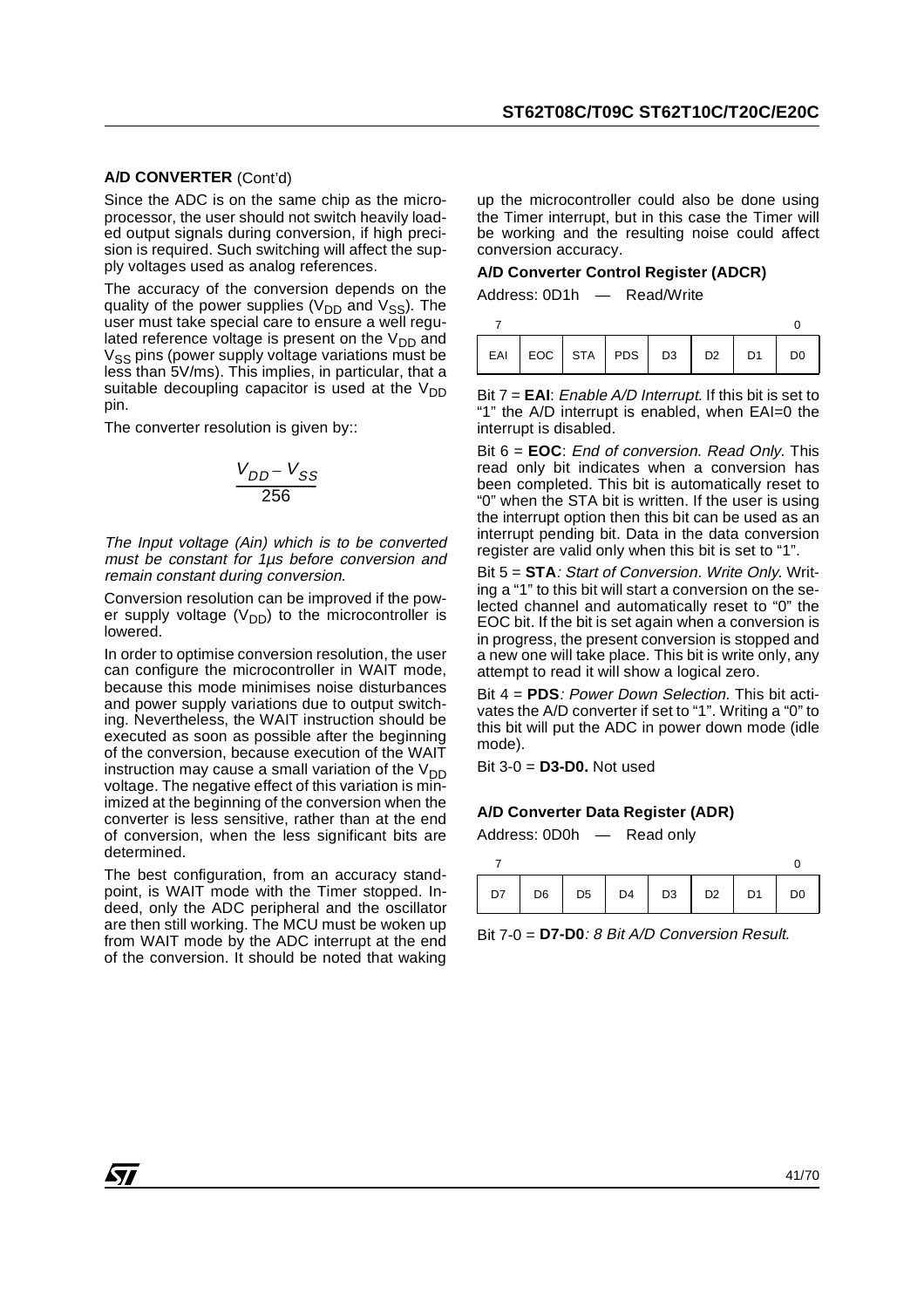## **5 SOFTWARE**

#### **5.1 ST6 ARCHITECTURE**

The ST6 software has been designed to fully use the hardware in the most efficient way possible while keeping byte usage to a minimum; in short, to provide byte efficient programming capability. The ST6 core has the ability to set or clear any register or RAM location bit of the Data space with a single instruction. Furthermore, the program may branch to a selected address depending on the status of any bit of the Data space. The carry bit is stored with the value of the bit when the SET or RES instruction is processed.

#### **5.2 ADDRESSING MODES**

The ST6 core offers nine addressing modes, which are described in the following paragraphs. Three different address spaces are available: Program space, Data space, and Stack space. Program space contains the instructions which are to be executed, plus the data for immediate mode instructions. Data space contains the Accumulator, the X,Y,V and W registers, peripheral and Input/ Output registers, the RAM locations and Data ROM locations (for storage of tables and constants). Stack space contains six 12-bit RAM cells used to stack the return addresses for subroutines and interrupts.

**Immediate**. In the immediate addressing mode, the operand of the instruction follows the opcode location. As the operand is a ROM byte, the immediate addressing mode is used to access constants which do not change during program execution (e.g., a constant used to initialize a loop counter).

**Direct**. In the direct addressing mode, the address of the byte which is processed by the instruction is stored in the location which follows the opcode. Direct addressing allows the user to directly address the 256 bytes in Data Space memory with a single two-byte instruction.

**Short Direct**. The core can address the four RAM registers X,Y,V,W (locations 80h, 81h, 82h, 83h) in the short-direct addressing mode. In this case, the instruction is only one byte and the selection of the location to be processed is contained in the opcode. Short direct addressing is a subset of the direct addressing mode. (Note that 80h and 81h are also indirect registers).

**Extended**. In the extended addressing mode, the 12-bit address needed to define the instruction is obtained by concatenating the four less significant bits of the opcode with the byte following the opcode. The instructions (JP, CALL) which use the extended addressing mode are able to branch to any address of the 4K bytes Program space.

An extended addressing mode instruction is twobyte long.

**Program Counter Relative**. The relative addressing mode is only used in conditional branch instructions. The instruction is used to perform a test and, if the condition is true, a branch with a span of -15 to +16 locations around the address of the relative instruction. If the condition is not true, the instruction which follows the relative instruction is executed. The relative addressing mode instruction is one-byte long. The opcode is obtained in adding the three most significant bits which characterize the kind of the test, one bit which determines whether the branch is a forward (when it is 0) or backward (when it is 1) branch and the four less significant bits which give the span of the branch (0h to Fh) which must be added or subtracted to the address of the relative instruction to obtain the address of the branch.

**Bit Direct**. In the bit direct addressing mode, the bit to be set or cleared is part of the opcode, and the byte following the opcode points to the address of the byte in which the specified bit must be set or cleared. Thus, any bit in the 256 locations of Data space memory can be set or cleared.

**Bit Test & Branch**. The bit test and branch addressing mode is a combination of direct addressing and relative addressing. The bit test and branch instruction is three-byte long. The bit identification and the tested condition are included in the opcode byte. The address of the byte to be tested follows immediately the opcode in the Program space. The third byte is the jump displacement, which is in the range of -127 to +128. This displacement can be determined using a label, which is converted by the assembler.

**Indirect**. In the indirect addressing mode, the byte processed by the register-indirect instruction is at the address pointed by the content of one of the indirect registers, X or  $\check{Y}$  (80h,81h). The indirect register is selected by the bit 4 of the opcode. A register indirect instruction is one byte long.

**Inherent**. In the inherent addressing mode, all the information necessary to execute the instruction is contained in the opcode. These instructions are one byte long.

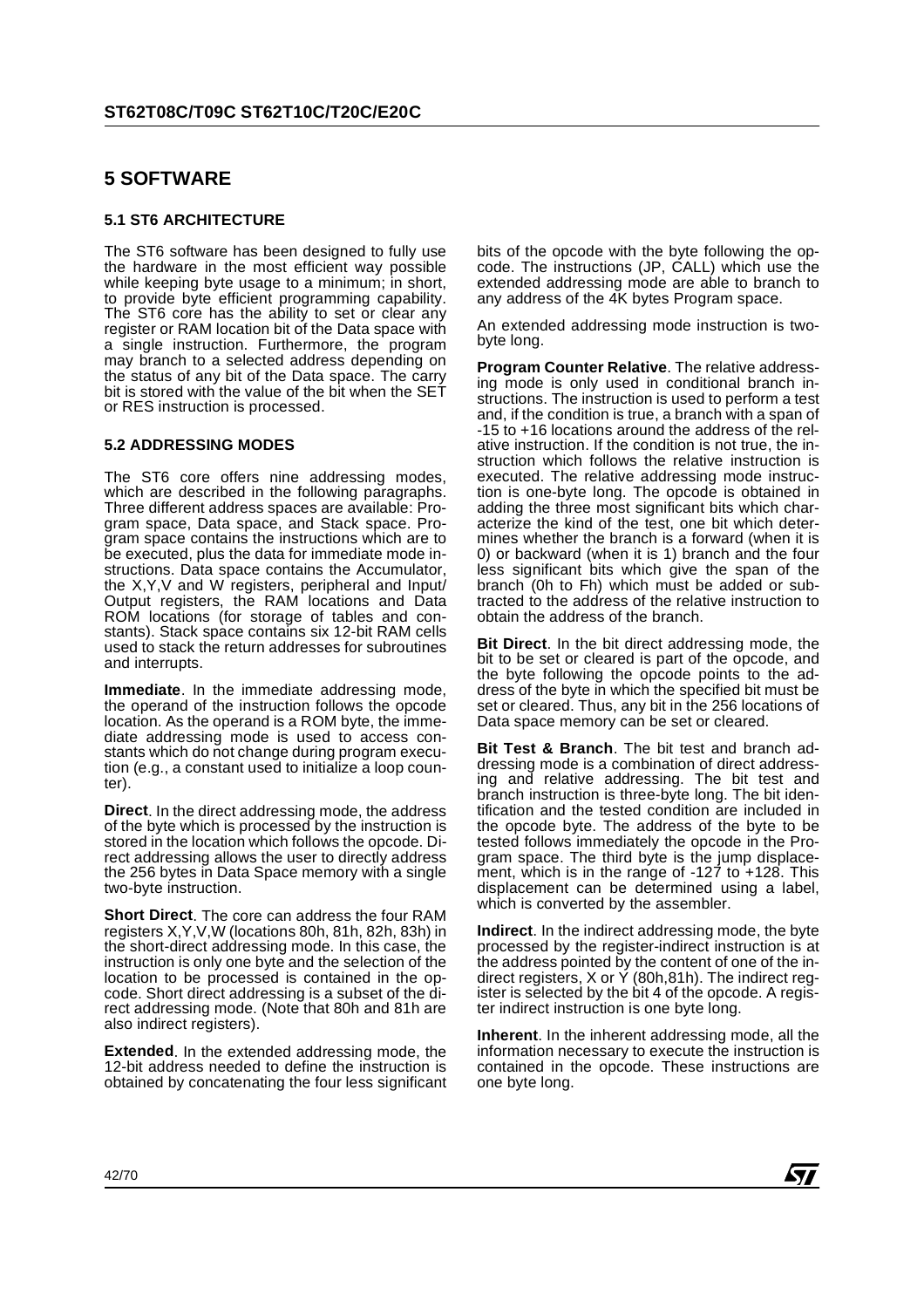#### **5.3 INSTRUCTION SET**

The ST6 core offers a set of 40 basic instructions which, when combined with nine addressing modes, yield 244 usable opcodes. They can be divided into six different types: load/store, arithmetic/logic, conditional branch, control instructions, jump/call, and bit manipulation. The following paragraphs describe the different types.

All the instructions belonging to a given type are presented in individual tables.

#### **Table 14. Load & Store Instructions**

**Load & Store**. These instructions use one, two or three bytes in relation with the addressing mode. One operand is the Accumulator for LOAD and the other operand is obtained from data memory using one of the addressing modes.

For Load Immediate one operand can be any of the 256 data space bytes while the other is always immediate data.

| Instruction | <b>Addressing Mode</b> | <b>Bytes</b> | <b>Cycles</b> | <b>Flags</b> |         |  |
|-------------|------------------------|--------------|---------------|--------------|---------|--|
|             |                        |              |               | z            | C       |  |
| LD A, X     | <b>Short Direct</b>    |              | 4             | Δ            | $\star$ |  |
| LD A, Y     | <b>Short Direct</b>    |              | 4             | Δ            |         |  |
| LD A, V     | <b>Short Direct</b>    |              | 4             | Λ            |         |  |
| LD A, W     | <b>Short Direct</b>    |              | 4             | Λ            |         |  |
| LD X, A     | <b>Short Direct</b>    |              | 4             | Δ            |         |  |
| LD Y, A     | <b>Short Direct</b>    |              | 4             | Λ            |         |  |
| LD V, A     | <b>Short Direct</b>    |              | 4             | Λ            |         |  |
| LD W, A     | <b>Short Direct</b>    |              | 4             | $\Lambda$    |         |  |
| LD A, rr    | Direct                 | 2            | 4             | Δ            |         |  |
| LD rr, A    | Direct                 | 2            | 4             | Δ            |         |  |
| LD A, (X)   | Indirect               |              | 4             | Δ            |         |  |
| LD A, (Y)   | Indirect               |              | 4             | Δ            |         |  |
| LD(X), A    | Indirect               |              | 4             | Δ            |         |  |
| LD(Y), A    | Indirect               |              | 4             | Δ            |         |  |
| LDI A, #N   | Immediate              | 2            | 4             | $\Delta$     | $\star$ |  |
| LDI rr, #N  | Immediate              | 3            | 4             | $^\star$     |         |  |

#### **Notes:**

X,Y. Indirect Register Pointers, V & W Short Direct Registers

# . Immediate data (stored in ROM memory)

rr. Data space register

∆. Affected

\* . Not Affected

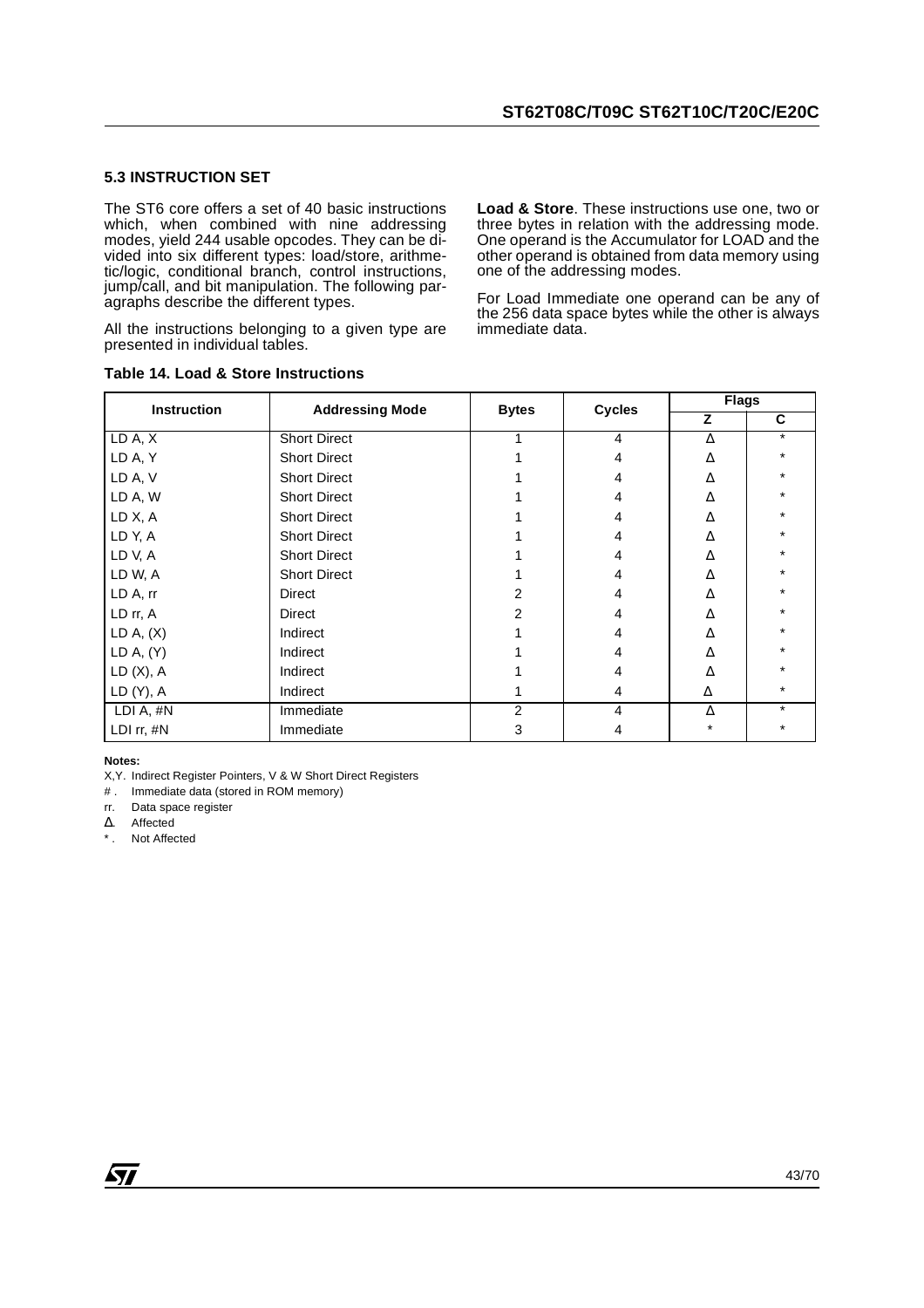#### **INSTRUCTION SET** (Cont'd)

**Arithmetic and Logic**. These instructions are used to perform the arithmetic calculations and logic operations. In AND, ADD, CP, SUB instructions one operand is always the accumulator while the other can be either a data space memory content or an immediate value in relation with the addressing mode. In CLR, DEC, INC instructions the operand can be any of the 256 data space addresses. In COM, RLC, SLA the operand is always the accumulator.

| <b>Instruction</b> | <b>Addressing Mode</b> | <b>Bytes</b>     | <b>Cycles</b>           | <b>Flags</b>        |                         |  |
|--------------------|------------------------|------------------|-------------------------|---------------------|-------------------------|--|
|                    |                        |                  |                         | $\overline{z}$      | $\overline{\mathsf{c}}$ |  |
| ADD A, (X)         | Indirect               | $\mathbf{1}$     | 4                       | $\Delta$            | Δ                       |  |
| ADD A, (Y)         | Indirect               | $\mathbf{1}$     | 4                       | $\Delta$            | Δ                       |  |
| ADD A, rr          | <b>Direct</b>          | $\boldsymbol{2}$ | 4                       | Δ                   | Δ                       |  |
| ADDI A, #N         | Immediate              | $\overline{2}$   | 4                       | Δ                   | Δ                       |  |
| AND $A, (X)$       | Indirect               | $\mathbf{1}$     | 4                       | Δ                   | Δ                       |  |
| AND A, (Y)         | Indirect               | $\mathbf 1$      | 4                       | $\Delta$            | Δ                       |  |
| AND A, rr          | Direct                 | $\overline{2}$   | 4                       | $\Delta$            | Δ                       |  |
| ANDI A, #N         | Immediate              | $\overline{2}$   | $\overline{4}$          | $\overline{\Delta}$ | $\overline{\Delta}$     |  |
| <b>CLRA</b>        | <b>Short Direct</b>    | $\overline{2}$   | 4                       | $\Delta$            | Δ                       |  |
| CLR r              | Direct                 | 3                | 4                       | $\star$             | $\star$                 |  |
| COM A              | Inherent               | $\mathbf{1}$     | 4                       | Δ                   | Δ                       |  |
| CP A, (X)          | Indirect               | $\mathbf{1}$     | $\overline{4}$          | Δ                   | Δ                       |  |
| CP A, (Y)          | Indirect               | $\mathbf 1$      | 4                       | $\Delta$            | Δ                       |  |
| CP A, rr           | <b>Direct</b>          | $\overline{c}$   | 4                       | Δ                   | Δ                       |  |
| CPI A, #N          | Immediate              | $\overline{2}$   | $\overline{4}$          | Δ                   | Δ                       |  |
| DEC <sub>X</sub>   | <b>Short Direct</b>    | $\mathbf{1}$     | $\overline{\mathbf{4}}$ | Δ                   | $\star$                 |  |
| DEC Y              | <b>Short Direct</b>    | 1                | 4                       | Δ                   |                         |  |
| DEC V              | <b>Short Direct</b>    | 1                | 4                       | Δ                   |                         |  |
| DEC W              | <b>Short Direct</b>    | 1                | 4                       | Δ                   |                         |  |
| DEC A              | <b>Direct</b>          | $\overline{c}$   | 4                       | Δ                   |                         |  |
| DEC rr             | <b>Direct</b>          | $\overline{c}$   | 4                       | Δ                   |                         |  |
| DEC(X)             | Indirect               | 1                | 4                       | Δ                   |                         |  |
| DEC(Y)             | Indirect               | 1                | 4                       | $\Delta$            |                         |  |
| INC X              | <b>Short Direct</b>    | 1                | $\overline{\mathbf{4}}$ | Δ                   |                         |  |
| <b>INCY</b>        | <b>Short Direct</b>    | 1                | 4                       | $\Delta$            |                         |  |
| <b>INC V</b>       | <b>Short Direct</b>    | 1                | 4                       | Δ                   |                         |  |
| <b>INC W</b>       | <b>Short Direct</b>    | 1                | 4                       | Δ                   |                         |  |
| <b>INC A</b>       | Direct                 | $\overline{c}$   | 4                       | Δ                   |                         |  |
| INC rr             | <b>Direct</b>          | $\overline{c}$   | 4                       | Δ                   |                         |  |
| INC(X)             | Indirect               | 1                | 4                       | Δ                   |                         |  |
| INC (Y)            | Indirect               | 1                | 4                       | Δ                   |                         |  |
| <b>RLC A</b>       | Inherent               | 1                | 4                       | Δ                   | Δ                       |  |
| <b>SLAA</b>        | Inherent               | $\overline{2}$   | 4                       | $\Delta$            | Δ                       |  |
| SUB A, (X)         | Indirect               | 1                | 4                       | $\Delta$            | Δ                       |  |
| SUB A, (Y)         | Indirect               | 1                | 4                       | Δ                   | Δ                       |  |
| SUB A, rr          | <b>Direct</b>          | $\boldsymbol{2}$ | 4                       | Δ                   | Δ                       |  |
| SUBI A, #N         | Immediate              | $\overline{2}$   | $\overline{4}$          | Δ                   | Δ                       |  |

**Notes:**<br>X,Y.Indirect Register Pointers, V & W Short Direct RegistersD. Affected<br># . Immediate data (stored in ROM memory)\* . Not Affected

rr. Data space register

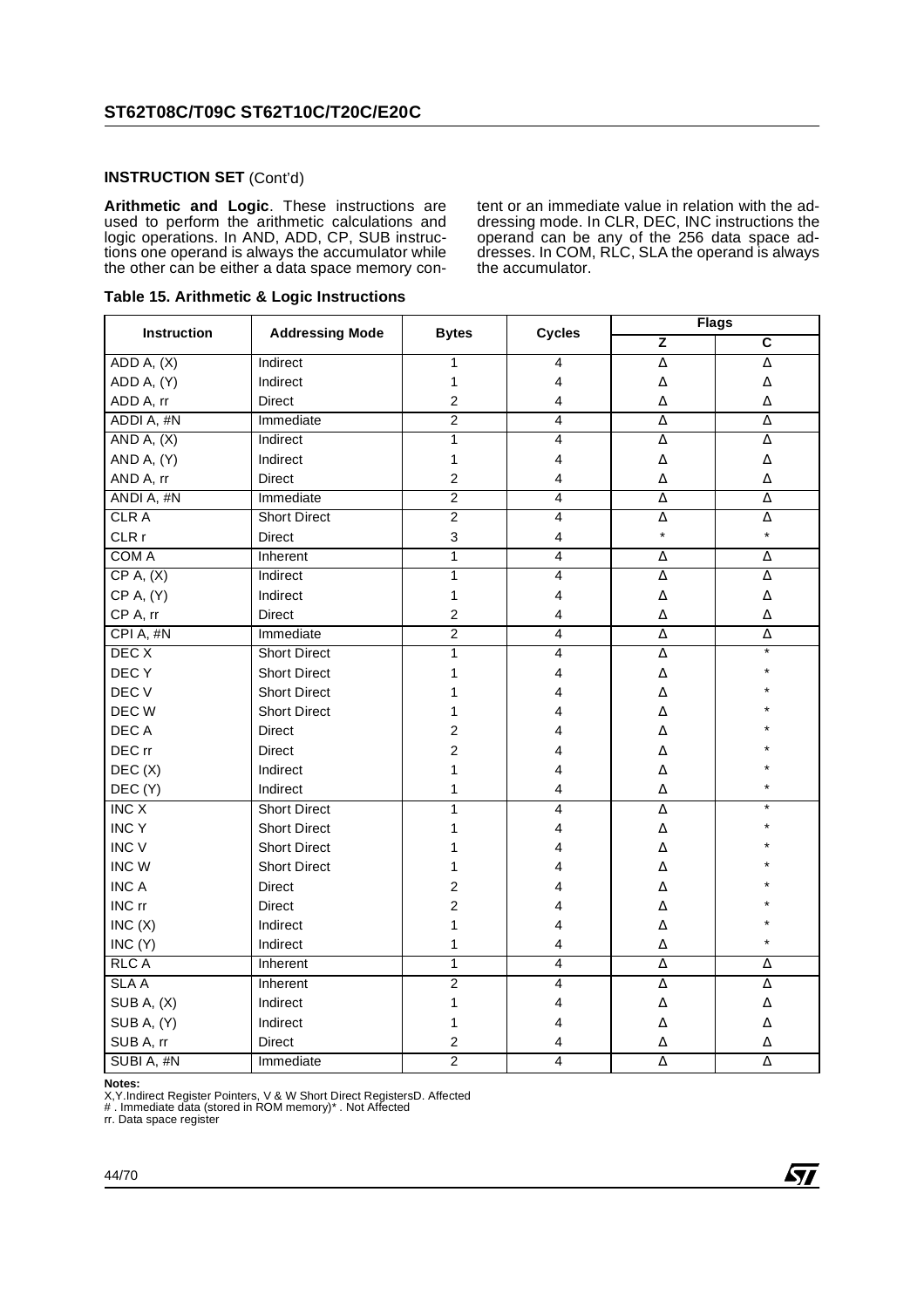#### **INSTRUCTION SET** (Cont'd)

**Conditional Branch**. The branch instructions achieve a branch in the program when the selected condition is met.

**Bit Manipulation Instructions**. These instructions can handle any bit in data space memory. One group either sets or clears. The other group (see Conditional Branch) performs the bit test branch operations.

#### **Table 16. Conditional Branch Instructions**

| <b>Instruction</b> | <b>Branch If</b> | <b>Bytes</b> | <b>Cycles</b> | <b>Flags</b> |         |  |
|--------------------|------------------|--------------|---------------|--------------|---------|--|
|                    |                  |              |               |              | С       |  |
| JRC e              | $C = 1$          |              |               | ×            | $\star$ |  |
| JRNC e             | $C = 0$          |              | ∠             | $\star$      | $\star$ |  |
| JRZ e              | $Z = 1$          |              |               | $\star$      | $\star$ |  |
| JRNZ e             | $Z = 0$          |              |               | $\star$      | $\star$ |  |
| JRR b, rr, ee      | $Bit = 0$        | 3            | 5             | $\star$      |         |  |
| JRS b, rr, ee      | $Bit = 1$        | 3            | 5             | $\star$      |         |  |

**Notes:**<br>b 3-bit address

e. 5 bit signed displacement in the range -15 to +16<F128M>

ee. 8 bit signed displacement in the range -126 to +129 \* Not Affected

#### **Table 17. Bit Manipulation Instructions**

**Instruction** Addressing Mode Bytes Cycles **Flags Z C** SET b,rr Bit Direct 2 4 \* \* RES b,rr Bit Direct 2 4 \* \*

**Notes:**<br>b. 3-bit address:

rr. Data space register;

#### **Table 18. Control Instructions**

| <b>Instruction</b> | <b>Addressing Mode</b> | <b>Bytes</b> | <b>Cycles</b> | <b>Flags</b> |         |
|--------------------|------------------------|--------------|---------------|--------------|---------|
|                    |                        |              |               |              |         |
| <b>NOP</b>         | Inherent               |              |               |              |         |
| <b>RET</b>         | Inherent               |              |               | $\star$      | $\star$ |
| <b>RETI</b>        | Inherent               |              |               | Δ            | Δ       |
| STOP (1)           | Inherent               |              |               | *            | $\star$ |
| WAIT               | Inherent               |              |               | $\star$      | $\star$ |

**Notes:** 1. This instruction is deactivated<N>and a WAIT is automatically executed instead of a STOP if the watchdog function is selected.

∆ . Affected

Not Affected

#### **Table 19. Jump & Call Instructions**

| <b>Instruction</b> | <b>Addressing Mode</b> | <b>Bytes</b> | <b>Cycles</b> | <b>Flags</b> |  |  |
|--------------------|------------------------|--------------|---------------|--------------|--|--|
|                    |                        |              |               |              |  |  |
| CALL abc           | Extended               |              |               |              |  |  |
| JP abc             | Extended               |              |               |              |  |  |

**Notes:**

abc. 12-bit address;

Not Affected

*STI* 

**Control Instructions**. The control instructions control the MCU operations during program execution.

**Jump and Call.** These two instructions are used to perform long (12-bit) jumps or subroutines call inside the whole program space.

rr. Data space register<br> $\Delta$ . Affected. The tested bit is shifted into carry.

b. 3-bit address;  $\ast$  . Not<M> Affected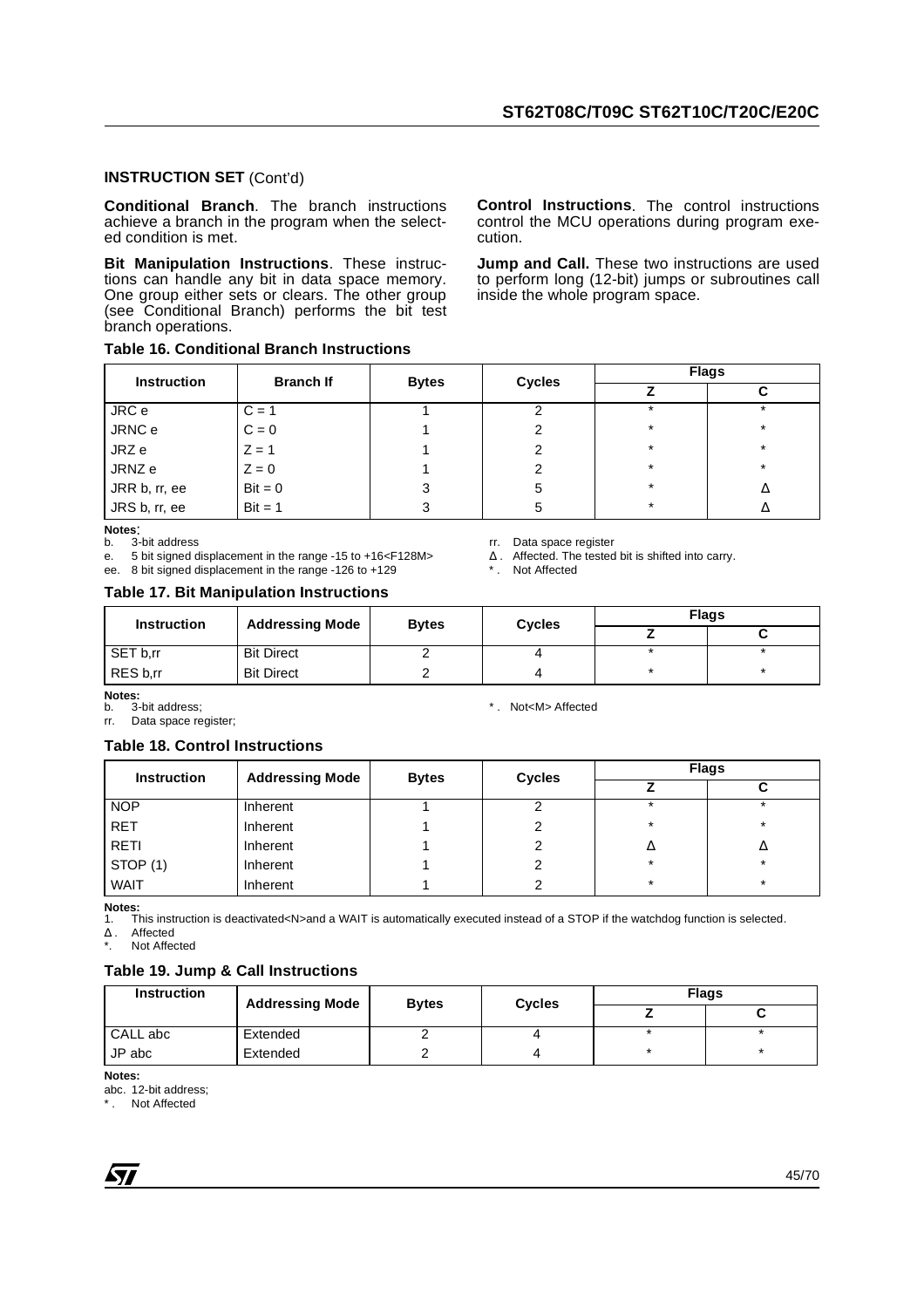## **ST62T08C/T09C ST62T10C/T20C/E20C**

| LOW                     |                |                     |                         |                      |                |                      |   |                                |                |           |                     |                |              |                 |                |              |                         |                        | LOW                     |
|-------------------------|----------------|---------------------|-------------------------|----------------------|----------------|----------------------|---|--------------------------------|----------------|-----------|---------------------|----------------|--------------|-----------------|----------------|--------------|-------------------------|------------------------|-------------------------|
| HI                      |                | $\mathbf 0$<br>0000 |                         | $\mathbf{1}$<br>0001 |                | $\mathbf{2}$<br>0010 |   | $\mathbf{3}$<br>0011           |                | 4<br>0100 |                     |                | 5<br>0101    |                 |                | 6<br>0110    |                         | $\overline{7}$<br>0111 | – HI                    |
|                         | 2              | JRNZ <sup>4</sup>   |                         | CALL                 | $\overline{2}$ | <b>JRNC</b>          |   | $5$ JRR 2                      |                |           | <b>JRZ</b>          |                |              |                 | $\overline{2}$ | <b>JRC</b>   |                         | $4$ LD                 |                         |
| $\mathbf{0}$<br>0000    |                | e                   |                         | abc                  |                | e                    |   | b0,rr,ee                       |                | e         |                     |                | #            |                 |                | e            |                         | a(x)                   | $\mathbf{0}$<br>0000    |
|                         | 1              | pcr                 | 2                       | ext                  | 1              | pcr                  | 3 | $bt$ 1                         |                |           | pcr                 |                |              |                 | 1              | prc          | -1                      | ind                    |                         |
|                         | $\overline{2}$ | <b>JRNZ</b>         | $\overline{\mathbf{A}}$ | CALL                 | 2              | <b>JRNC</b>          | 5 | <b>JRS</b>                     | $\overline{2}$ |           | <b>JRZ</b>          | $\overline{4}$ |              | <b>INC</b>      | $\overline{2}$ | JRC          | $\overline{4}$          | LDI                    |                         |
| $\overline{1}$<br>0001  |                | e                   |                         | abc                  |                | e                    |   | b0,rr,ee                       |                | e         |                     |                | x            |                 |                | e            |                         | a,nn                   | $\overline{1}$<br>0001  |
|                         | 1              | pcr                 | $\overline{2}$          | ext                  | -1             | pcr                  | 3 | bt 1                           |                |           | pcr                 | 1              |              | sd              | 1              | prc          | $\overline{2}$          | imm                    |                         |
|                         | $\overline{2}$ | <b>JRNZ</b>         | $\overline{4}$          | CALL                 | $\overline{2}$ | <b>JRNC</b>          | 5 | JRR                            | $\overline{2}$ |           | <b>JRZ</b>          |                |              |                 | $\overline{2}$ | <b>JRC</b>   | $\overline{4}$          | <b>CP</b>              |                         |
| $\overline{2}$          |                | e                   |                         | abc                  |                | e                    |   | b4,rr,ee                       |                | e         |                     |                | #            |                 |                | e            |                         | a,(x)                  | $\overline{2}$          |
| 0010                    | 1              | pcr 2               |                         | ext                  | $\mathbf{1}$   | pcr 3                |   | $bt \mid 1$                    |                |           | pcr                 |                |              |                 | 1              | prc 1        |                         | ind                    | 0010                    |
|                         | $\overline{2}$ | <b>JRNZ</b>         | $\overline{4}$          | CALL                 | $\overline{2}$ | <b>JRNC</b>          | 5 | <b>JRS</b>                     | $\overline{2}$ |           | <b>JRZ</b>          | $\overline{4}$ |              | LD              | $\overline{2}$ | <b>JRC</b>   | $\overline{4}$          | CPI                    |                         |
| $\overline{\mathbf{3}}$ |                |                     |                         |                      |                |                      |   |                                |                |           |                     |                |              |                 |                |              |                         |                        | $\overline{\mathbf{3}}$ |
| 0011                    |                | e i                 |                         | abc                  |                | e                    |   | b4,rr,ee                       | e              |           |                     |                | a,x          |                 |                | e            |                         | a,nn                   | 0011                    |
|                         | 1              | pcr 2               |                         | ext                  | -1             |                      |   | $per \ 3$ bt 1                 |                |           | pcr 1               |                |              | sd              | 1              | $prc$ 2      |                         | imm                    |                         |
| $\overline{\mathbf{4}}$ | $\overline{2}$ | JRNZ 4              |                         | CALL 2               |                |                      |   | $JRNC$ $5$ $JRR$ $2$           |                |           | JRZ                 |                |              |                 | 2              | JRC          | $\overline{4}$          | ADD                    | $\overline{\mathbf{4}}$ |
| 0100                    |                | e                   |                         | abc                  |                | e                    |   | b2,rr,ee                       |                | e         |                     |                | #            |                 |                | e            |                         | a(x)                   | 0100                    |
|                         | 1              | pcr                 | $\overline{2}$          | ext                  | 1              | pcr                  | 3 | <b>bt</b> 1                    |                |           | pcr                 |                |              |                 | 1              | prc          | $\mathbf{1}$            | ind                    |                         |
|                         | $\overline{2}$ | <b>JRNZ</b>         | $\overline{4}$          | CALL                 | $\overline{2}$ | <b>JRNC</b>          | 5 | $\overline{\phantom{0}}$ JRS 2 |                |           | JRZ 4               |                |              | <b>INC</b>      | $\overline{2}$ | <b>JRC</b>   | $\overline{4}$          | <b>ADD</b>             |                         |
| $5\overline{5}$<br>0101 |                | e                   |                         | abc                  |                | e                    |   | $b2,$ rr,ee                    |                | e         |                     |                | y            |                 |                | e            |                         | a,nn                   | 5<br>0101               |
|                         | 1              | pcr                 | 2                       | ext                  | 1              | pcr                  | 3 | $bt \mid 1$                    |                |           | pcr 1               |                |              | sd              | 1              | prc          | 2                       | imm                    |                         |
|                         | $\overline{2}$ | <b>JRNZ</b>         | $\overline{\mathbf{A}}$ | CALL                 | 2              | <b>JRNC</b>          | 5 | JRR <sub>2</sub>               |                |           | <b>JRZ</b>          |                |              |                 | $\overline{2}$ | JRC          | $\overline{4}$          | <b>INC</b>             | $6\overline{6}$         |
| 6                       |                | e                   |                         | abc                  |                | e                    |   | b6,rr,ee                       |                | e         |                     |                | #            |                 |                | e            |                         | (x)                    |                         |
| 0110                    | 1              | pcr                 | $\overline{2}$          | ext                  | -1             | pcr                  | 3 | bt 1                           |                |           | pcr                 |                |              |                 | 1              | prc          | $\overline{1}$          | ind                    | 0110                    |
|                         | $\overline{2}$ | <b>JRNZ</b>         | $\overline{4}$          | CALL                 | $\overline{2}$ | <b>JRNC</b>          | 5 | <b>JRS</b>                     | $\overline{2}$ |           | <b>JRZ</b>          | $\overline{4}$ |              | LD              | $\overline{2}$ | <b>JRC</b>   |                         |                        |                         |
| $\overline{7}$          |                | e                   |                         | abc                  |                | e                    |   | b6,rr,ee                       |                | e         |                     |                | a,y          |                 |                | e            |                         | #                      | $\overline{7}$          |
| 0111                    | 1              | pcr <sub>2</sub>    |                         | ext                  | $\mathbf{1}$   | pcr <sub>3</sub>     |   |                                |                |           |                     |                |              | sd              | 1              |              |                         |                        | 0111                    |
|                         | $\overline{2}$ | <b>JRNZ</b>         | $\overline{4}$          | CALL                 | $\overline{2}$ | <b>JRNC</b>          | 5 | $bt$ 1<br>JRR 2                |                |           | pcr 1<br><b>JRZ</b> |                |              |                 | $\overline{2}$ | prc<br>JRC 4 |                         | <b>LD</b>              |                         |
| 8                       |                |                     |                         |                      |                |                      |   |                                |                |           |                     |                |              |                 |                |              |                         |                        | $\overline{\mathbf{8}}$ |
| 1000                    |                | e                   |                         | abc                  |                | e                    |   | $b1,$ rr,ee                    |                | e         |                     |                | #            |                 |                | e            |                         | (x), a                 | 1000                    |
|                         | 1              | pcr                 | 2                       | ext                  | 1              |                      |   | pcr 3 bt 1                     |                |           | pcr                 |                |              |                 | 1              |              |                         | $prc$ 1 ind            |                         |
| 9                       | $\overline{2}$ | <b>RNZ</b>          | $\overline{4}$          | CALL <sub>2</sub>    |                |                      |   | $JRNC$ $5$ $JRS$ $2$           |                |           | JRZ 4               |                |              | <b>INC</b>      | $\overline{2}$ | <b>JRC</b>   |                         |                        | 9                       |
| 1001                    |                | e                   |                         | abc                  |                | e                    |   | b1,rr,ee                       |                | e         |                     |                | $\mathsf{V}$ |                 |                | e            |                         | #                      | 1001                    |
|                         | 1              | pcr                 | 2                       | ext                  | -1             | pcr                  | 3 | bt 1                           |                |           | pcr <sub>1</sub>    |                |              | sd              | 1              | prc          |                         |                        |                         |
|                         | $\overline{2}$ | <b>JRNZ</b>         | $\overline{4}$          | CALL                 | $\overline{2}$ | <b>JRNC</b>          | 5 | JRR 2                          |                |           | <b>JRZ</b>          |                |              |                 | $\overline{2}$ | <b>JRC</b>   |                         | 4 AND                  | A                       |
| A<br>1010               |                | e                   |                         | abc                  |                | e                    |   | b5,rr,ee                       |                | e         |                     |                | #            |                 |                | e            |                         | a(x)                   | 1010                    |
|                         | 1              | pcr                 | 2                       | ext                  | 1              | pcr                  | 3 | bt <sub>1</sub>                |                |           | pcr                 |                |              |                 |                | prc          |                         | ind i                  |                         |
|                         | $\overline{2}$ | <b>JRNZ</b>         | $\overline{\mathbf{A}}$ | CALL                 | 2              | <b>JRNC</b>          | 5 | JRS 2                          |                |           | JRZ 4               |                |              | LD              | $\overline{2}$ | JRC          | $\overline{4}$          | <b>ANDI</b>            |                         |
| B<br>1011               |                | e                   |                         | abc                  |                | e                    |   | b5, r, ee                      |                | e         |                     |                | a,v          |                 |                | e            |                         | a,nn                   | $\overline{B}$<br>1011  |
|                         | 1              | pcr                 | 2                       | ext                  | 1              | pcr                  | 3 | bt <sub>1</sub>                |                |           | pcr 1               |                |              | sd              | 1              | prc          | 2                       | imm                    |                         |
|                         | $\overline{2}$ | <b>JRNZ</b>         | $\overline{4}$          | CALL                 | $\overline{2}$ | <b>JRNC</b>          | 5 | <b>JRR</b>                     | $\overline{2}$ |           | <b>JRZ</b>          |                |              |                 | $\overline{2}$ | JRC          | $\overline{4}$          | <b>SUB</b>             |                         |
| $\mathbf{C}$            |                | e                   |                         | abc                  |                | e                    |   | b3,rr,ee                       |                | e         |                     |                | #            |                 |                | e            |                         | a,(x)                  | $\mathbf{C}$            |
| 1100                    | 1              | pcr <sub>2</sub>    |                         | ext                  | $\mathbf{1}$   | $pcr$ 3              |   | bt <sub>1</sub>                |                |           | pcr                 |                |              |                 | 1              | prc          | ∣ 1                     | ind                    | 1100                    |
|                         | $\overline{2}$ | <b>JRNZ</b>         | $\overline{4}$          | <b>CALL</b>          | $\overline{2}$ | <b>JRNC</b>          | 5 | JRS 2                          |                |           | <b>JRZ</b>          | $\overline{4}$ |              | <b>INC</b>      | $\overline{2}$ | <b>JRC</b>   | $\overline{\mathbf{A}}$ | <b>SUBI</b>            |                         |
| D                       |                | e i                 |                         | abc                  |                | e                    |   | b3, r, ee                      |                | e         |                     |                | W            |                 |                | e            |                         | a,nn                   | <b>D</b>                |
| 1101                    | 1              |                     | $\overline{2}$          |                      | 1              |                      |   | pcr 3 bt                       | $\mathbf{1}$   |           |                     | 1              |              | sd              | 1              |              | 2                       | imm                    | 1101                    |
|                         | $\overline{2}$ | pcr                 |                         | ext                  |                |                      |   | $JRNC$ $5$ $JRR$ $2$           |                |           | pcr<br><b>JRZ</b>   |                |              |                 | $\overline{2}$ | prc          | $\overline{4}$          | DEC                    |                         |
| E                       |                | JRNZ <sup>4</sup>   |                         | CALL <sub>2</sub>    |                |                      |   |                                |                |           |                     |                |              |                 |                | <b>JRC</b>   |                         |                        | E                       |
| 1110                    |                | e                   |                         | abc                  |                | e                    |   | b7,rr,ee                       |                | e         |                     |                | #            |                 |                | e            |                         | (x)                    | 1110                    |
|                         | 1              | pcr                 | $\overline{2}$          | ext                  | -1             | pcr 3                |   | bt 1                           |                |           | pcr                 |                |              |                 | 1              | prc 1        |                         | ind                    |                         |
| F.                      | $\overline{2}$ | <b>JRNZ</b>         | $\overline{4}$          | <b>CALL</b>          | $\overline{2}$ | <b>JRNC</b>          |   | $5^{\circ}$<br>JRS 2           |                |           | JRZ <sup>4</sup>    |                |              | LD              | $\overline{2}$ | <b>JRC</b>   |                         |                        | F.                      |
| 1111                    |                | e                   |                         | abc                  |                | e                    |   | b7,rr,ee                       |                | e         |                     |                | a, w         |                 |                | e            |                         | #                      | 1111                    |
|                         | $\mathbf{1}$   | pcr <sub>2</sub>    |                         | ext 1                |                | pcr <sub>3</sub>     |   | bt <sub>1</sub>                |                |           | pcr 1               |                |              | sd <sub>1</sub> |                | prc          |                         |                        |                         |

#### **Opcode Map Summary.** The following table contains an opcode map for the instructions used by the ST6

## **Abbreviations for Addressing Modes: Legend:**

- sd Short Direct e 5 Bit Displacement
- imm Immediate b 3 Bit Address<br>
inh Inherent for the dataspay
- b.d Bit Direct abc 12 bit address
- 
- 
- 
- dir Direct **Algebra 1.5 and 1.5 and 1.5 and 1.5 and 1.5 and 1.6 and 1.6 and 1.6 and 1.6 and 1.6 and 1.6 and 1.6 and 1.6 and 1.6 and 1.6 and 1.6 and 1.6 and 1.6 and 1.6 and 1.6 and 1.6 and 1.6 and 1.6 and 1.6 and 1.6 and 1.** 
	- -
	- inherent rr 1byte dataspace address<br>
	Extended Tr 1byte dataspace address<br>
	Extended Trn 1 byte immediate data
- ext Extended **notation contract that is extended** nn 1 byte immediate data
	-
- bt Bit Test ee 8 bit Displacement<br>
pcr Program Counter Relative<br>
Program Counter Relative pcr Program Counter Relative<br>ind Indirect
- Indirect





勾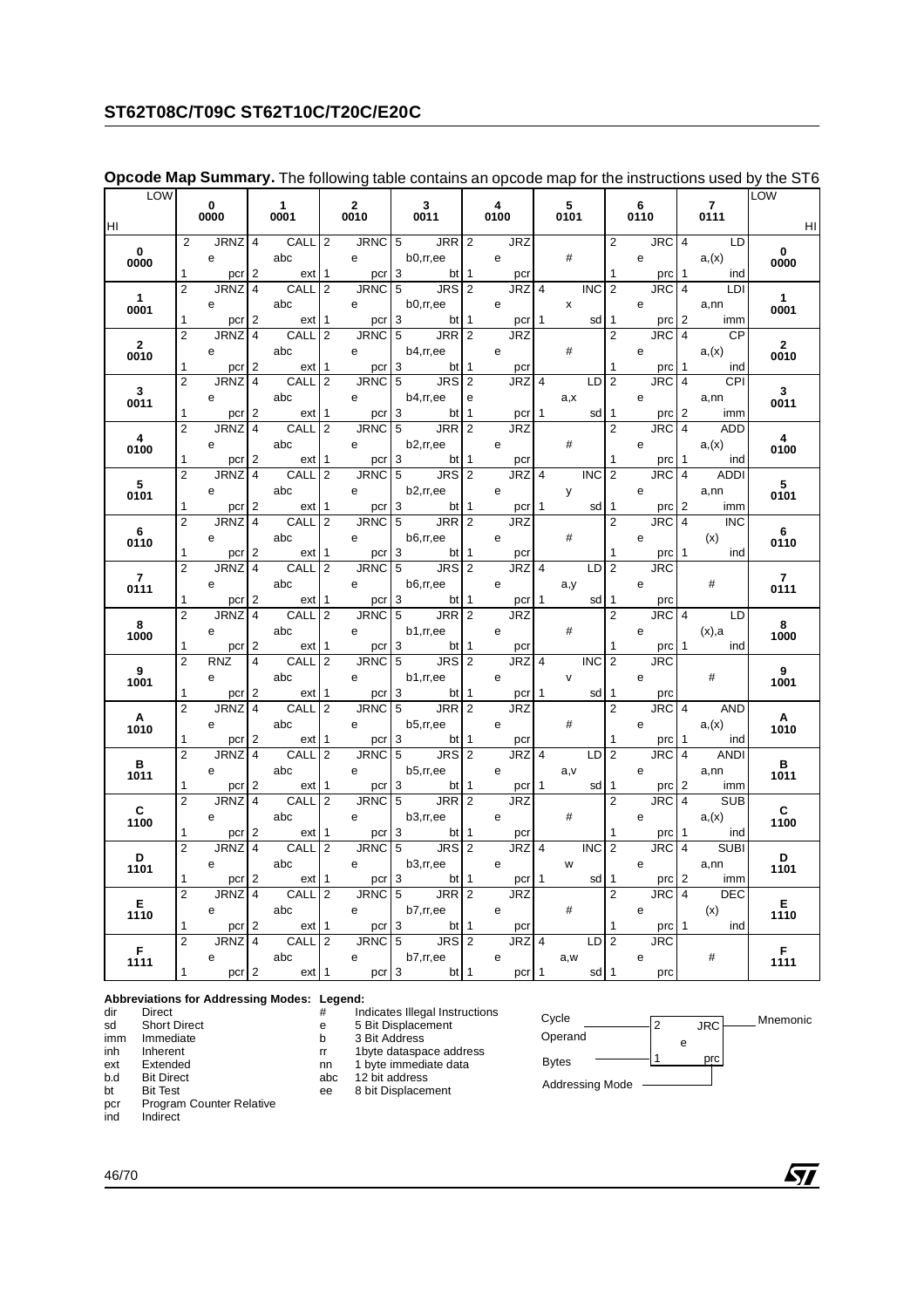| LOW                    |                     |                    |                                           |           |           |                     |                    |                                  |                   |                     |           |                  |                     |                        |                     |                   |                |                                      | LOW                    |
|------------------------|---------------------|--------------------|-------------------------------------------|-----------|-----------|---------------------|--------------------|----------------------------------|-------------------|---------------------|-----------|------------------|---------------------|------------------------|---------------------|-------------------|----------------|--------------------------------------|------------------------|
| HI                     |                     | 8<br>1000          |                                           | 9<br>1001 |           |                     | A<br>1010          |                                  | В<br>1011         |                     | C<br>1100 |                  |                     | D<br>1101              |                     | E<br>1110         |                | F<br>1111                            | HI                     |
|                        | $\overline{2}$      | <b>JRNZ</b>        | $\overline{4}$                            |           | <b>JP</b> | $\overline{2}$      | <b>JRNC</b>        | 4                                | RES               | $\overline{2}$      |           | JRZ 4            |                     | LDI <sub>2</sub>       |                     | <b>JRC</b>        |                | $\overline{4}$<br><b>LD</b>          |                        |
| $\mathbf 0$<br>0000    |                     | e                  |                                           | abc       |           |                     | e                  |                                  | $b0, r$ r         |                     | e         |                  |                     | rr,nn                  |                     | e                 |                | a(y)                                 | $\mathbf 0$<br>0000    |
|                        | 1                   | pcr                | $\overline{2}$                            |           | ext       | 1                   | pcr                | $\overline{2}$                   | b.dl              | 1                   |           | pcr              | 3                   | imm                    | 1                   | prc               | $\mathbf{1}$   | ind                                  |                        |
|                        | $\overline{2}$      | <b>JRNZ</b>        | $\overline{4}$                            |           | JP        | $\overline{2}$      | <b>JRNC</b>        | $\overline{4}$                   | <b>SET</b>        | $\overline{2}$      |           | JRZ              | $\overline{4}$      | <b>DEC</b>             | $\overline{2}$      | <b>JRC</b>        |                | $\overline{4}$<br>LD                 |                        |
| $\mathbf{1}$<br>0001   |                     | e                  |                                           | abc       |           |                     | e                  |                                  | $b0,$ rr          |                     | e         |                  |                     | x                      |                     | e                 |                | a,rr                                 | $\overline{1}$<br>0001 |
|                        | 1                   | pcr                | 2                                         |           | ext       | 1                   | pcr                | 2                                | b.d               | 1                   |           | pcr              | 1                   | sd                     | 1                   | prc               |                | 2<br>dir                             |                        |
|                        | $\overline{2}$      | <b>JRNZ</b>        | 4                                         |           | JP        | $\overline{2}$      | JRNC               | $\overline{4}$                   | <b>RES</b>        | $\overline{2}$      |           | JRZ              | 4                   | <b>COM</b>             | $\overline{2}$      | JRC               |                | $\overline{\mathbf{A}}$<br><b>CP</b> |                        |
| $\overline{2}$<br>0010 |                     | e                  |                                           | abc       |           |                     | e                  |                                  | b4,rr             |                     | e         |                  |                     | a                      |                     | е                 |                | a(y)                                 | $\overline{2}$<br>0010 |
|                        | 1                   | pcr                | $\overline{2}$                            |           | ext       | 1                   | pcr                | $\overline{2}$                   | b.dl              | 1                   |           | pcr              |                     |                        | 1                   | prc               | $\mathbf{1}$   | ind                                  |                        |
| 3 <sup>1</sup>         | $\overline{2}$      | <b>JRNZ</b>        | $\overline{4}$                            |           | <b>JP</b> | $\overline{2}$      | <b>JRNC</b>        | $\overline{4}$                   | <b>SET</b>        | $\overline{2}$      |           | <b>JRZ</b>       | $\overline{4}$      | LD                     | $\overline{2}$      | JRC               |                | $\overline{4}$<br>CP                 | 3 <sup>1</sup>         |
| 0011                   |                     | e                  |                                           | abc       |           |                     | e                  |                                  | b4,rr             | е                   |           |                  |                     | x,a                    |                     | e                 |                | a,rr                                 | 0011                   |
|                        | 1                   | pcr                | $\overline{2}$                            |           | ext       | 1                   | pcr                | $\overline{2}$                   | b.d               | $\mathbf{1}$        |           | pcr              | 1                   | sd                     | 1                   | prc               |                | 2<br>dir                             |                        |
| $\overline{4}$         | $\overline{2}$      | <b>JRNZ</b>        | $\overline{4}$                            |           | JP        | $\overline{2}$      | <b>JRNC</b>        | $\overline{4}$                   | <b>RES</b>        | $\overline{2}$      |           | <b>JRZ</b>       | $\overline{2}$      | RETI                   | $\overline{2}$      | <b>JRC</b>        |                | <b>ADD</b><br>4                      | $\overline{4}$         |
| 0100                   |                     | е                  |                                           | abc       |           |                     | е                  |                                  | b2,rr             |                     | e         |                  |                     |                        |                     | е                 |                | a(y)                                 | 0100                   |
|                        | 1                   | pcr                | $\overline{2}$                            |           | ext       | -1                  | pcr                | 2                                | b.d               | 1                   |           | pcr              | 1                   | inh                    | 1                   | prc               |                | 1<br>ind                             |                        |
| 5 <sup>5</sup>         | $\overline{2}$      | JRNZ               | 4                                         |           | JP        | 2                   | JRNC               | $\overline{4}$                   | <b>SET</b>        | $\overline{2}$      |           | JRZ              | 4                   | DEC                    | $\overline{2}$      | JRC               |                | 4<br>ADD                             | 5                      |
| 0101                   |                     | e                  |                                           | abc       |           |                     | e                  |                                  | b2,rr             |                     | e         |                  |                     | y                      |                     | e                 |                | a,rr                                 | 0101                   |
|                        | 1                   | pcr                | 2                                         |           | ext       | 1                   | pcr                | 2                                | b.d               | 1                   |           | pcr              | -1                  | sd                     | 1                   | prc               |                | 2<br>dir                             |                        |
| 6                      | $\overline{2}$      | <b>JRNZ</b>        | $\overline{4}$                            |           | JP        | $\overline{2}$      | <b>JRNC</b>        | $\overline{4}$                   | <b>RES</b>        | $\overline{2}$      |           | <b>JRZ</b>       | $\overline{2}$      | <b>STOP</b>            | $\overline{2}$      | <b>JRC</b>        | $\overline{4}$ | <b>INC</b>                           | 6                      |
| 0110                   |                     | e                  |                                           | abc       |           |                     | e                  |                                  | $b6, r$ r         |                     | e         |                  |                     |                        |                     | e                 |                | (y)                                  | 0110                   |
|                        | 1                   | pcr                | 2                                         |           | ext       | 1                   | pcr                | 2                                | b.d               | 1                   |           | pcr              | 1                   | inh                    | 1                   | prc               |                | 1<br>ind                             |                        |
| $\overline{7}$         | $\overline{2}$      | <b>JRNZ</b>        | 4                                         |           | JP        | $\overline{2}$      | <b>JRNC</b>        | 4                                | <b>SET</b>        | $\overline{2}$      |           | <b>JRZ</b>       | 4                   | LD                     | $\overline{2}$      | <b>JRC</b>        |                | $\overline{4}$<br><b>INC</b>         | $\overline{7}$         |
| 0111                   |                     | e                  |                                           | abc       |           |                     | e                  |                                  | $b6, r$ r         |                     | e         |                  |                     | y,a                    |                     | е                 |                | rr                                   | 0111                   |
|                        | 1                   | pcr                | $\overline{2}$                            |           | ext       | 1                   | pcr                | $\overline{2}$                   | $b.d$ 1           |                     |           | pcr 1            |                     | sd                     | 1                   | prc               |                | 2<br>dir                             |                        |
| 8                      | $\overline{2}$      | <b>JRNZ</b>        | $\overline{4}$                            |           | JP        | $\overline{2}$      | <b>JRNC</b>        | $\overline{4}$                   | <b>RES</b>        | $\overline{2}$      |           | JRZ              |                     |                        | $\overline{2}$      | JRC               |                | $\overline{4}$<br>LD                 | 8                      |
| 1000                   |                     | e                  |                                           | abc       |           |                     | е                  |                                  | b1,rr             |                     | e         |                  |                     | $\#$                   |                     | е                 |                | (y),a                                | 1000                   |
|                        | 1                   | pcr                | 2                                         |           | ext       | -1                  | pcr                | 2                                | b.d               | -1                  |           | pcr              |                     |                        | 1                   | prc               |                | ind<br>1                             |                        |
| 9                      | $\overline{2}$      | <b>RNZ</b>         | 4                                         |           | JP        | $\overline{2}$      | <b>JRNC</b>        | 4                                | <b>SET</b>        | $\overline{2}$      |           | JRZ <sup>4</sup> |                     | <b>DEC</b>             | $\overline{2}$      | <b>JRC</b>        |                | LD<br>4                              | 9                      |
| 1001                   |                     | e                  |                                           | abc       |           |                     | e                  |                                  | b1,rr             |                     | e         |                  |                     | $\mathsf{v}$           |                     | e                 |                | rr,a                                 | 1001                   |
|                        | 1                   | pcr                | 2                                         |           | ext       | 1                   | pcr                | $\overline{2}$                   | b.d               | 1                   |           | pcr              |                     | sd                     | 1                   | prc               |                | 2<br>dir                             |                        |
| $\mathsf{A}$           | $\overline{2}$      | <b>JRNZ</b>        | 4                                         |           | JP        | $\overline{2}$      | <b>JRNC</b>        | $\overline{4}$                   | <b>RES</b>        | $\overline{2}$      |           | JRZ              | 4                   | <b>RCL</b>             | $\overline{2}$      | JRC               |                | $\overline{4}$<br><b>AND</b>         | A                      |
| 1010                   |                     | e                  |                                           | abc       |           |                     | e                  |                                  | b5,rr             |                     | e         |                  |                     | a                      |                     | e                 |                | a(y)                                 | 1010                   |
|                        | 1                   | pcr                | 2                                         |           | ext       |                     | pcr                | $\overline{2}$                   | b.d               | $\mathbf{1}$        |           | pcr              | 1                   | inh                    |                     | prc               |                | ind<br>1                             |                        |
| в                      | $\overline{2}$      | <b>JRNZ</b>        | $\overline{4}$                            |           | JP        | $\overline{2}$      | <b>JRNC</b>        | $\overline{4}$                   | <b>SET</b>        | $\overline{2}$      |           | JRZ              | $\overline{4}$      | LD                     | $\overline{2}$      | JRC               |                | $\overline{4}$<br><b>AND</b>         | $\overline{B}$         |
| 1011                   |                     | e                  |                                           | abc       |           |                     | e                  |                                  | $b5, r$ r         |                     | e         |                  |                     | v,a                    |                     | e                 |                | a,rr                                 | 1011                   |
|                        | 1                   | pcr                | 2                                         |           | ext       | 1                   | pcr                | $\overline{2}$                   | b.d               | 1                   |           | pcr              | 1                   | sd                     | 1                   | prc               |                | 2<br>dir                             |                        |
| C                      | $\overline{2}$      | <b>JRNZ</b>        | $\overline{\mathbf{A}}$                   |           | JP        | $\overline{2}$      | <b>JRNC</b>        | $\overline{4}$                   | <b>RES</b>        | $\overline{2}$      |           | <b>JRZ</b>       | $\overline{2}$      | <b>RET</b>             | $\overline{2}$      | <b>JRC</b>        | $\overline{4}$ | <b>SUB</b>                           | $\mathbf{C}$           |
| 1100                   |                     | e                  |                                           | abc       |           |                     | e                  |                                  | b3,rr             |                     | e         |                  |                     |                        |                     | e                 |                | a(y)                                 | 1100                   |
|                        | 1<br>$\overline{2}$ | pcr                | $\overline{2}$<br>$\overline{\mathbf{A}}$ |           | ext<br>JP | 1                   | pcr                | $\overline{2}$<br>$\overline{4}$ | $b.d$ 1           |                     |           | pcr              | 1<br>$\overline{4}$ | inh                    | 1<br>$\overline{2}$ | prc               |                | 1<br>ind<br>$\overline{4}$           |                        |
| D                      |                     | <b>JRNZ</b>        |                                           |           |           | $\overline{2}$      | <b>JRNC</b>        |                                  | SET <sub>2</sub>  |                     |           | JRZ              |                     | <b>DEC</b>             |                     | JRC               |                | <b>SUB</b>                           | D                      |
| 1101                   |                     | e                  |                                           | abc       |           |                     | e                  |                                  | b3,rr             |                     | e         |                  |                     | W                      |                     | e                 |                | a,rr                                 | 1101                   |
|                        | 1<br>$\overline{2}$ | pcr                | 2<br>$\overline{4}$                       |           | ext<br>JP |                     | pcr                | 2<br>$\overline{4}$              | b.d               | 1                   |           | pcr              | 1                   | sd                     | 1                   | prc               |                | dir<br>2<br>$\overline{4}$           |                        |
| E                      |                     | <b>JRNZ</b>        |                                           |           |           | $\overline{2}$      | JRNC               |                                  | RES <sub>2</sub>  |                     |           | JRZ              | $\overline{2}$      | WAIT                   | $\overline{2}$      | JRC               |                | DEC                                  | E                      |
| 1110                   |                     | e                  |                                           | abc       |           |                     | e                  |                                  | b7,rr             |                     | e         |                  |                     |                        |                     | e                 |                | (y)                                  | 1110                   |
|                        | 1<br>$\overline{2}$ | pcr<br><b>JRNZ</b> | $\overline{2}$<br>$\overline{4}$          |           | ext<br>JP | 1<br>$\overline{2}$ | pcr<br><b>JRNC</b> | $\overline{2}$<br>$\overline{4}$ | b.d<br><b>SET</b> | 1<br>$\overline{2}$ |           | pcr<br>JRZ       | 1<br>4              | inh<br>LD              | 1<br>$\overline{2}$ | prc<br><b>JRC</b> | 1              | ind<br>$\overline{4}$<br>DEC         |                        |
| F.                     |                     | e                  |                                           | abc       |           |                     | e                  |                                  | b7,rr             |                     | e         |                  |                     |                        |                     | e                 |                | rr                                   | F                      |
| 1111                   | $\mathbf{1}$        | pcr 2              |                                           |           | ext 1     |                     | pcr <sub>2</sub>   |                                  | $b.d$ 1           |                     |           |                  |                     | w,a<br>sd <sub>1</sub> |                     |                   | prc 2          | dir                                  | 1111                   |
|                        |                     |                    |                                           |           |           |                     |                    |                                  |                   |                     |           | pcr 1            |                     |                        |                     |                   |                |                                      |                        |

#### **Opcode Map Summary** (Continued)

## **Abbreviations for Addressing Modes: Legend:**

- 
- 
- 
- 
- -
- 
- dir Direct **Algebra 1.5 and 1.5 and 1.5 and 1.5 and 1.5 and 1.6 and 1.6 and 1.6 and 1.6 and 1.6 and 1.6 and 1.6 and 1.6 and 1.6 and 1.6 and 1.6 and 1.6 and 1.6 and 1.6 and 1.6 and 1.6 and 1.6 and 1.6 and 1.6 and 1.6 and 1.** sd Short Direct e 5 Bit Displacement
	-
- imm Immediate b 3 Bit Address<br>
inh Inherent for the dataspay inh Inherent rr 1byte dataspace address<br>ext Extended and 1 byte immediate data
- ext Extended **notation contract that is extended** nn 1 byte immediate data
- b.d Bit Direct abc 12 bit address
	-
- bt Bit Test ee 8 bit Displacement<br>pcr Program Counter Relative<br>ind Indirect **Program Counter Relative**
- Indirect



 $\sqrt{57}$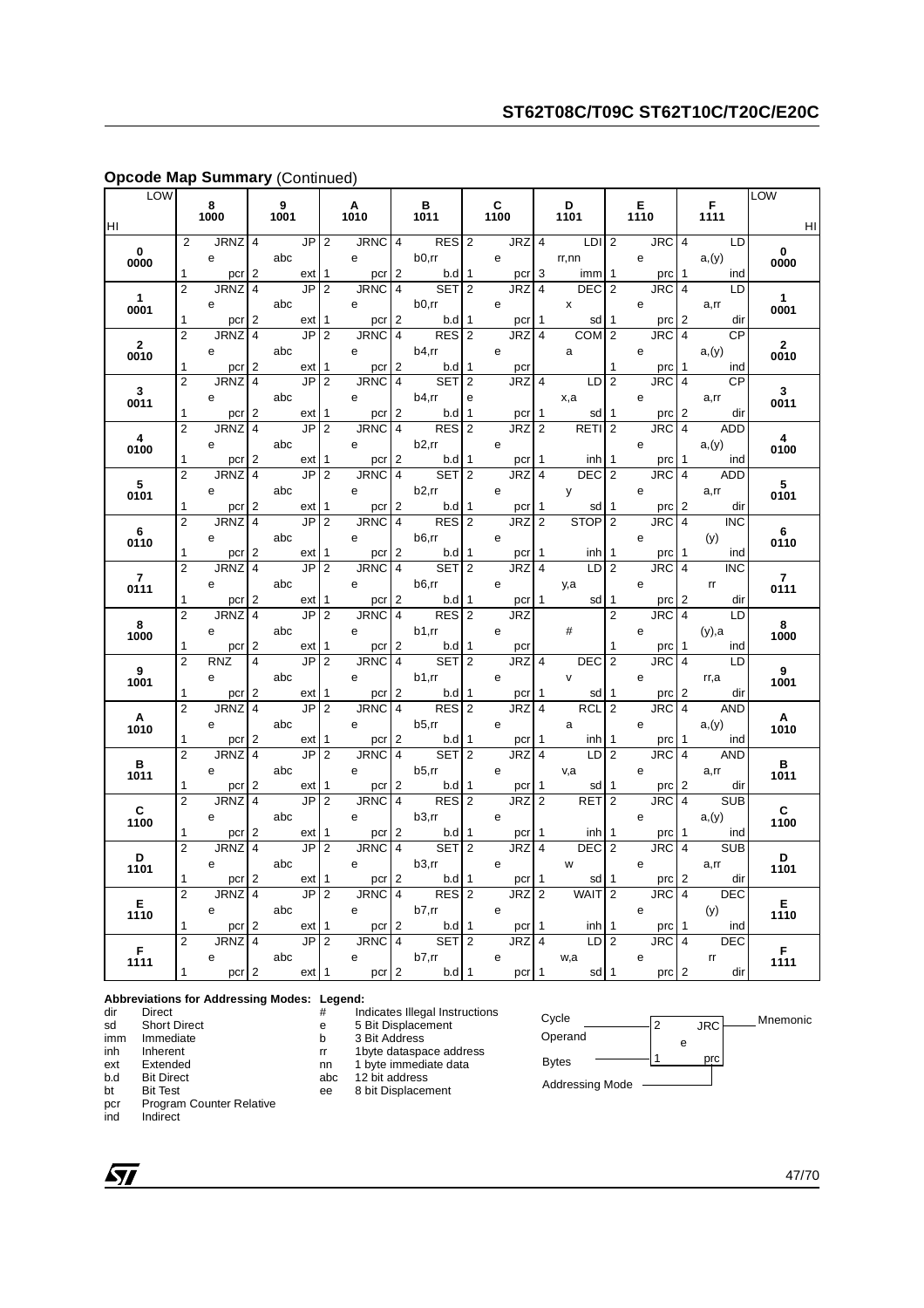## **6 ELECTRICAL CHARACTERISTICS**

#### **6.1 ABSOLUTE MAXIMUM RATINGS**

This product contains devices to protect the inputs against damage due to high static voltages, however it is advisable to take normal precaution to avoid application of any voltage higher than the specified maximum rated voltages.

For proper operation it is recommended that  $V<sub>1</sub>$ and  $V_{\rm Q}$  be higher than  $V_{\rm SS}$  and lower than  $V_{\rm DD}$ . Reliability is enhanced if unused inputs are connected to an appropriate logic voltage level  $(V_{DD}$ or  $V_{SS}$ ).

**Power Considerations**.The average chip-junction temperature, Tj, in Celsius can be obtained from:

 $Ti=TA + PD \times RthJA$ 

Where:TA = Ambient Temperature.

RthJA =Package thermal resistance (junction-to ambient).

PD = Pint + Pport.

Pint =IDD x VDD (chip internal power).

Pport =Port power dissipation (determined by the user).

| Symbol           | <b>Parameter</b>                     | Value                                           | Unit |
|------------------|--------------------------------------|-------------------------------------------------|------|
| V <sub>DD</sub>  | Supply Voltage                       | $-0.3$ to $7.0$                                 |      |
| V,               | Input Voltage                        | $V_{SS}$ - 0.3 to $V_{DD}$ + 0.3 <sup>(1)</sup> |      |
| Vo               | Output Voltage                       | $V_{SS}$ - 0.3 to $V_{DD}$ + 0.3 <sup>(1)</sup> |      |
| IV <sub>DD</sub> | Total Current into $V_{DD}$ (source) | 80                                              | mA   |
| $IV_{SS}$        | Total Current out of $V_{SS}$ (sink) | 100                                             | mA   |
| Τi               | Junction Temperature                 | 150                                             | °C   |
| l stg            | Storage Temperature                  | $-60$ to 150                                    | °C   |

**Notes:** 

- Stresses above those listed as "absolute maximum ratings" may cause permanent damage to the device. This is a stress rating only and functional operation of the device at these conditions is not implied. Exposure to maximum rating conditions for extended periods may affect device reliability.

- (1) Within these limits, clamping diodes are guarantee to be not conductive. Voltages outside these limits are authorised as long as injection current is kept within the specification.

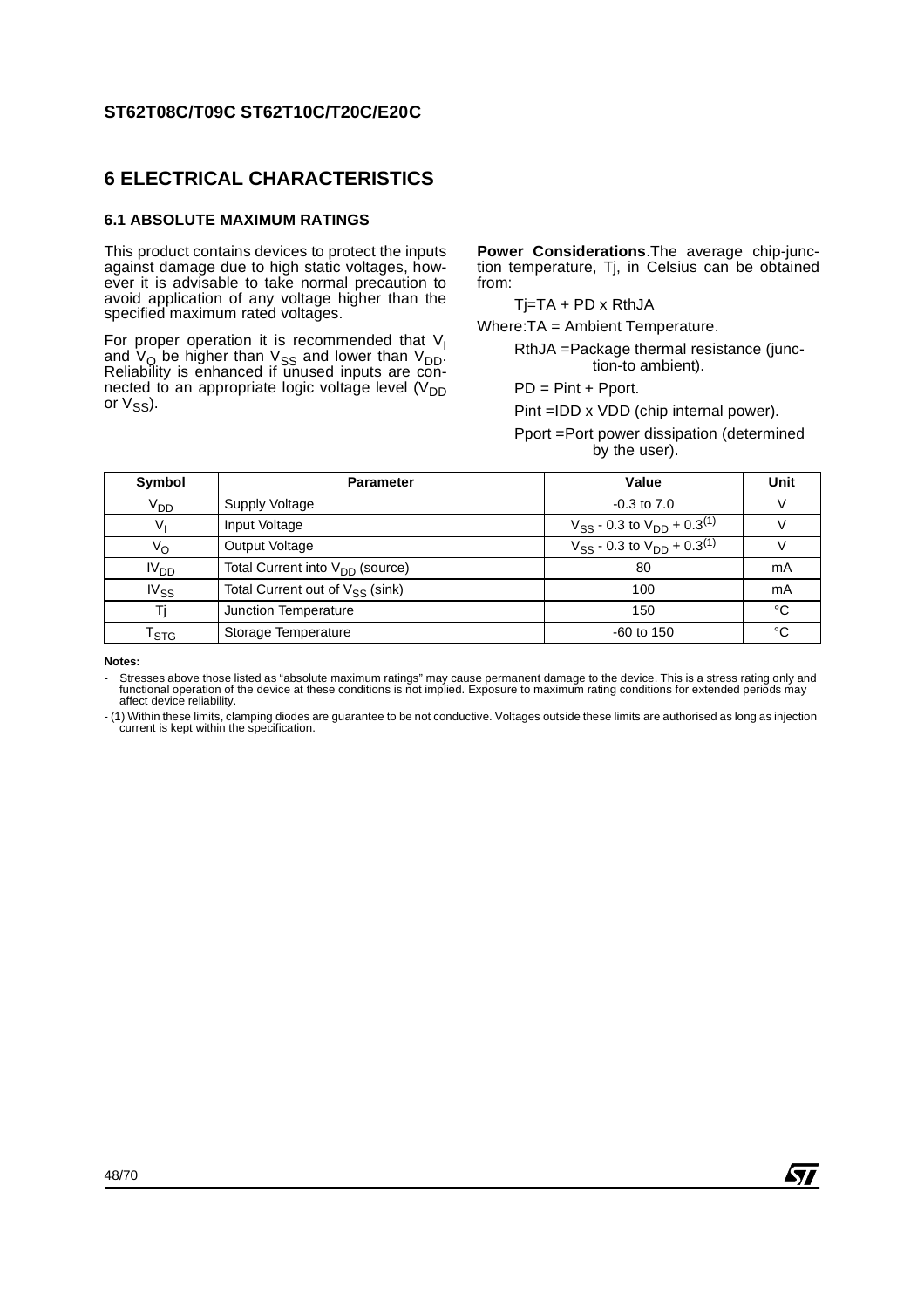|                   |                                    | <b>Test Conditions</b>                                                                                                       |                          | Value |                          |      |
|-------------------|------------------------------------|------------------------------------------------------------------------------------------------------------------------------|--------------------------|-------|--------------------------|------|
| Symbol            | <b>Parameter</b>                   |                                                                                                                              | Min.                     | Typ.  | Max.                     | Unit |
| $T_A$             | <b>Operating Temperature</b>       | 6 Suffix Version<br>1 Suffix Version<br>3 Suffix Version                                                                     | -40<br>0<br>$-40$        |       | 85<br>70<br>125          | °C   |
| $V_{DD}$          | <b>Operating Supply Voltage</b>    | $f_{\text{OSC}} = 4$ MHz, 1 & 6 Suffix<br>$f_{\rm OSC}$ = 4MHz, 3 Suffix<br>fosc= 8MHz, 1 & 6 Suffix<br>fosc= 8MHz, 3 Suffix | 3.0<br>3.0<br>3.6<br>4.5 |       | 6.0<br>6.0<br>6.0<br>6.0 | v    |
| $f_{\rm OSC}$     | Oscillator Frequency <sup>2)</sup> | $V_{DD} = 3.0V$ , 1 & 6 Suffix<br>$V_{DD}$ = 3.0V, 3 Suffix<br>$V_{DD} = 3.6V$ , 1 & 6 Suffix<br>$V_{DD}$ = 3.6V, 3 Suffix   | 0<br>0<br>0<br>0         |       | 4.0<br>4.0<br>8.0<br>4.0 | MHz  |
| $I_{\text{INJ+}}$ | Pin Injection Current (positive)   | $V_{DD} = 4.5$ to 5.5V                                                                                                       |                          |       | $+5$                     | mA   |
| I <sub>INJ-</sub> | Pin Injection Current (negative)   | $V_{\text{DD}} = 4.5$ to 5.5V                                                                                                |                          |       | -5                       | mA   |

#### **6.2 RECOMMENDED OPERATING CONDITIONS**

#### **Notes**:

1. Care must be taken in case of negative current injection, where adapted impedance must be respected on analog sources to not affect the<br>A/D conversion. For a -1mA injection, a maximum 10 KΩ is recommended.

2.An oscillator frequency above 1MHz is recommended for reliable A/D results





The shaded area is outside the recommended operating range; device functionality is not guaranteed under these conditions.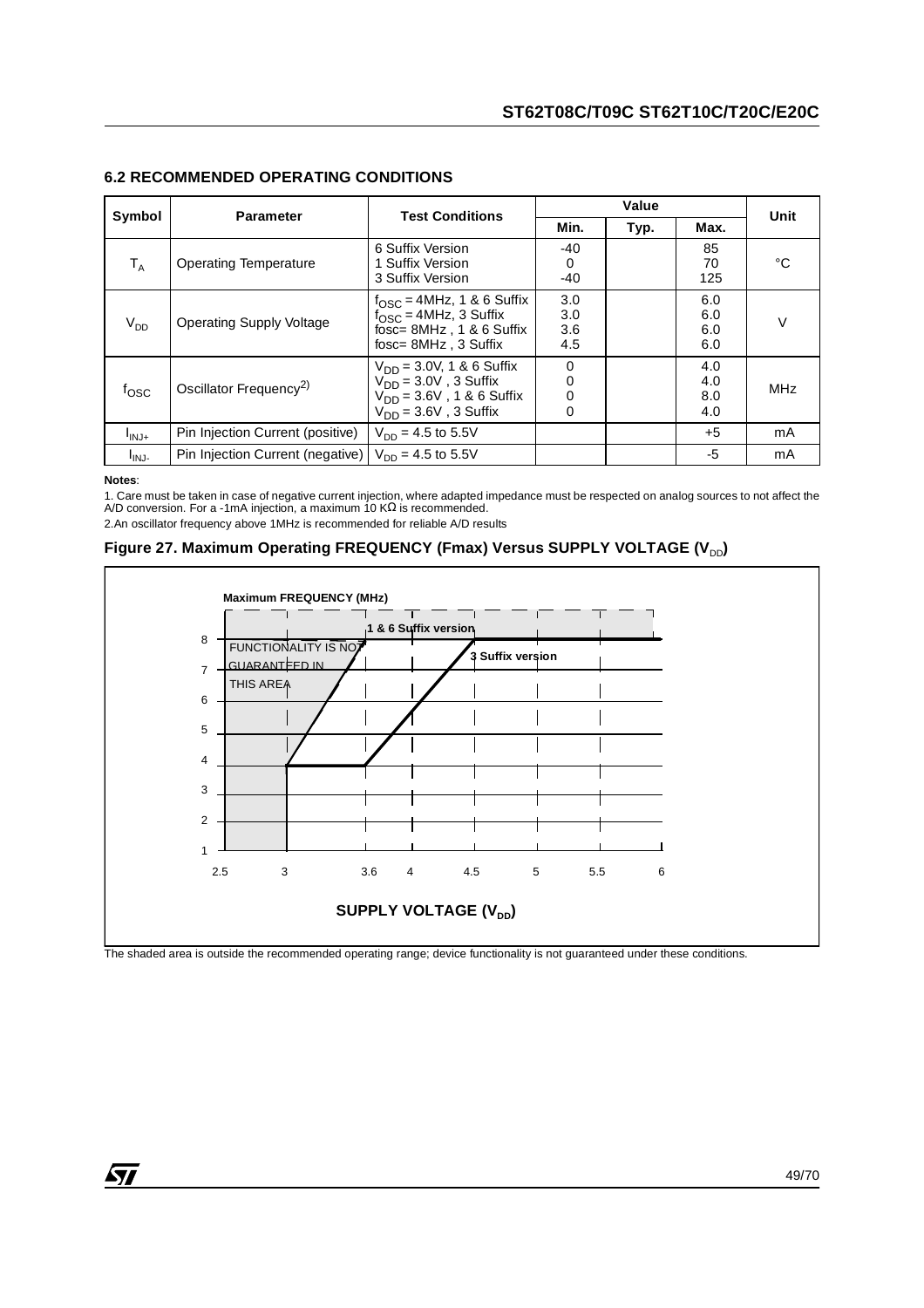## **6.3 DC ELECTRICAL CHARACTERISTICS**

## $(T_A = -40$  to  $+125^{\circ}$ C unless otherwise specified)

|                     |                                                                  |                                                                                                                     |                | Value |                   |           |
|---------------------|------------------------------------------------------------------|---------------------------------------------------------------------------------------------------------------------|----------------|-------|-------------------|-----------|
| Symbol              | <b>Parameter</b>                                                 | <b>Test Conditions</b>                                                                                              | Min.           | Typ.  | Max.              | Unit      |
| $V_{IL}$            | Input Low Level Voltage<br>All Input pins                        |                                                                                                                     |                |       | $V_{DD}$ x 0.3    | $\vee$    |
| $V_{\text{IH}}$     | Input High Level Voltage<br>All Input pins                       |                                                                                                                     | $V_{DD}$ x 0.7 |       |                   | V         |
| $V_{Hys}$           | Hysteresis Voltage (1)<br>All Input pins                         | $V_{DD} = 5V$<br>$VDD = 3V$                                                                                         | 0.2<br>0.2     |       |                   | $\vee$    |
| $V_{up}$            | LVD Threshold in power-on                                        |                                                                                                                     |                | 4.1   | 4.3               |           |
| $\overline{V}_{dn}$ | LVD threshold in powerdown                                       |                                                                                                                     | 3.5            | 3.8   |                   |           |
|                     | Low Level Output Voltage<br>All Output pins                      | $V_{DD}$ = 5.0V; $I_{OL}$ = +10µA<br>$V_{DD} = 5.0 V$ ; $I_{OL} = + 3 mA$                                           |                |       | 0.1<br>0.8        |           |
| $V_{OL}$            | Low Level Output Voltage<br>20 mA Sink I/O pins                  | $V_{DD} = 5.0 V$ ; $I_{OI} = +10 \mu A$<br>$V_{DD} = 5.0 V; I_{OL} = +7 mA$<br>$V_{DD} = 5.0 V$ ; $V_{OL} = +15 mA$ |                |       | 0.1<br>0.8<br>1.3 | V         |
| $V_{OH}$            | High Level Output Voltage<br>All Output pins                     | $\overline{V_{DD}}$ = 5.0V; $I_{OH}$ = -10µA<br>$V_{DD} = 5.0V$ ; $I_{OH} = -3.0mA$                                 | 4.9<br>3.5     |       |                   | $\vee$    |
| $R_{PU}$            | <b>Pull-up Resistance</b>                                        | All Input pins                                                                                                      | 40             | 100   | 350               | $K\Omega$ |
|                     |                                                                  | RESET pin                                                                                                           | 150            | 350   | 900               |           |
| I <sub>IL</sub>     | Input Leakage Current<br>All Input pins but RESET                | $V_{IN}$ = $V_{SS}$ (No Pull-Up configured)<br>$V_{IN} = V_{DD}$                                                    |                | 0.1   | 1.0               | μA        |
| ŀщ                  | Input Leakage Current<br>RESET pin                               | $\overline{V_{IN}}$ = $V_{SS}$<br>$V_{IN} = V_{DD}$                                                                 | -8             | $-16$ | $-30$<br>10       |           |
|                     | Supply Current in RESET<br>Mode                                  | $V_{\text{RESET}} = V_{SS}$<br>$f_{\text{OSC}} = 8$ MHz                                                             |                |       | 3.5               | mA        |
|                     | Supply Current in<br>RUN Mode <sup>(2)</sup>                     | $V_{DD} = 5.0V$ f <sub>INT</sub> =8MHz                                                                              |                |       | 3.5               | mA        |
| l <sub>DD</sub>     | Supply Current in WAIT<br>Mode $(3)$                             | $V_{DD} = 5.0V$ f <sub>INT</sub> =8MHz                                                                              |                |       | 1.5               | mA        |
|                     | Supply Current in STOP<br>Mode, with LVD disabled <sup>(3)</sup> | $I_{\text{LOAD}} = 0 \text{mA}$<br>$VDD=5.0V$                                                                       |                |       | 20                | μA        |
|                     | Supply Current in STOP<br>Mode, with LVD enabled $(3)$           | $I_{LOAD} = 0 \text{mA}$<br>$V_{DD} = 5.0 V$                                                                        |                |       | 500               |           |
| Retention           | <b>EPROM Data Retention</b>                                      | $T_A = 55^{\circ}$ C                                                                                                | 10             |       |                   | years     |

#### **Notes:**

(1) Hysteresis voltage between switching levels

(2) All peripherals running

(3) All peripherals in stand-by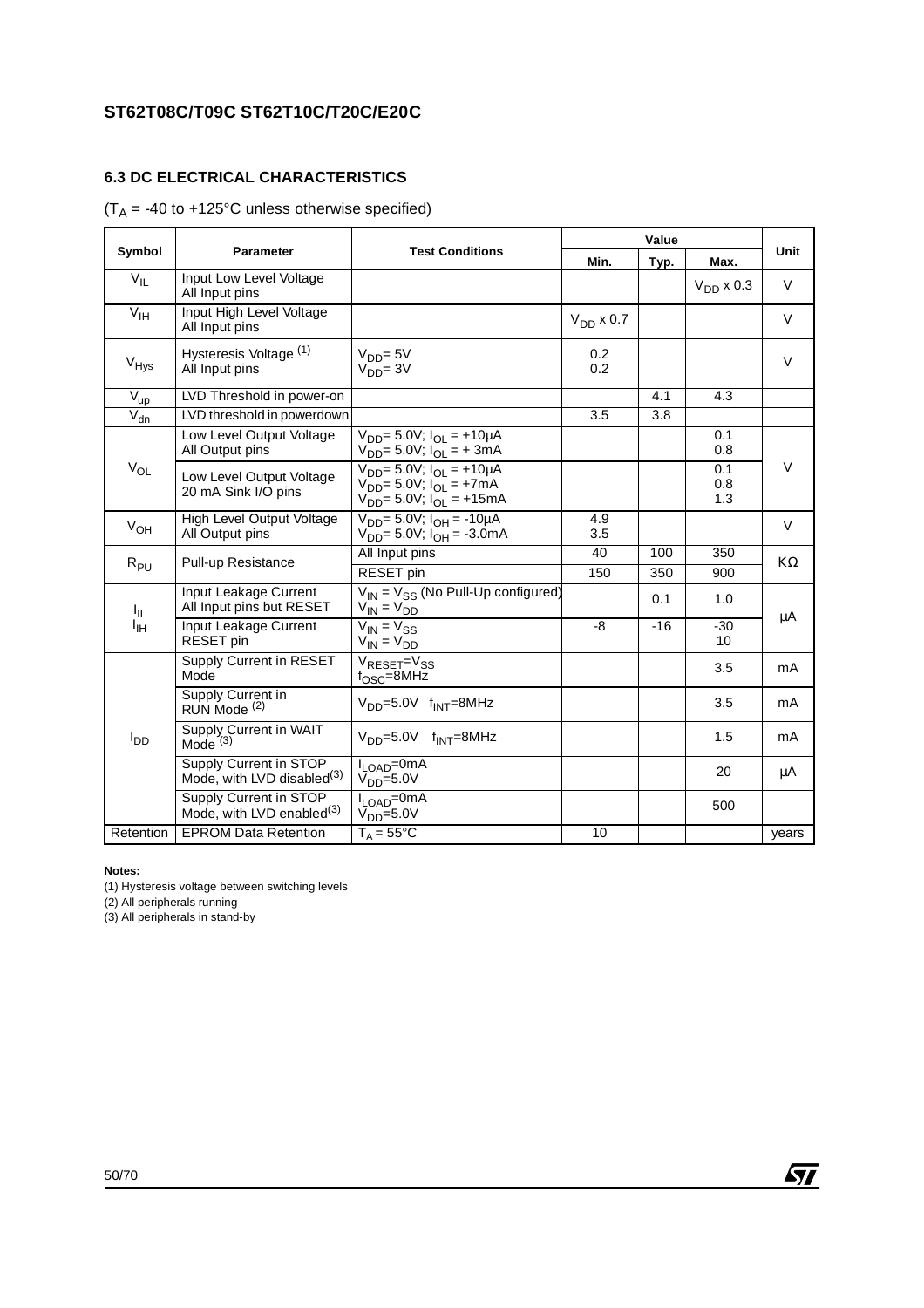## **DC ELECTRICAL CHARACTERISTICS** (Cont'd)

 $(T_A = -40$  to  $+85^{\circ}$ C unless otherwise specified))

|                 |                                                         |                                                                                                                                                                 |                 | Value |                          | Unit   |
|-----------------|---------------------------------------------------------|-----------------------------------------------------------------------------------------------------------------------------------------------------------------|-----------------|-------|--------------------------|--------|
| Symbol          | <b>Parameter</b>                                        | <b>Test Conditions</b>                                                                                                                                          | Min.            | Typ.  | Max.                     |        |
| $V_{\text{up}}$ | LVD Threshold in power-on                               |                                                                                                                                                                 | $V_{dn}$ +50 mV | 4.1   | 4.3                      | v      |
| $V_{dn}$        | LVD threshold in powerdown                              |                                                                                                                                                                 | 3.6             | 3.8   | $V_{\text{up}}$ -50 mV   | $\vee$ |
|                 | Low Level Output Voltage<br>All Output pins             | $V_{DD} = 5.0 V$ ; $I_{OL} = +10 \mu A$<br>$V_{DD} = 5.0 V$ ; $I_{OL} = + 5 mA$<br>$V_{DD} = 5.0 V$ ; $I_{OI} = + 10$ mAv                                       |                 |       | 0.1<br>0.8<br>1.2        |        |
| $V_{OL}$        | Low Level Output Voltage<br>20 mA Sink I/O pins         | $V_{DD} = 5.0 V$ ; $I_{OL} = +10 \mu A$<br>$V_{DD} = 5.0 V$ ; $I_{OL} = +10 mA$<br>$V_{DD} = 5.0 V$ ; $I_{OL} = +20 mA$<br>$V_{DD} = 5.0 V$ ; $I_{OL} = +30 mA$ |                 |       | 0.1<br>0.8<br>1.3<br>2.0 | V      |
| V <sub>OH</sub> | High Level Output Voltage<br>All Output pins            | $V_{DD} = 5.0 V$ ; $I_{DH} = -10 \mu A$<br>$V_{DD} = 5.0 V$ ; $I_{OH} = -5.0 mA$                                                                                | 4.9<br>3.5      |       |                          |        |
| OD <sup>I</sup> | Supply Current in STOP<br>Mode, with LVD disabled $(*)$ | I <sub>LOAD</sub> =0mA<br>$VDD=5.0V$                                                                                                                            |                 |       | 10                       | μA     |

Note: (\*) All Peripherals in stand-by.

## **6.4 AC ELECTRICAL CHARACTERISTICS**

 $(T_A = -40$  to +125°C unless otherwise specified)

| Symbol                     | Parameter                                                                     | <b>Test Conditions</b>                                                |                          | Value           |                   | Unit                                   |
|----------------------------|-------------------------------------------------------------------------------|-----------------------------------------------------------------------|--------------------------|-----------------|-------------------|----------------------------------------|
|                            |                                                                               |                                                                       | Min.                     | Typ.            | Max.              |                                        |
| $t_{REC}$                  | Supply Recovery Time (1)                                                      |                                                                       | 100                      |                 |                   | ms                                     |
| <sup>I</sup> LFAO          | Internal frequency with LFAO active                                           |                                                                       | 200                      | 400             | 800               | <b>kHz</b>                             |
| tosg                       | Internal Frequency with OSG<br>enabled $^{2)}$                                | $V_{DD} = 3V$<br>$V_{DD} = 3.6V$<br>$V_{DD} = 4.5V$                   | 2<br>$\overline{2}$<br>4 |                 | fosc              | <b>MHz</b>                             |
| $\mathsf{f}_{\mathsf{RC}}$ | Internal frequency with RC oscillator<br>and OSG disabled <sup>2)</sup> $3$ ) | $VDD=5.0V$<br>$R = 47k\Omega$<br>$R = 100k\Omega$<br>$R = 470k\Omega$ | 4<br>2.7<br>800          | 5<br>3.2<br>850 | 5.8<br>3.5<br>900 | <b>MHz</b><br><b>MHz</b><br><b>kHz</b> |
| $C_{IN}$                   | Input Capacitance                                                             | All Inputs Pins                                                       |                          |                 | 10                | pF                                     |
| $C_{\text{OUT}}$           | Output Capacitance                                                            | <b>All Outputs Pins</b>                                               |                          |                 | 10                | pF                                     |

**Notes:**<br>1. Period for which V<sub>DD</sub> has to be connected at 0V to allow internal Reset function at next power-up.

2 An oscillator frequency above 1MHz is recommended for reliable A/D results.

3. Measure performed with OSCin pin soldered on PCB, with an around 2pF equivalent capacitance.

冈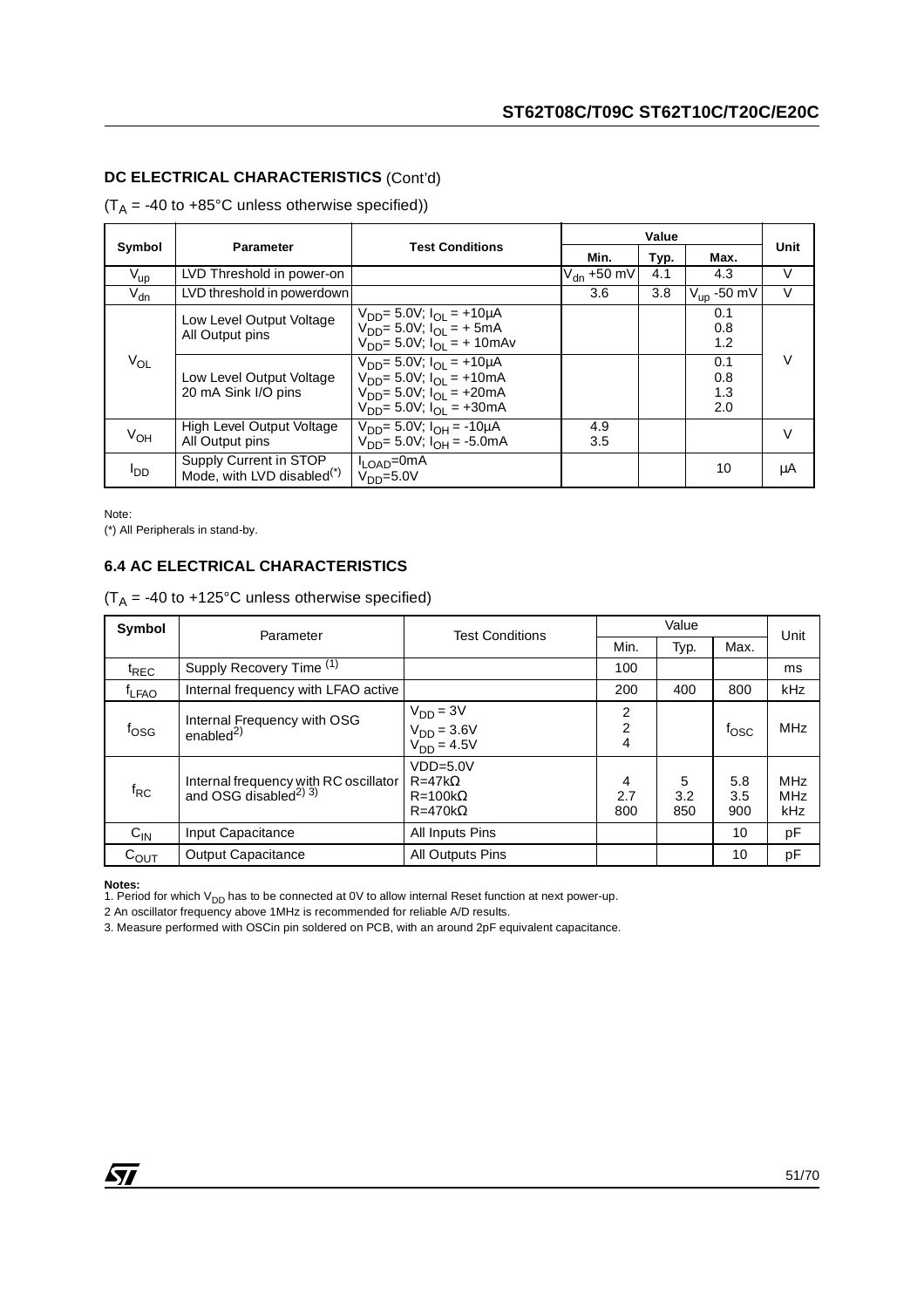## **6.5 A/D CONVERTER CHARACTERISTICS**

## $(T_A = -40$  to  $+125^{\circ}$ C unless otherwise specified)

| Symbol           | <b>Parameter</b>                                                 | <b>Test Conditions</b>                                                       |        | Value     |          | Unit       |
|------------------|------------------------------------------------------------------|------------------------------------------------------------------------------|--------|-----------|----------|------------|
|                  |                                                                  |                                                                              | Min.   | Typ.      | Max.     |            |
| Res              | Resolution                                                       |                                                                              |        | 8         |          | Bit        |
| $A_{\text{TOT}}$ | Total Accuracy <sup>(1)(2)</sup>                                 | $f_{\rm OSC}$ > 1.2MHz<br>$f_{\rm OSC}$ > 32kHz                              |        |           | ±2<br>±4 | <b>LSB</b> |
| t <sub>C</sub>   | <b>Conversion Time</b>                                           | $f_{\text{OSC}} = 8$ MHz (T <sub>A</sub> < 85°C)<br>$f_{\text{OSC}} = 4$ MHz |        | 70<br>140 |          | μs         |
| ZIR.             | Zero Input Reading                                               | Conversion result when<br>$V_{IN} = V_{SS}$                                  | $00\,$ |           |          | Hex        |
| <b>FSR</b>       | <b>Full Scale Reading</b>                                        | Conversion result when<br>$V_{IN} = V_{DD}$                                  |        |           | FF       | Hex        |
| AD <sub>1</sub>  | Analog Input Current During V <sub>DD</sub> = 4.5V<br>Conversion |                                                                              |        |           | 1.0      | μA         |
| $AC_{IN}$        | Analog Input Capacitance                                         |                                                                              |        | 2         | 5        | pF         |

**Notes**:<br>1. Noise at VDD, VSS <10mV<br>2. With oscillator frequencies less than 1MHz, the A/D Converter accuracy is decreased.

#### **6.6 TIMER CHARACTERISTICS**

 $(T_A = -40$  to  $+125^{\circ}$ C unless otherwise specified)

| Symbol         | <b>Parameter</b>             | <b>Test Conditions</b>               |      | Unit |      |          |
|----------------|------------------------------|--------------------------------------|------|------|------|----------|
|                |                              |                                      | Min. | Typ. | Max. |          |
| $f_{\sf IN}$   | Input Frequency on TIMER Pin |                                      |      |      |      | MHz      |
| t <sub>w</sub> | Pulse Width at TIMER Pin     | $V_{DD} = 3.0 V$<br>$V_{DD} > 4.5 V$ | 125  |      |      | μs<br>ns |

 $\sqrt{27}$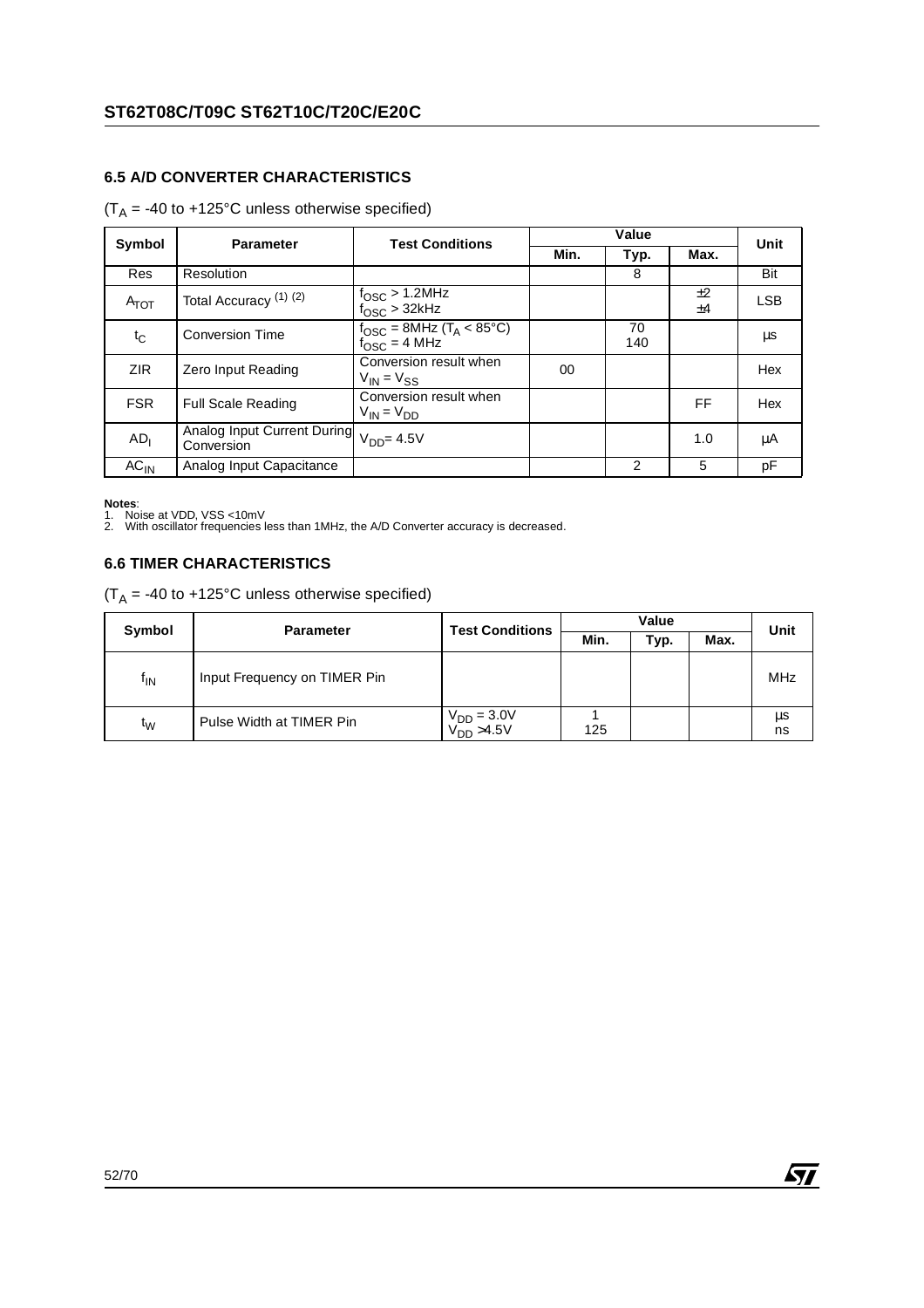

**Figure 28**.**. RC frequency versus Vcc**

**Figure 29. LVD thresholds versus temperature**

 $\sqrt{27}$ 



53/70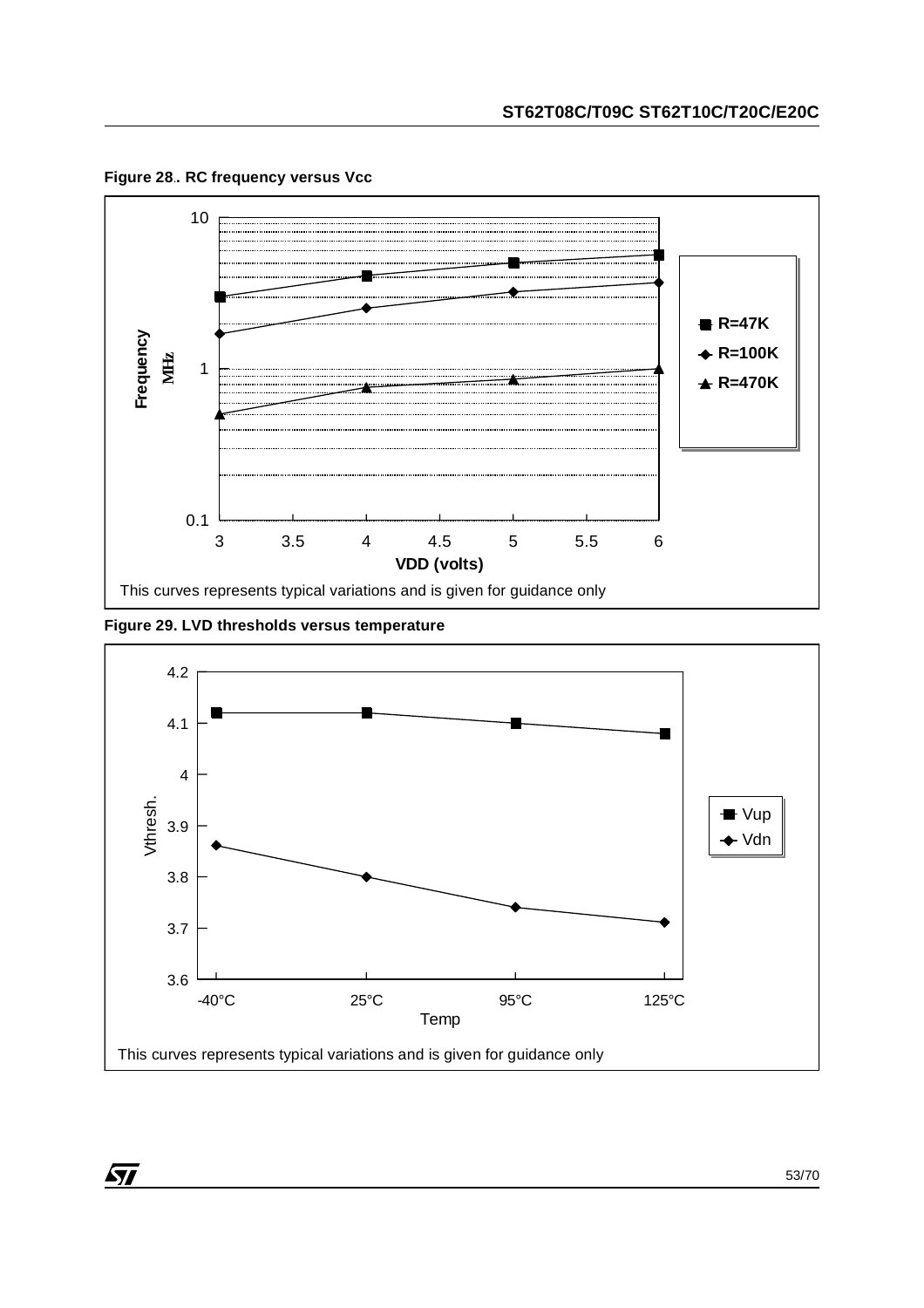## **ST62T08C/T09C ST62T10C/T20C/E20C**



#### **Figure 30. Idd WAIT versus Vcc at 8 Mhz for OTP devices**

**Figure 31. Idd STOP versus Vcc for OTP devices**



**Figure 32. Idd STOP versus Vcc for ROM devices**



*ST*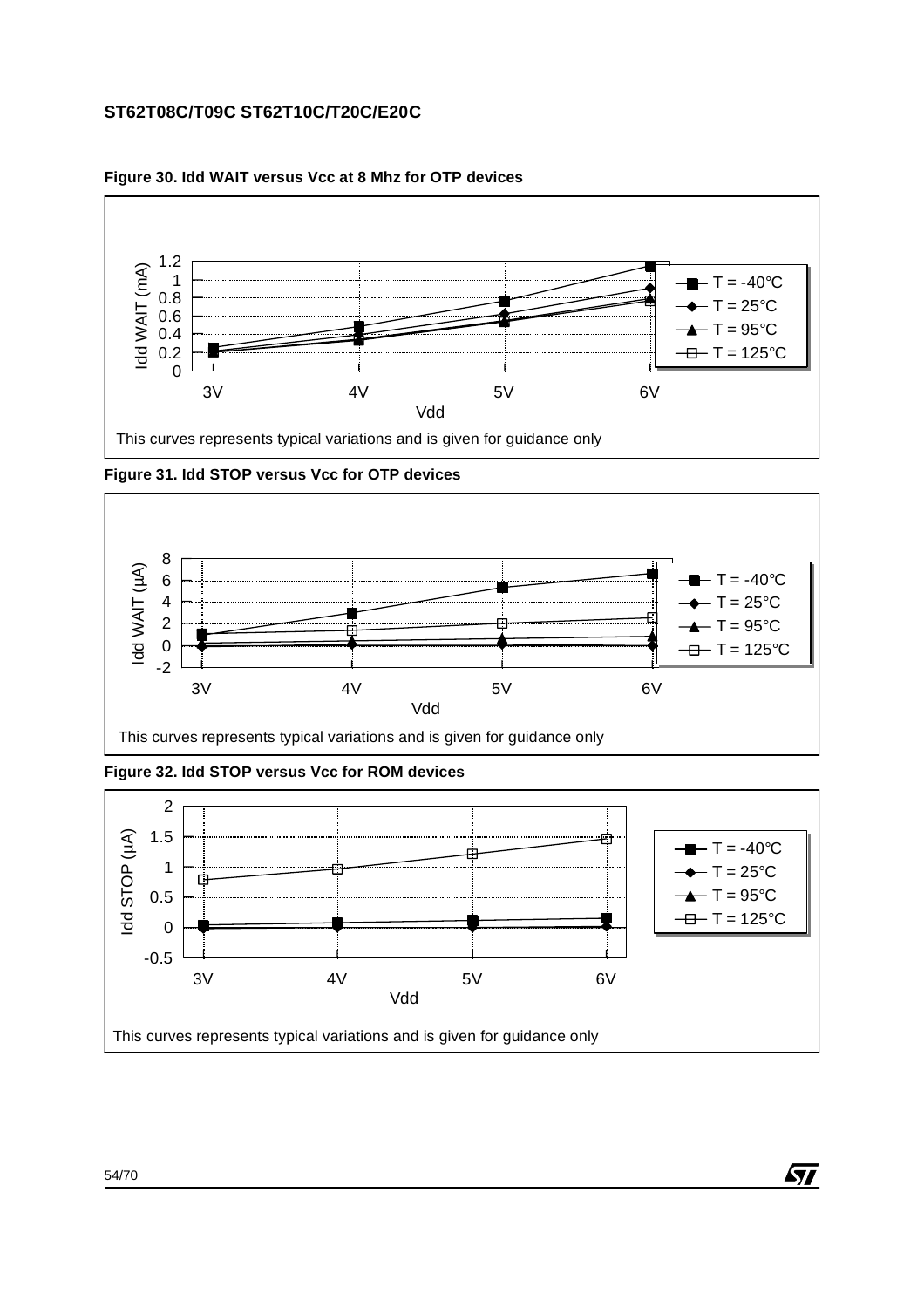

**Figure 33. Idd WAIT versus Vcc at 8Mhz for ROM devices**

**Figure 34. Idd RUN versus Vcc at 8 Mhz for ROM and OTP devices**



**Figure 35. Vol versus Iol on all I/O port at Vdd=5V**



 $\sqrt{M}$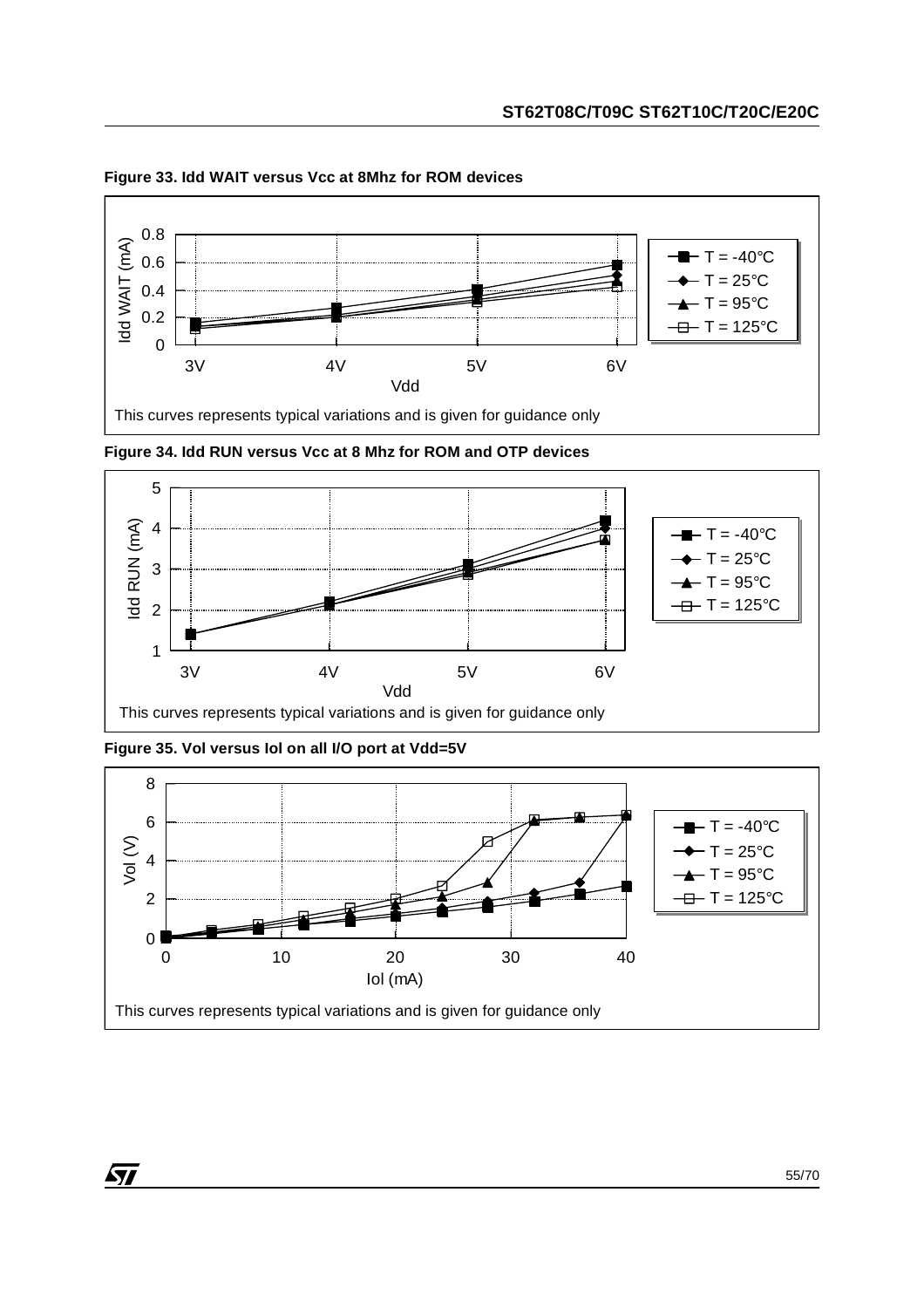## **ST62T08C/T09C ST62T10C/T20C/E20C**



**Figure 36. Vol versus Iol on all I/O port at T=25°C**

**Figure 37. Vol versus Iol for High sink (20mA) I/Oports at T=25°C**



**Figure 38. Vol versus Iol for High sink (20mA) I/O ports at Vdd=5V**

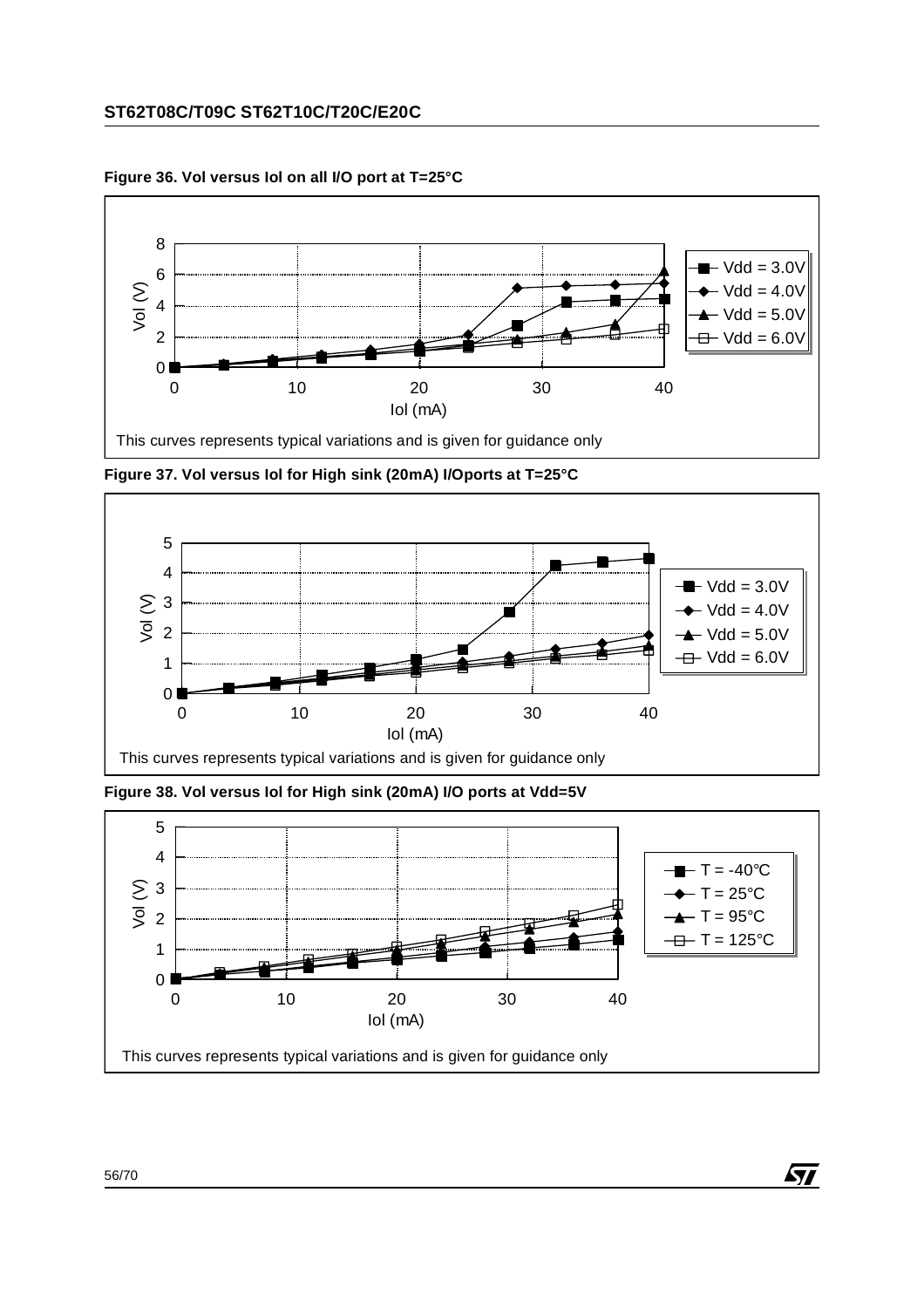

**Figure 39. Voh versus Ioh on all I/O port at 25°C**



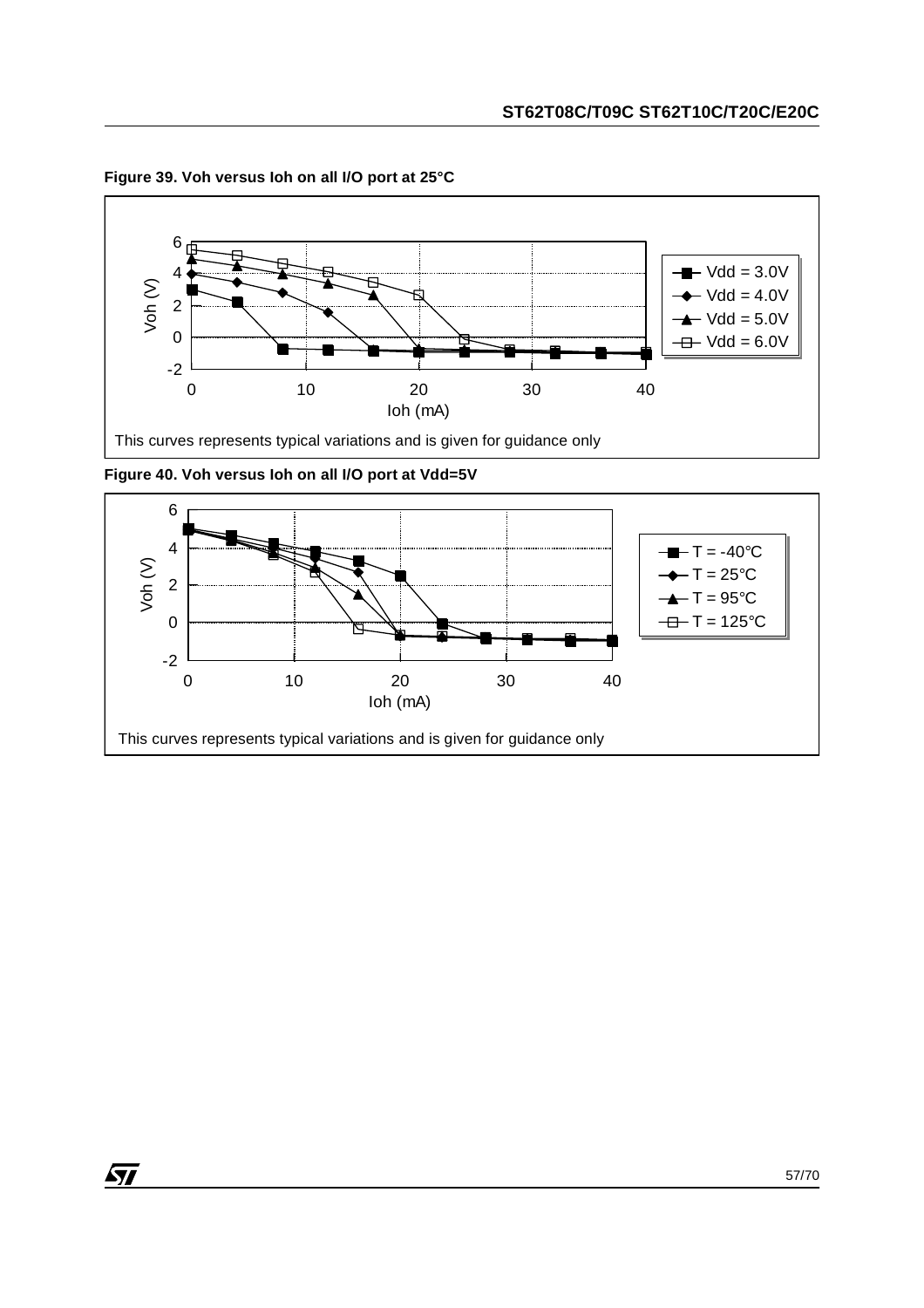## **7 GENERAL INFORMATION**

## **7.1 PACKAGE MECHANICAL DATA**

### **Figure 41. 20-Pin Plastic Dual In-Line Package, 300-mil Width**



**Figure 42. 20-Pin Ceramic Side-Brazed Dual In-Line Package**



*ST*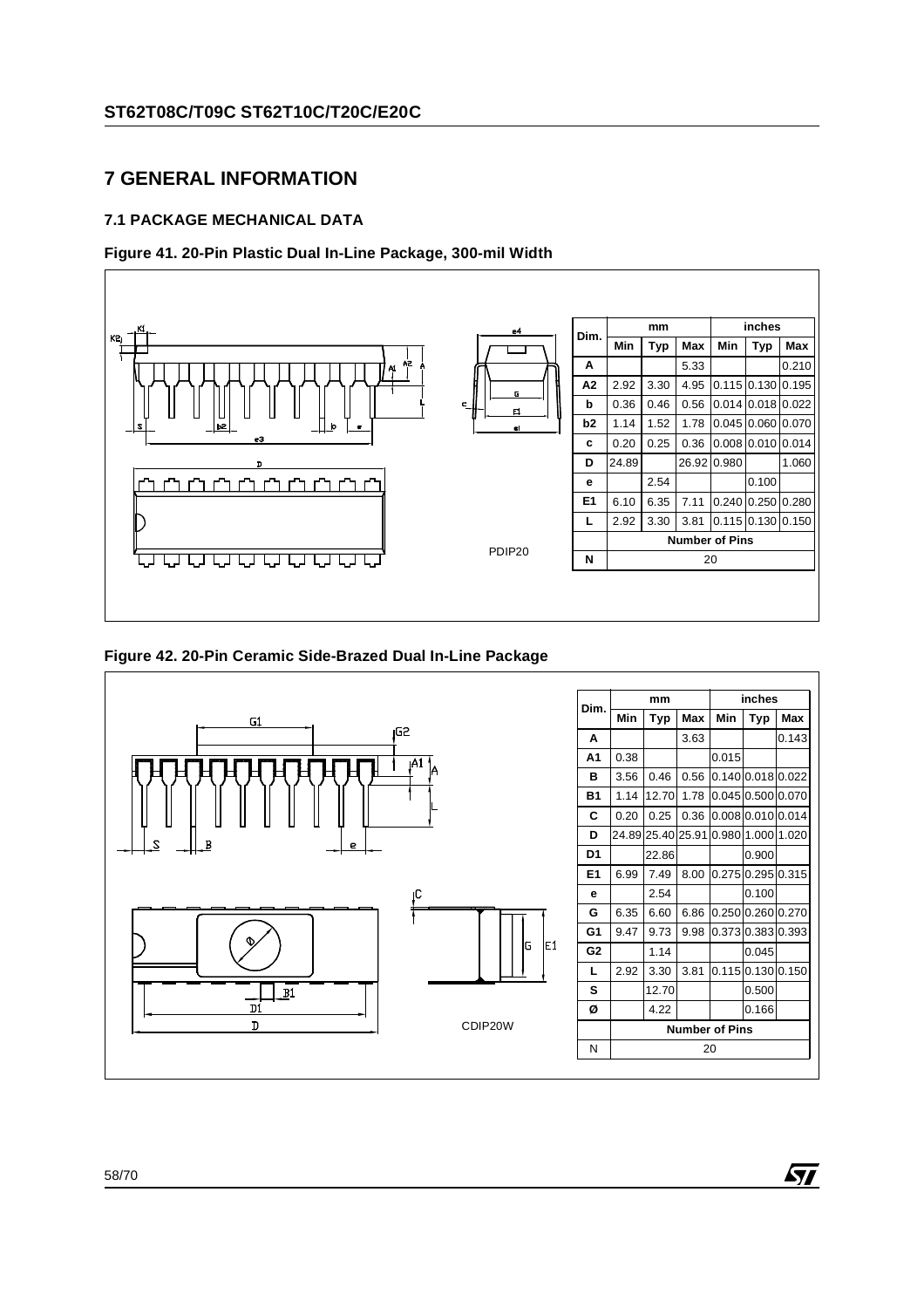## **PACKAGE MECHANICAL DATA (Cont'd)**

#### **Figure 43. 20-Pin Plastic Small Outline Package, 300-mil Width**



#### **7.2 .ORDERING INFORMATION**

ST

#### **Table 20. OTP/EPROM VERSION ORDERING INFORMATION**

| <b>Sales Type</b> | <b>VO</b> | Program<br><b>Memory (Bytes)</b> | Analog<br>input | <b>Temperature Range</b> | Package            |
|-------------------|-----------|----------------------------------|-----------------|--------------------------|--------------------|
| ST62E20CF1        |           | 3884 (EPROM)                     | 8               | 0 to $+70^{\circ}$ C     | CDIP20W            |
| ST62T08CB6        |           | 1036 (OTP)                       | None            |                          | PDIP <sub>20</sub> |
| ST62T08CM6        |           |                                  |                 |                          | <b>PSO20</b>       |
| ST62T09CB6        |           |                                  |                 |                          | PDIP <sub>20</sub> |
| ST62T09CM6        |           | 1036 (OTP)<br>$\overline{4}$     |                 | $-40$ to $+85^{\circ}$ C | <b>PSO20</b>       |
| ST62T10CB6        | 12        |                                  |                 |                          | PDIP <sub>20</sub> |
| ST62T10CM6        |           | 1836 (OTP)                       |                 |                          | <b>PSO20</b>       |
| ST62T20CB6        |           |                                  | 8               |                          | PDIP <sub>20</sub> |
| ST62T20CM6        |           | 3884 (OTP)                       |                 |                          | <b>PSO20</b>       |
| ST62T20CB3        |           |                                  |                 | $-40$ to $+125$ °C       | PDIP <sub>20</sub> |
| ST62T20CM3        |           | 3884 (OTP)                       |                 |                          | <b>PSO20</b>       |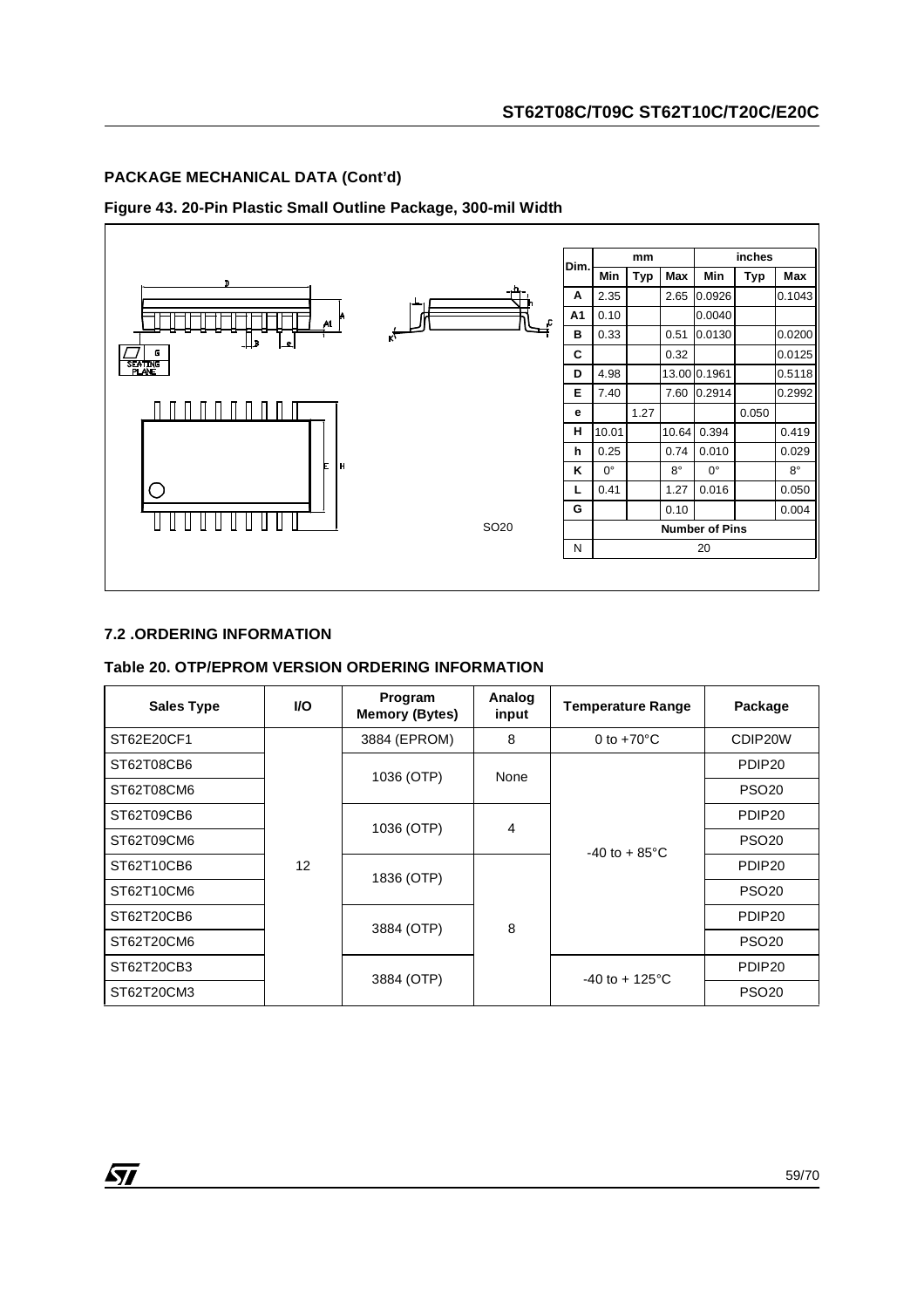**Notes:**

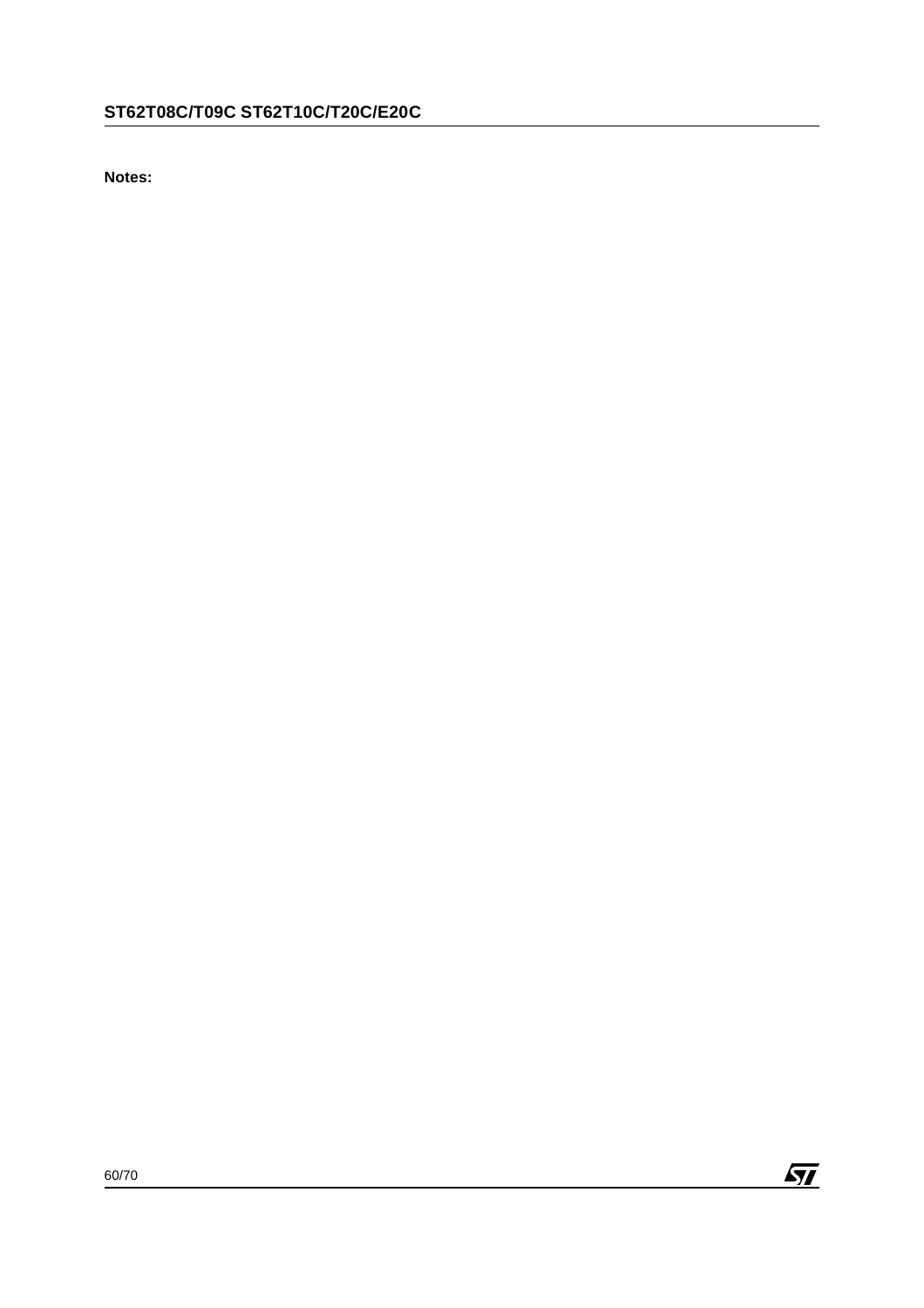

# **ST62P08C/P09C ST62P10C/P20C**

## 8-BIT FASTROM MCUs WITH A/D CONVERTER, OSCILLATOR SAFEGUARD, SAFE RESET AND 20 PINS

- 3.0 to 6.0V Supply Operating Range
- 8 MHz Maximum Clock Frequency
- -40 to +125°C Operating Temperature Range
- Run, Wait and Stop Modes
- 5 Interrupt Vectors
- Look-up Table capability in Program Memory
- Data Storage in Program Memory: User selectable size
- Data RAM: 64bytes
- 12 I/O pins, fully programmable as:
	- Input with pull-up resistor
	- Input without pull-up resistor
	- Input with interrupt generation
	- Open-drain or push-pull output
	- Analog Input (except ST62P08C)
- 4 I/O lines can sink up to 20mA to drive LEDs or TRIACs directly
- 8-bit Timer/Counter with 7-bit programmable prescaler
- Digital Watchdog
- Oscillator Safe Guard
- Low Voltage Detector for Safe Reset
- 8-bit A/D Converter with up to 8 analog inputs
- On-chip Clock oscillator can be driven by Quartz Crystal Ceramic resonator or RC network
- Power-on Reset
- One external Non-Maskable Interrupt
- ST626x-EMU2 Emulation and Development System (connects to an MS-DOS PC via a parallel port)

#### **DEVICE SUMMARY**

| <b>DEVICE</b> | <b>ROM</b><br>(Bytes) | <b>I/O Pins</b> | Analog<br>inputs |
|---------------|-----------------------|-----------------|------------------|
| ST62P08C      | 1036                  | 12              |                  |
| ST62P09C      | 1036                  | 12              |                  |
| ST62P10C      | 1836                  | 12              |                  |
| ST62P20C      | 3884                  | 12              |                  |

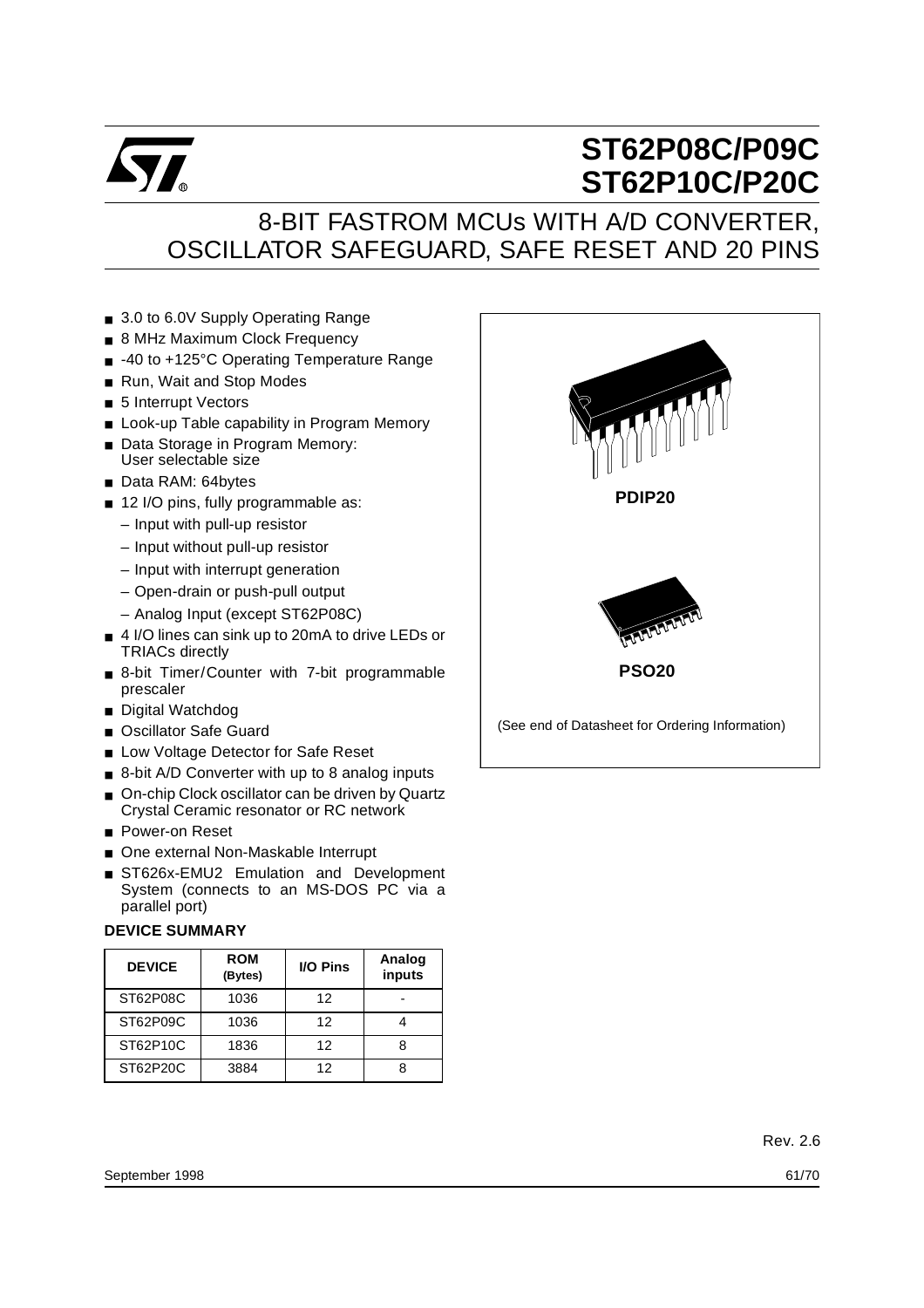## **1 GENERAL DESCRIPTION**

#### **1.1 INTRODUCTION**

The ST62P08C,P09C,P10C,P20C are the **F**actory **A**dvanced **S**ervice **T**echnique ROM (FASTROM) versions of ST62T08C,T09C,T10C,T20C OTP devices.

They offer the same functionality as OTP devices, selecting as FASTROM options the options defined in the programmable option byte of the OTP version.

#### **1.2 ORDERING INFORMATION**

The following section deals with the procedure for transfer of customer codes to STMicroelectronics.

#### **1.2.1 Transfer of Customer Code**

Customer code is made up of the ROM contents and the list of the selected FASTROM options. The ROM contents are to be sent on diskette, or by electronic means, with the hexadecimal file generated by the development tool. All unused bytes must be set to FFh.

The selected options are communicated to STMicroelectronics using the correctly filled OPTION LIST appended.

#### **1.2.2 Listing Generation and Verification**

When STMicroelectronics receives the user's ROM contents, a computer listing is generated from it. This listing refers exactly to the ROM contents and options which will be used to produce the specified MCU. The listing is then returned to the customer who must thoroughly check, complete, sign and return it to STMicroelectronics. The signed listing forms a part of the contractual agreement for the production of the specific customer MCU.

The STMicroelectronics Sales Organization will be pleased to provide detailed information on contractual points.

**Table 1. ROM Memory Map for ST62P08C,P09C**

| <b>Device Address</b> | <b>Description</b>          |  |
|-----------------------|-----------------------------|--|
| 0000h-0B9Fh           | Reserved                    |  |
| 0BA0h-0F9Fh           | User ROM                    |  |
| 0FA0h-0FEFh           | Reserved                    |  |
| 0FF0h-0FF7h           | Interrupt Vectors           |  |
| 0FF8h-0FFBh           | Reserved                    |  |
| 0FFCh-0FFDh           | <b>NMI Interrupt Vector</b> |  |
| 0FFEh-0FFFh           | <b>Reset Vector</b>         |  |

#### **Table 2. ROM Memory Map for ST62P10C**

| <b>Device Address</b> | <b>Description</b>          |
|-----------------------|-----------------------------|
| 0000h-087Fh           | Reserved                    |
| 0880h-0F9Fh           | User ROM                    |
| 0FA0h-0FEFh           | Reserved                    |
| 0FF0h-0FF7h           | <b>Interrupt Vectors</b>    |
| 0FF8h-0FFBh           | Reserved                    |
| 0FFCh-0FFDh           | <b>NMI Interrupt Vector</b> |
| 0FFEh-0FFFh           | <b>Reset Vector</b>         |

#### **Table 3. ROM Memory Map for ST62P20C**

| <b>Device Address</b> | <b>Description</b>          |
|-----------------------|-----------------------------|
| 0000h-007Fh           | Reserved                    |
| 0080h-0F9Fh           | User ROM                    |
| 0FA0h-0FEFh           | Reserved                    |
| 0FF0h-0FF7h           | Interrupt Vectors           |
| 0FF8h-0FFBh           | Reserved                    |
| 0FFCh-0FFDh           | <b>NMI Interrupt Vector</b> |
| 0FFEh-0FFFh           | <b>Reset Vector</b>         |
|                       |                             |

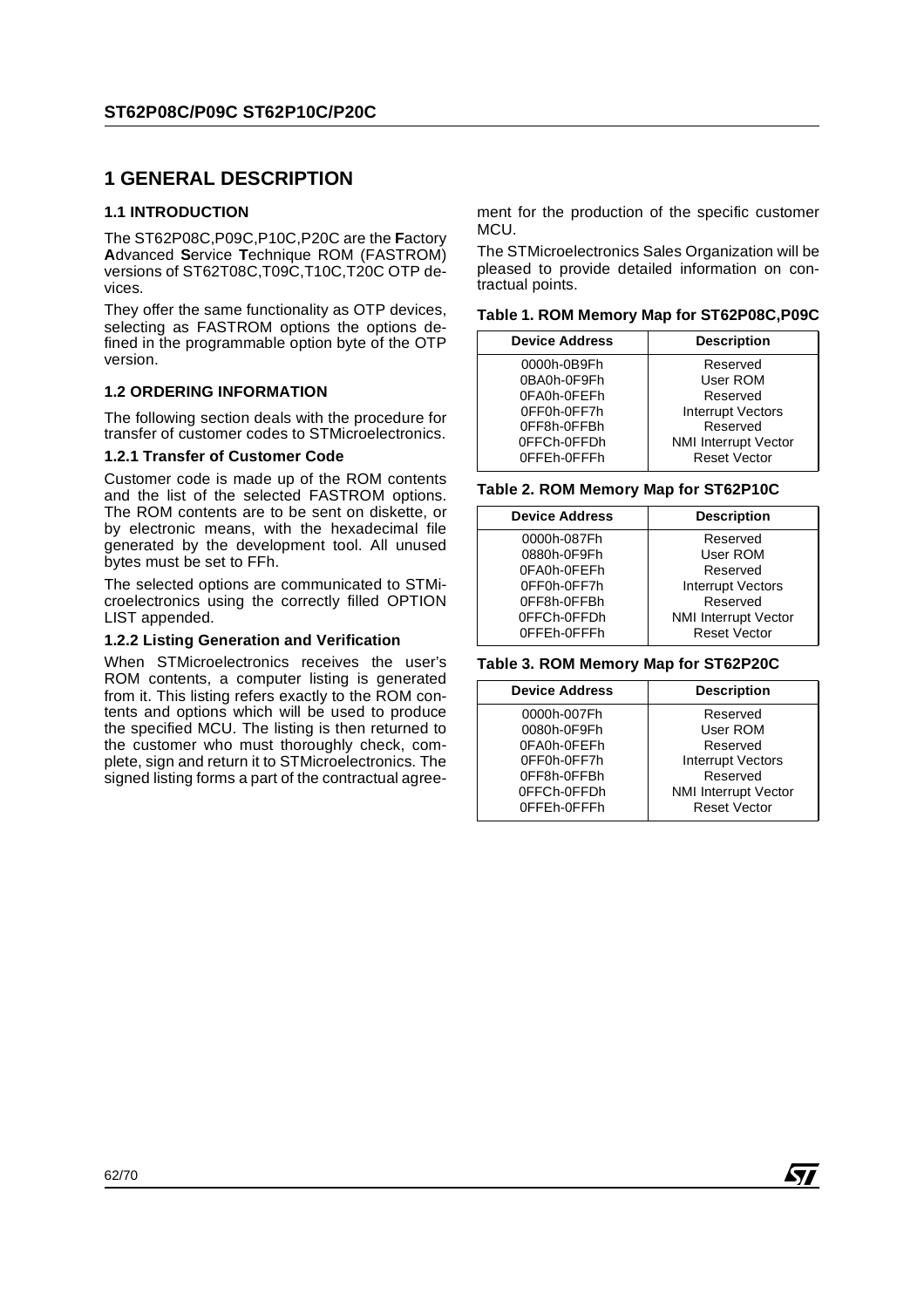## **ORDERING INFORMATION (Cont'd)**

## **Table 4. ROM version Ordering Information**

| <b>Sales Type</b>                                      | <b>ROM</b> | Analog inputs | <b>Temperature Range</b>                                                      | Package                                                                       |                    |
|--------------------------------------------------------|------------|---------------|-------------------------------------------------------------------------------|-------------------------------------------------------------------------------|--------------------|
| ST62P08CB1/XXX<br>ST62P08CB6/XXX<br>ST62P08CB3/XXX (*) | 1036 Bytes | None          | 0 to $+70^{\circ}$ C<br>$-40$ to $+85^{\circ}$ C<br>$-40$ to $+125^{\circ}$ C | PDIP <sub>20</sub>                                                            |                    |
| ST62P08CM1/XXX<br>ST62P08CM6/XXX<br>ST62P08CM3/XXX (*) |            |               | 0 to $+70^{\circ}$ C<br>$-40$ to $+85^{\circ}$ C<br>$-40$ to $+125^{\circ}$ C | <b>PSO20</b>                                                                  |                    |
| ST62P09CB1/XXX<br>ST62P09CB6/XXX<br>ST62P09CB3/XXX (*) | 1036 Bytes |               | 0 to $+70^{\circ}$ C<br>$-40$ to $+85^{\circ}$ C<br>$-40$ to $+125^{\circ}$ C | PDIP <sub>2</sub>                                                             |                    |
| ST62P09CM1/XXX<br>ST62P09CM6/XXX<br>ST62P09CM3/XXX (*) |            | 4             | 0 to $+70^{\circ}$ C<br>$-40$ to $+85^{\circ}$ C<br>$-40$ to $+125^{\circ}$ C | <b>PSO20</b>                                                                  |                    |
| ST62P10CB1/XXX<br>ST62P10CB6/XXX<br>ST62P10CB3/XXX (*) | 1836 Bytes |               | 8                                                                             | 0 to $+70^{\circ}$ C<br>$-40$ to $+85^{\circ}$ C<br>$-40$ to $+125^{\circ}$ C | PDIP <sub>20</sub> |
| ST62P10CM1/XXX<br>ST62P10CM6/XXX<br>ST62P10CM3/XXX (*) |            |               | 0 to $+70^{\circ}$ C<br>$-40$ to $+85^{\circ}$ C<br>$-40$ to $+125^{\circ}$ C | <b>PSO20</b>                                                                  |                    |
| ST62P20CB1/XXX<br>ST62P20CB6/XXX<br>ST62P20CB3/XXX (*) | 3884 Bytes |               | 8                                                                             | 0 to $+70^{\circ}$ C<br>$-40$ to $+85^{\circ}$ C<br>$-40$ to $+125^{\circ}$ C | PDIP <sub>20</sub> |
| ST62P20CM1/XXX<br>ST62P20CM6/XXX<br>ST62P20CM3/XXX (*) |            |               | 0 to $+70^{\circ}$ C<br>$-40$ to $+85^{\circ}$ C<br>$-40$ to $+125^{\circ}$ C | <b>PSO20</b>                                                                  |                    |

(\*) Advanced information

 $\sqrt{M}$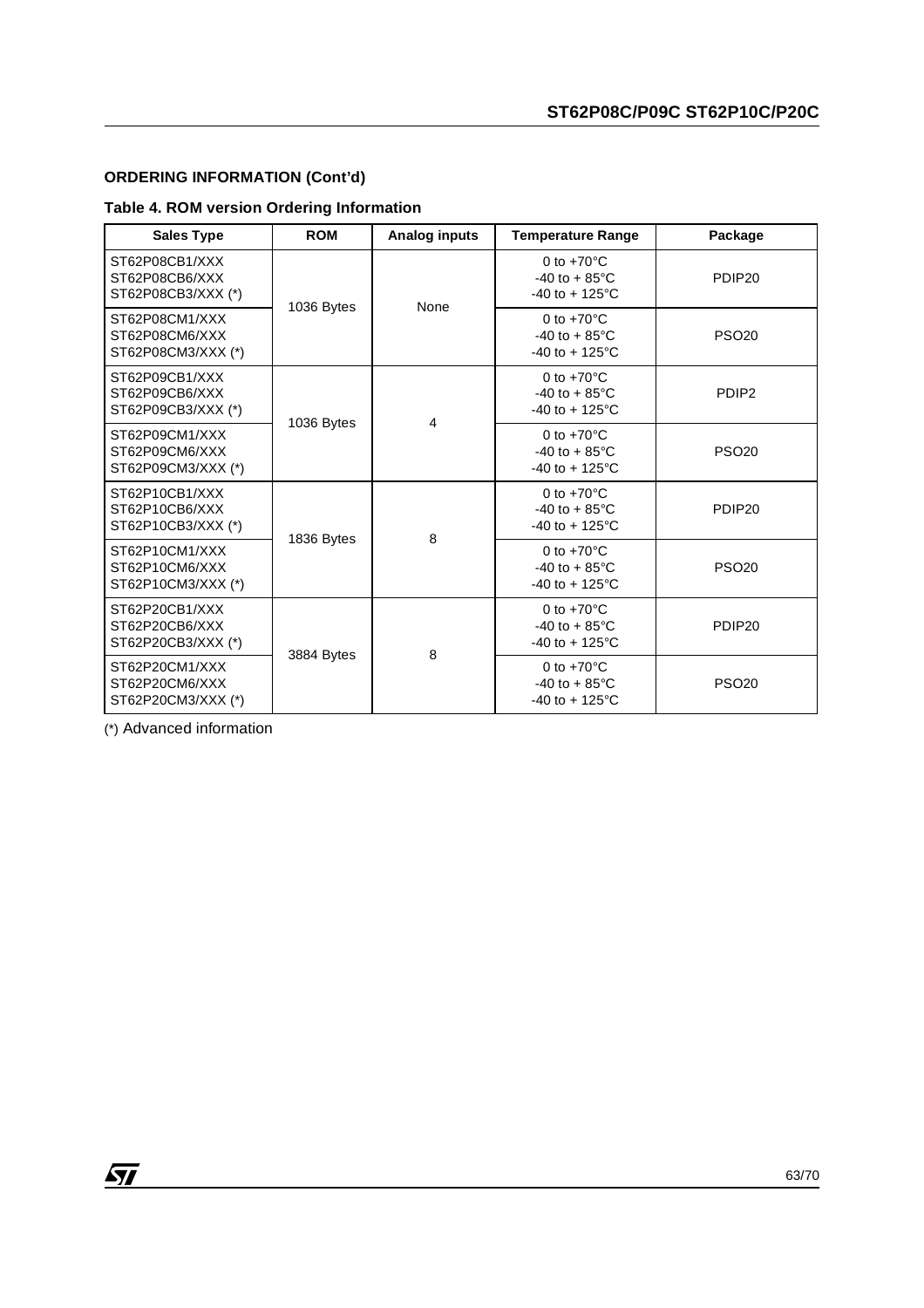## **ST62P08C/P09C ST62P10C/P20C**

| Customer                   |                                         |                                                  |                                                                                             |             |
|----------------------------|-----------------------------------------|--------------------------------------------------|---------------------------------------------------------------------------------------------|-------------|
| Address                    |                                         |                                                  |                                                                                             |             |
|                            |                                         |                                                  |                                                                                             |             |
| Contact<br>Phone No        |                                         |                                                  |                                                                                             |             |
| Reference                  |                                         |                                                  |                                                                                             |             |
|                            | STMicroelectronics references           |                                                  |                                                                                             |             |
| Device:                    |                                         | [] ST62P08C [] ST62P09C                          | $[$ ST62P10C                                                                                | [] ST62P20C |
| Package:                   |                                         |                                                  | [] Dual in Line Plastic [] Small Outline Plastic with conditionning:<br>[] Standard (Stick) |             |
| Temperature Range:         |                                         | $[ ] 0^{\circ}C$ to + 70 $^{\circ}C$             | [] Tape & Reel<br>[] - 40°C to + 85°C [] - 40°C to + 125°C                                  |             |
| Watchdog Selection:        |                                         | [] Software Activation<br>[] Hardware Activation |                                                                                             |             |
|                            |                                         |                                                  |                                                                                             |             |
| <b>Readout Protection:</b> |                                         | [ ] Disabled<br>[] Enabled                       |                                                                                             |             |
|                            |                                         |                                                  |                                                                                             |             |
|                            | External STOP Mode Control[] Enabled    |                                                  | [] Disabled                                                                                 |             |
| <b>LVD Reset</b>           |                                         | [] Enabled                                       | [] Disabled                                                                                 |             |
| TIMER pin pull-up          |                                         | [] Enabled                                       | [] Disabled                                                                                 |             |
| NMI pin pull-up            |                                         | [] Enabled                                       | [] Disabled                                                                                 |             |
| OSG                        |                                         | [] Enabled                                       | [] Disabled                                                                                 |             |
| Comments:                  |                                         |                                                  |                                                                                             |             |
|                            |                                         | Supply Operating Range in the application:       |                                                                                             |             |
|                            | Oscillator Fequency in the application: |                                                  |                                                                                             |             |
|                            |                                         |                                                  |                                                                                             |             |
| <b>Notes</b>               |                                         |                                                  |                                                                                             |             |
| Signature<br>Date          |                                         |                                                  |                                                                                             |             |

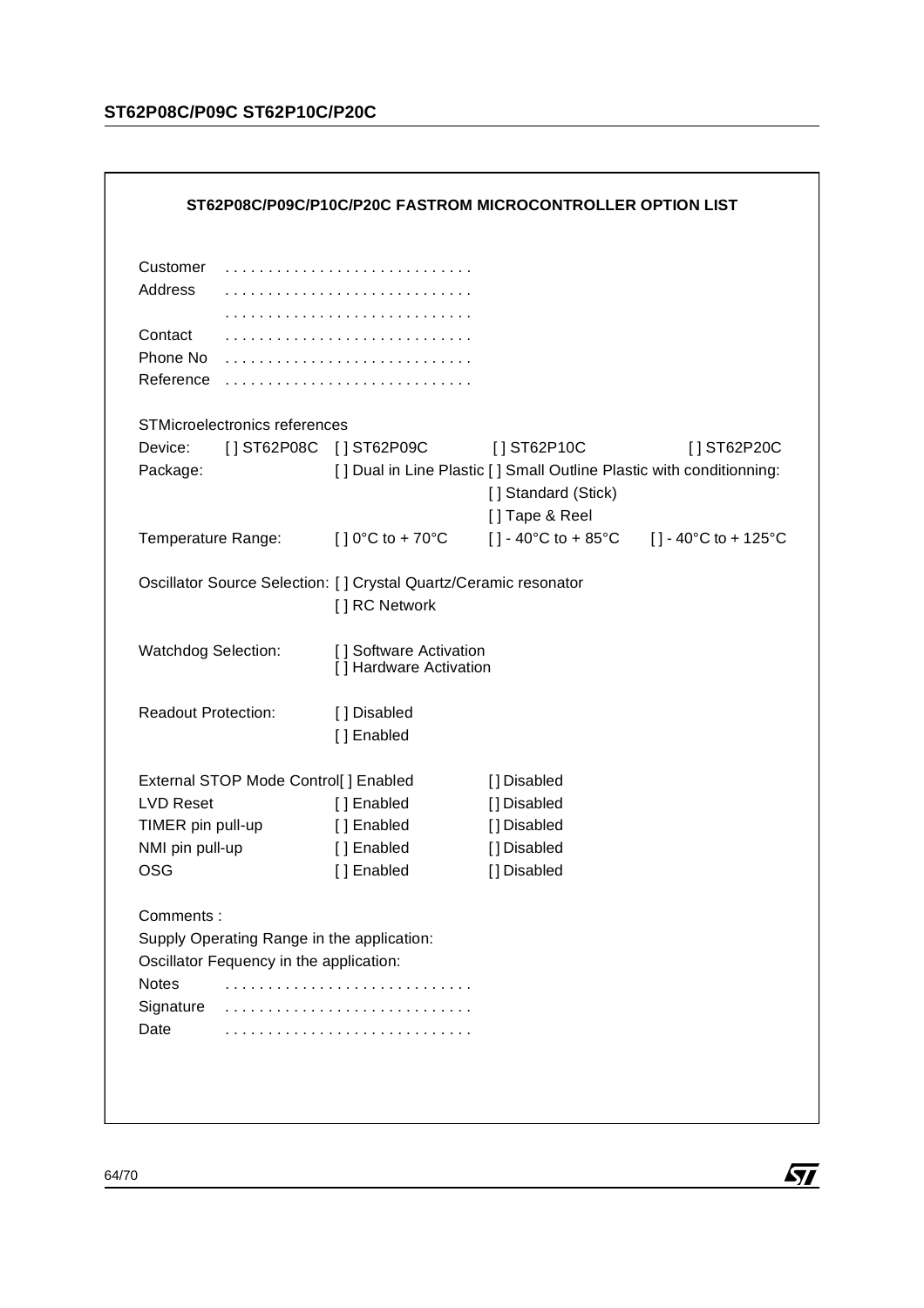

# **ST6208C/09C ST6210C/20C**

## 8-BIT ROM MCUs WITH A/D CONVERTER, OSCILLATOR SAFEGUARD, SAFE RESET AND 20 PINS

- 3.0 to 6.0V Supply Operating Range
- 8 MHz Maximum Clock Frequency
- -40 to +125°C Operating Temperature Range
- Run, Wait and Stop Modes
- 5 Interrupt Vectors
- Look-up Table capability in Program Memory
- Data Storage in Program Memory: User selectable size
- Data RAM: 64bytes
- 12 I/O pins, fully programmable as:
	- Input with pull-up resistor
	- Input without pull-up resistor
	- Input with interrupt generation
	- Open-drain or push-pull output
	- Analog Input (except ST6208C)
- 4 I/O lines can sink up to 20mA to drive LEDs or TRIACs directly
- 8-bit Timer/Counter with 7-bit programmable prescaler
- Digital Watchdog
- Oscillator Safe Guard
- Low Voltage Detector for Safe Reset
- 8-bit A/D Converter with up to 8 analog inputs
- On-chip Clock oscillator can be driven by Quartz Crystal Ceramic resonator or RC network
- Power-on Reset
- One external Non-Maskable Interrupt
- ST626x-EMU2 Emulation and Development System (connects to an MS-DOS PC via a parallel port)

## **DEVICE SUMMARY**

| <b>DEVICE</b> | <b>ROM</b><br>(Bytes) | <b>I/O Pins</b> | Analog<br>inputs |
|---------------|-----------------------|-----------------|------------------|
| ST6208C       | 1036                  | 12              |                  |
| ST6209C       | 1036                  | 12              |                  |
| ST6210C       | 1836                  | 12              |                  |
| ST6220C       | 3884                  | 12              |                  |

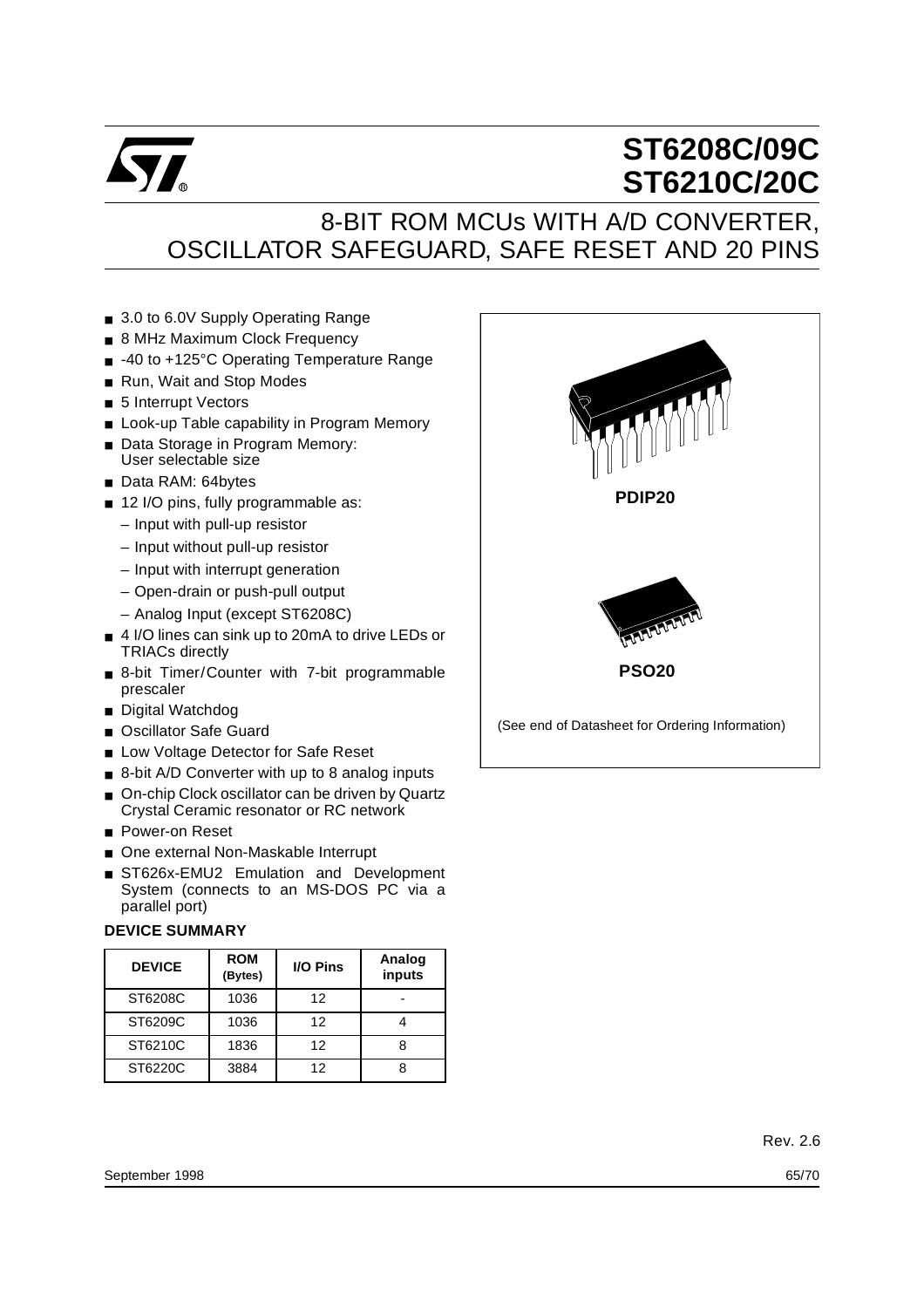## **1 GENERAL DESCRIPTION**

#### **1.1 INTRODUCTION**

The ST6210C/20C are mask programmed ROM version of ST62T08C,T09C,T10C,T20C OTP devices.

They offer the same functionality as OTP devices, selecting as ROM options the options defined in the programmable option byte of the OTP version.

#### **Figure 1. Programming wave form**



### **1.2 ROM READOUT PROTECTION**

If the ROM READOUT PROTECTION option is selected, a protection fuse can be blown to prevent any access to the program memory content.

In case the user wants to blow this fuse, high voltage must be applied on the TEST pin.

#### **Figure 2. Programming Circuit**



Note: ZPD15 is used for overvoltage protection

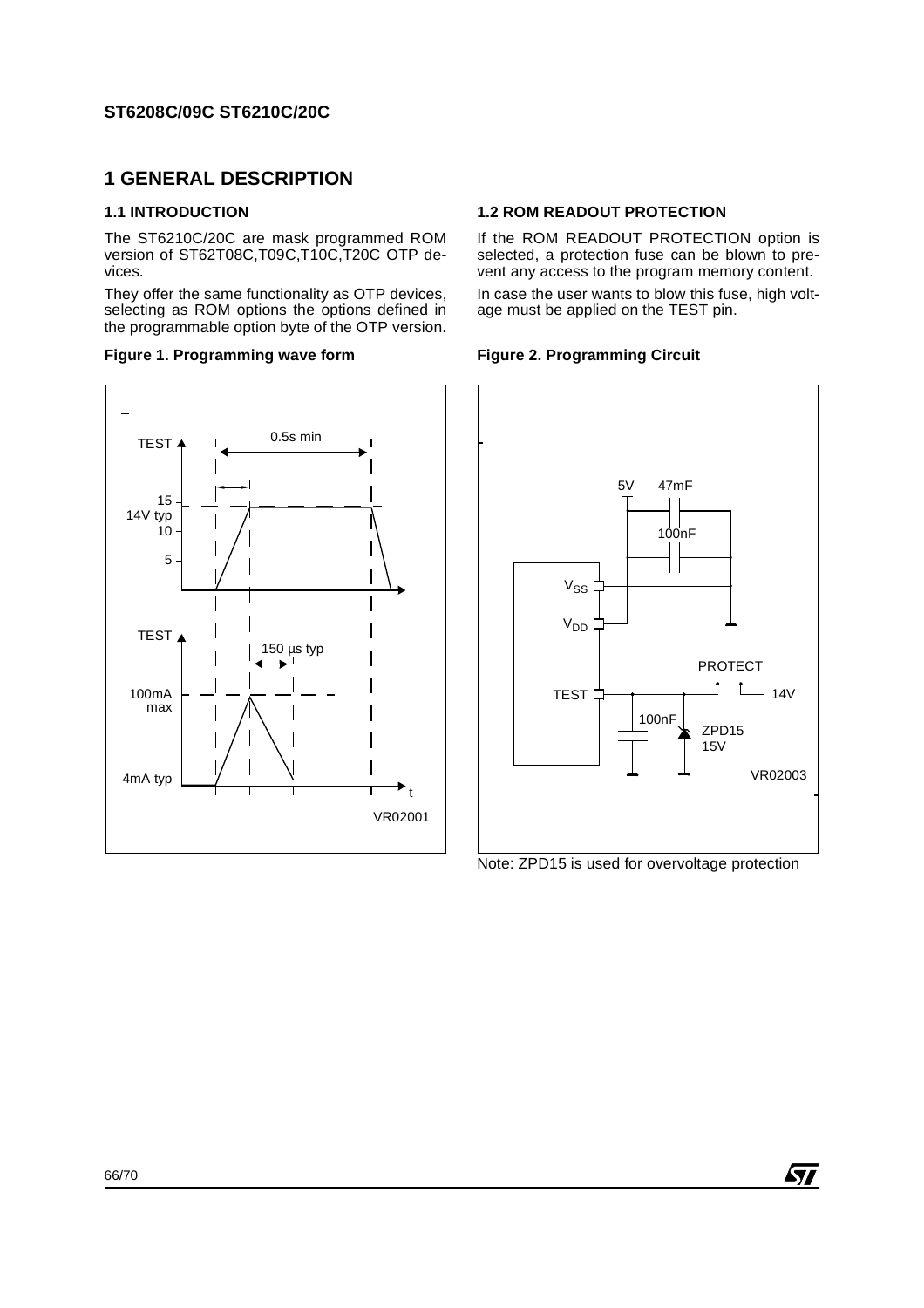| Customer                   |                                            |                                                                           |                                                                                                    |            |
|----------------------------|--------------------------------------------|---------------------------------------------------------------------------|----------------------------------------------------------------------------------------------------|------------|
| Address                    |                                            |                                                                           |                                                                                                    |            |
|                            |                                            |                                                                           |                                                                                                    |            |
| Contact                    |                                            |                                                                           |                                                                                                    |            |
| Phone No                   |                                            |                                                                           |                                                                                                    |            |
| Reference                  |                                            |                                                                           |                                                                                                    |            |
|                            | STMicroelectronics references              |                                                                           |                                                                                                    |            |
| Device:                    | [ ] ST6208C                                | [ ] ST6209C                                                               | [ ] ST6210C                                                                                        | [] ST6220C |
| Package:                   |                                            |                                                                           | [] Dual in Line Plastic [] Small Outline Plastic with conditionning:                               |            |
|                            |                                            |                                                                           | [] Standard (Stick)                                                                                |            |
|                            |                                            |                                                                           | [] Tape & Reel                                                                                     |            |
|                            | Temperature Range:                         | $[$ ] 0°C to + 70°C                                                       | [] - 40°C to + 85°C [] - 40°C to + 125°C                                                           |            |
| Special Marking:           |                                            | $[$ $]$ No                                                                | $[$   Yes " $_{---}$ $_{---}$                                                                      |            |
|                            |                                            | Authorized characters are letters, digits, '.', '-', '/' and spaces only. |                                                                                                    |            |
|                            | Maximum character count:                   | DIP20:                                                                    | 10                                                                                                 |            |
|                            |                                            | SO20:                                                                     | 8                                                                                                  |            |
|                            |                                            | Oscillator Source Selection: [] Crystal Quartz/Ceramic resonator          |                                                                                                    |            |
|                            |                                            | [] RC Network                                                             |                                                                                                    |            |
| <b>Watchdog Selection:</b> |                                            | [] Software Activation<br>[] Hardware Activation                          |                                                                                                    |            |
|                            | <b>ROM Readout Protection:</b>             | [] Disabled (Fuse cannot be blown)                                        |                                                                                                    |            |
|                            |                                            |                                                                           | [] Enabled (Fuse can be blown by the customer)                                                     |            |
| Note:                      |                                            |                                                                           | No part is delivered with protected ROM.<br>The fuse must be blown for protection to be effective. |            |
|                            | External STOP Mode Control[] Enabled       |                                                                           | [] Disabled                                                                                        |            |
| <b>LVD Reset</b>           |                                            | [ ] Enabled                                                               | [] Disabled                                                                                        |            |
| TIMER pin pull-up          |                                            | [] Enabled                                                                | [] Disabled                                                                                        |            |
| NMI pin pull-up            |                                            | [] Enabled                                                                | [] Disabled                                                                                        |            |
| <b>OSG</b>                 |                                            | [] Enabled                                                                | [] Disabled                                                                                        |            |
| Comments:                  |                                            |                                                                           |                                                                                                    |            |
|                            | Supply Operating Range in the application: |                                                                           |                                                                                                    |            |
|                            | Oscillator Fequency in the application:    |                                                                           |                                                                                                    |            |
| <b>Notes</b>               |                                            |                                                                           |                                                                                                    |            |
| Signature                  |                                            |                                                                           |                                                                                                    |            |
| Date                       |                                            |                                                                           |                                                                                                    |            |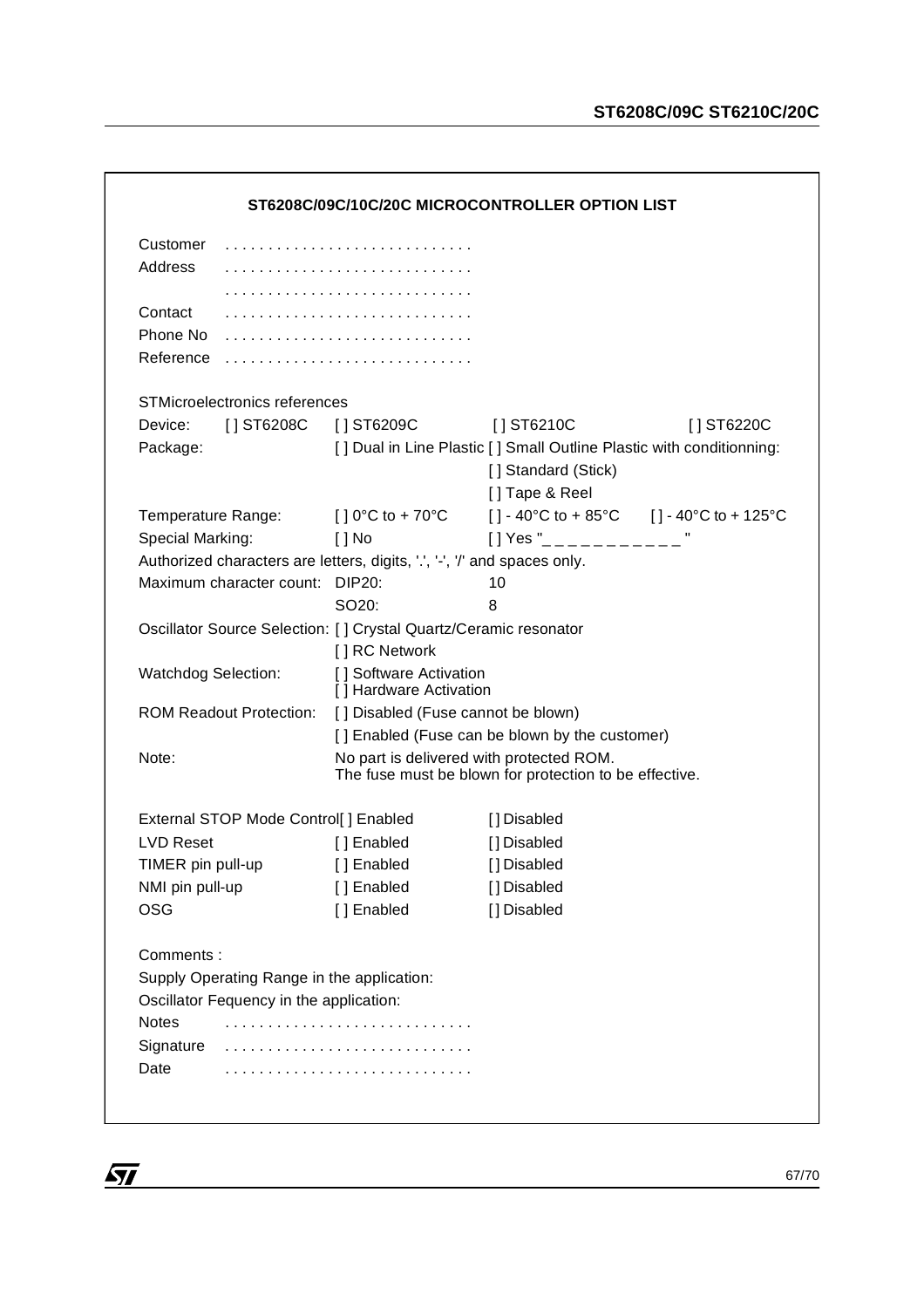#### **1.3 ORDERING INFORMATION**

The following section deals with the procedure for transfer of customer codes to STMicroelectronics.

#### **1.3.1 Transfer of Customer Code**

Customer code is made up of the ROM contents and the list of the selected mask options. The ROM contents are to be sent on diskette, or by electronic means, with the hexadecimal file generated by the development tool. All unused bytes must be set to FFh.

The selected mask options are communicated to STMicroelectronics using the correctly filled OP-TION LIST appended.

#### **1.3.2 Listing Generation and Verification**

When STMicroelectronics receives the user's ROM contents, a computer listing is generated from it. This listing refers exactly to the mask which will be used to produce the specified MCU. The listing is then returned to the customer who must thoroughly check, complete, sign and return it to STMicroelectronics. The signed listing forms a part of the contractual agreement for the creation of the specific customer mask.

The STMicroelectronics Sales Organization will be pleased to provide detailed information on contractual points.

#### **Table 1. ROM Memory Map for ST6208C,09C**

| <b>Device Address</b> | <b>Description</b>          |  |  |
|-----------------------|-----------------------------|--|--|
| 0000h-0B9Fh           | Reserved                    |  |  |
| 0BA0h-0F9Fh           | User ROM                    |  |  |
| 0FA0h-0FEFh           | Reserved                    |  |  |
| 0FF0h-0FF7h           | <b>Interrupt Vectors</b>    |  |  |
| 0FF8h-0FFBh           | Reserved                    |  |  |
| 0FFCh-0FFDh           | <b>NMI Interrupt Vector</b> |  |  |
| 0FFEh-0FFFh           | <b>Reset Vector</b>         |  |  |

#### **Table 2. ROM Memory Map for ST6210C**

| <b>Device Address</b>      | <b>Description</b>                                 |  |
|----------------------------|----------------------------------------------------|--|
| 0000h-087Fh<br>0880h-0F9Fh | Reserved<br>User ROM                               |  |
| 0FA0h-0FEFh                | Reserved                                           |  |
| 0FF0h-0FF7h                | <b>Interrupt Vectors</b>                           |  |
| 0FF8h-0FFBh                | Reserved                                           |  |
| 0FFCh-0FFDh<br>0FFEh-0FFFh | <b>NMI Interrupt Vector</b><br><b>Reset Vector</b> |  |

#### **Table 3. ROM Memory Map for ST6220C**

| <b>Device Address</b> | <b>Description</b>          |  |
|-----------------------|-----------------------------|--|
| 0000h-007Fh           | Reserved                    |  |
| 0080h-0F9Fh           | User ROM                    |  |
| 0FA0h-0FEFh           | Reserved                    |  |
| 0FF0h-0FF7h           | <b>Interrupt Vectors</b>    |  |
| 0FF8h-0FFBh           | Reserved                    |  |
| 0FFCh-0FFDh           | <b>NMI Interrupt Vector</b> |  |
| 0FFEh-0FFFh           | <b>Reset Vector</b>         |  |

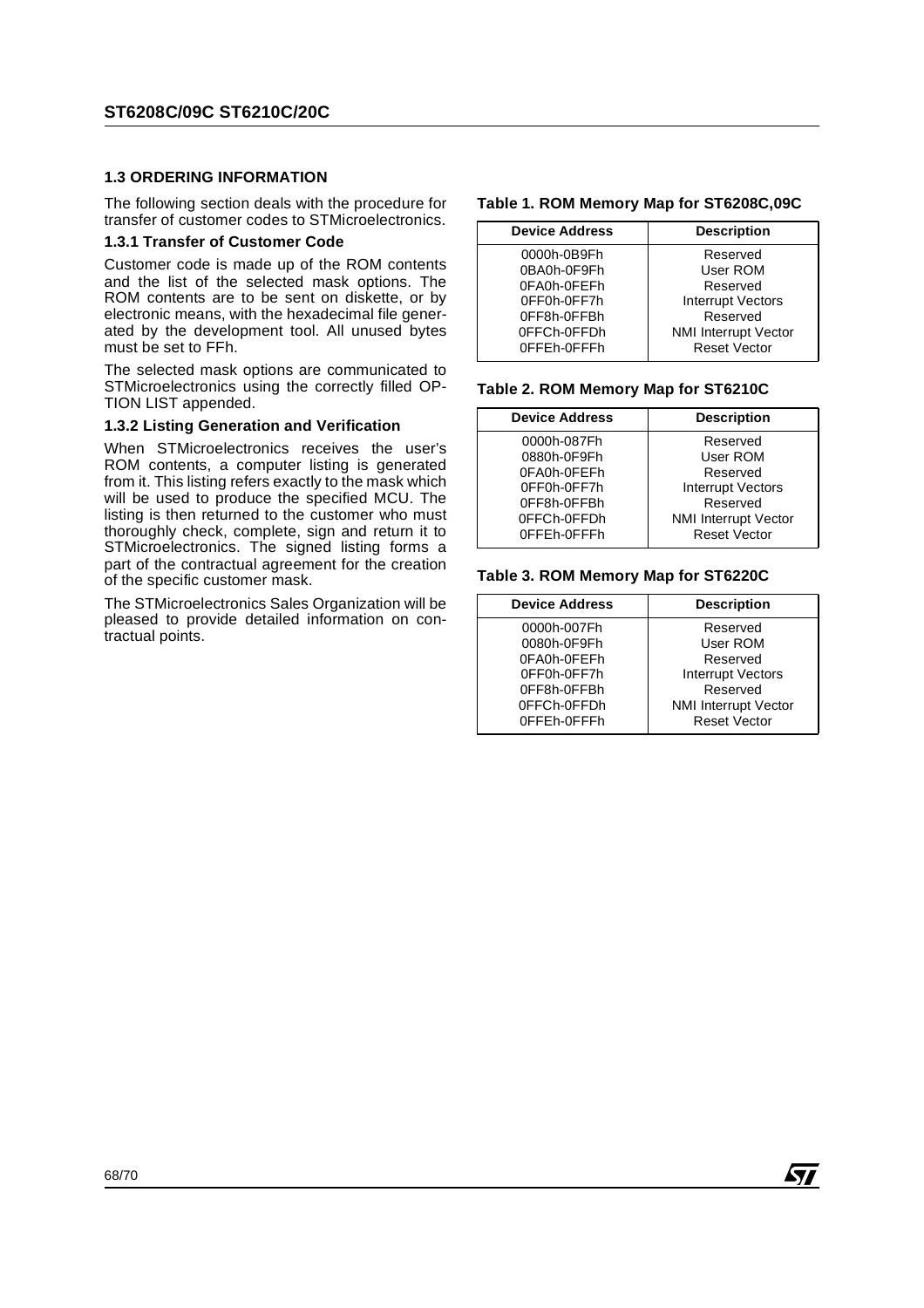## **ORDERING INFORMATION (Cont'd)**

 $\sqrt{27}$ 

## **Table 4. ROM version Ordering Information**

| <b>Sales Type</b>                               | <b>ROM</b> | <b>Analog inputs</b> | <b>Temperature Range</b>                                                      | Package            |
|-------------------------------------------------|------------|----------------------|-------------------------------------------------------------------------------|--------------------|
| ST6208CB1/XXX<br>ST6208CB6/XXX<br>ST6208CB3/XXX |            | 1036 Bytes<br>None   | 0 to $+70^{\circ}$ C<br>$-40$ to $+85^{\circ}$ C<br>$-40$ to $+125^{\circ}$ C | PDIP <sub>20</sub> |
| ST6208CM1/XXX<br>ST6208CM6/XXX<br>ST6208CM3/XXX |            |                      | 0 to $+70^{\circ}$ C<br>$-40$ to $+85^{\circ}$ C<br>$-40$ to $+125^{\circ}$ C | <b>PSO20</b>       |
| ST6209CB1/XXX<br>ST6209CB6/XXX<br>ST6209CB3/XXX | 1036 Bytes | 4                    | 0 to $+70^{\circ}$ C<br>$-40$ to $+85^{\circ}$ C<br>$-40$ to $+125^{\circ}$ C | PDIP <sub>2</sub>  |
| ST6209CM1/XXX<br>ST6209CM6/XXX<br>ST6209CM3/XXX |            |                      | 0 to $+70^{\circ}$ C<br>$-40$ to $+85^{\circ}$ C<br>$-40$ to $+125^{\circ}$ C | <b>PSO20</b>       |
| ST6210CB1/XXX<br>ST6210CB6/XXX<br>ST6210CB3/XXX | 1836 Bytes | 8                    | 0 to $+70^{\circ}$ C<br>$-40$ to $+85^{\circ}$ C<br>$-40$ to $+125^{\circ}$ C | PDIP <sub>20</sub> |
| ST6210CM1/XXX<br>ST6210CM6/XXX<br>ST6210CM3/XXX |            |                      | 0 to $+70^{\circ}$ C<br>$-40$ to $+85^{\circ}$ C<br>$-40$ to $+125^{\circ}$ C | <b>PSO20</b>       |
| ST6220CB1/XXX<br>ST6220CB6/XXX<br>ST6220CB3/XXX | 3884 Bytes | 8                    | 0 to $+70^{\circ}$ C<br>$-40$ to $+85^{\circ}$ C<br>$-40$ to $+125^{\circ}$ C | PDIP <sub>20</sub> |
| ST6220CM1/XXX<br>ST6220CM6/XXX<br>ST6220CM3/XXX |            |                      | 0 to $+70^{\circ}$ C<br>$-40$ to $+85^{\circ}$ C<br>$-40$ to $+125^{\circ}$ C | <b>PSO20</b>       |